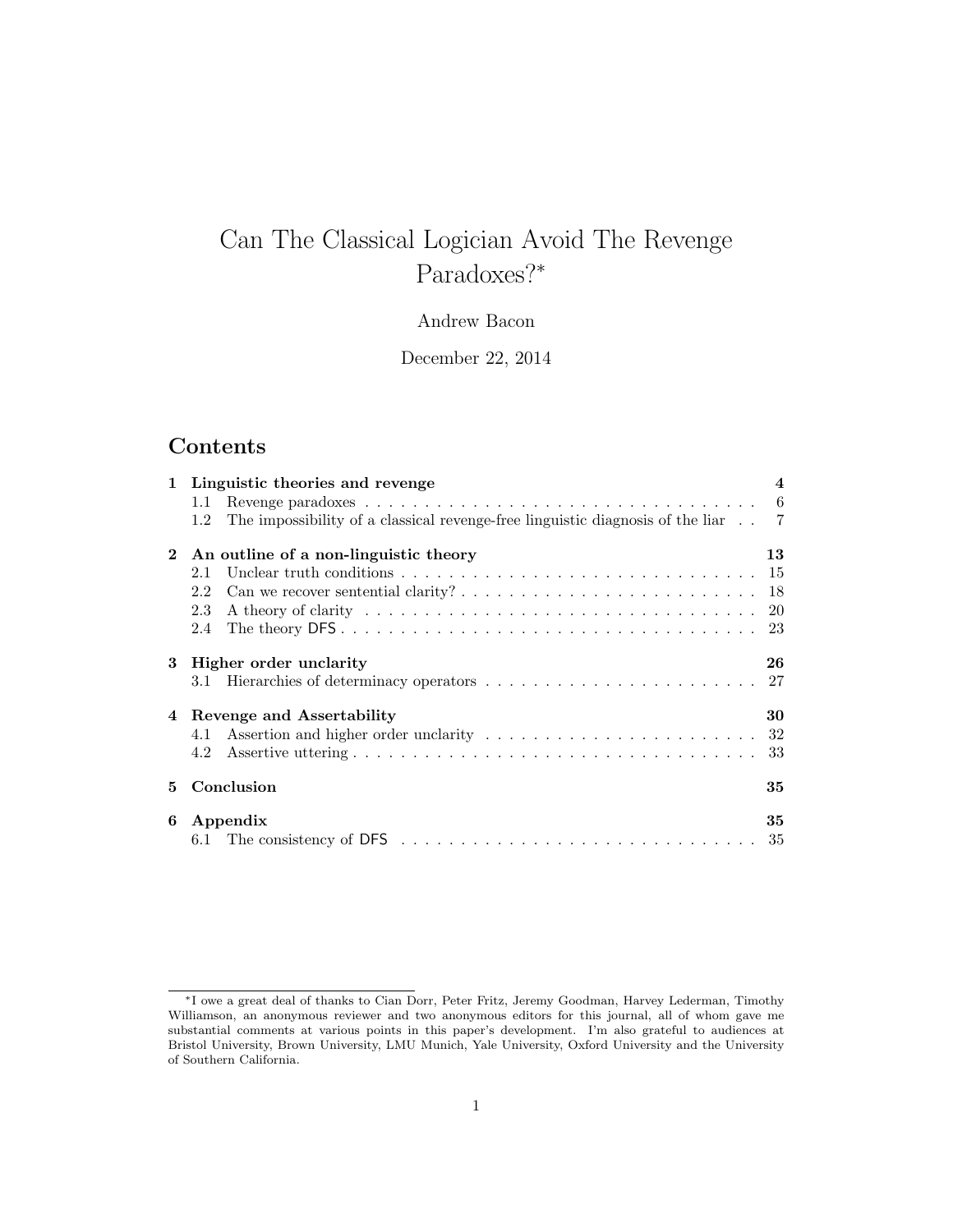### Abstract

Most work on the semantic paradoxes within classical logic has centred around what I call 'linguistic' accounts of the paradoxes: they attribute to sentences or utterances of sentences some property that is supposed to explain their paradoxical or non-paradoxical status. 'No proposition' views are paradigm examples of linguistic theories, although practically all accounts of the paradoxes subscribe to some kind of linguistic theory. This paper shows that linguistic accounts of the paradoxes endorsing classical logic are subject to a particularly acute form of the revenge paradox: that there is no exhaustive classification of sentences into 'good' and 'bad' such that the T-schema holds when restricted to the 'good' sentences unless it is also possible to prove some 'bad' sentences. The foundations for an alternative classical non-linguistic approach is outlined which is not subject to the same kinds of problems. Although revenge paradoxes of different strengths can be formulated, they are found to be indeterminate at higher orders and not inconsistent.

According to a naïve, but extremely attractive thought, the sentence  $\hat{p}$  and the sentence "p' is true in English' can be used interchangeably in English when appearing in extensional contexts.<sup>1</sup> Thus in particular, one ought to accept every instance of the following disquotational schema:

T. The sentence 'p' is true in English if and only if  $p$ .

Unfortunately this schema cannot be true in general, for if we let  $L$  be the sentence  $L$  is not true in English' an instance of this schema states that:

The sentence 'L is not true in English' is true in English if and only L is not true in English.

But since  $L$  just is the sentence  $L$  is not true in English' we can derive this apparently absurd conclusion from Leibniz's law:

 $L$  is true in English if and only if  $L$  is not true in English.

Although this conclusion was derived without assuming anything distinctively classical, if we do assume classical logic we can derive from this sentence any conclusion we like, and that really is absurd. We thus seem to have a paradox, for either we must relinquish this instance of T, or we must reject some of the subsequent reasoning, and both of these options seem radically counterintuitive.

What, exactly, would count as a solution to this paradox? For the classical logician it involves explaining why this instance of T, which holds good in so many cases, fails when applied to L. Such an explanation, while necessary, may well be insufficient for an adequate solution. Perhaps it is also impossible to know whether  $L$  is true or not, or futile to wonder or try to find out which it is, or perhaps it's always a bad idea to go about asserting L. If true, each of these things also deserve some kind of explanation too.

A standard strategy for answering such questions is to identify a class of sentences as problematic in the hope that restricting attention to sentences outside this class will guarantee that one will not run into trouble. In Tarski's words (Tarski (1969)) 'the appearance

<sup>&</sup>lt;sup>1</sup>Here, and elsewhere in the paper, I take the 16th letter of the Latin alphabet to be a substitutional variable to be substituted for complete English sentences (thus the result of putting quotation names around that letter is to be thought of as a quotation name for a sentence, and not a quotation name for that letter.) Free occurrences of such variables should be read schematically: I am saying something about all of the substitution instances.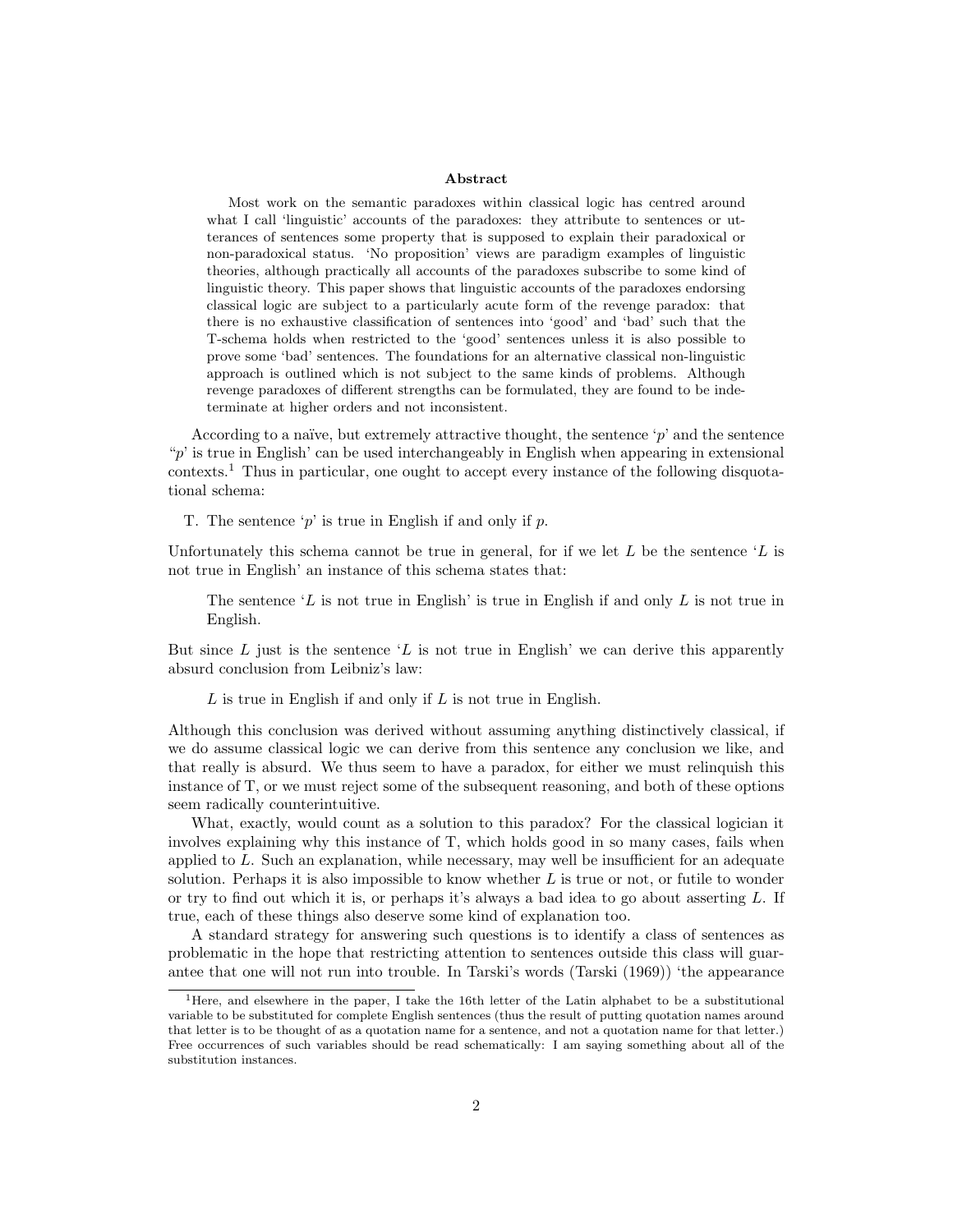of an antinomy is [...] a symptom of disease', and the strategy in question is to identify that disease with some feature the sentence L and other problematic sentences share. Extant theories in this vein identify this disease with being ungrounded (e.g. Kripke (1975)), possessing a peculiar kind of context sensitivity (e.g. Parsons (1974)), having been introduced by impredicative (Russell (1903)) or inconsistent (Chihara (1979)) definitions, failing to follow analytically from non-linguistic facts (McGee (1990)) or being semantically unstable (Gupta and Belnap (1993)), to name but a few. I shall call all such approaches 'linguistic accounts' in virtue of their identifying the problematic phenomenon present in the semantic paradoxes with some property of the language or linguistic items used to express the paradoxes.<sup>2</sup> In each case sentences said to be in this class of diseased sentences fail to obey the T-schema, are unknowable, are unassertable, and so on, in virtue of having this status.

One thing you might expect from a linguistic demarcation of sentences is that it exhaustively characterize the paradoxical instances of T: that it correctly classify any sentence to which disquotational reasoning fails as diseased. The first section of this paper is devoted to showing that none of the theories listed above achieve this goal. Indeed, I argue quite generally that there can be no classification of sentences into healthy and diseased according to which ordinary disquotational reasoning can be carried out in cases where we are only concerned with healthy sentences. One can show, rigorously, that whatever one takes 'healthy' and 'diseased' to mean, if the theory proves that the T-schema holds for healthy sentences, it will have theorems which it will prove to be diseased. One can turn this around; if your theory of the disease is  $T$ , if  $T$  proves that each of its theorems are healthy then either  $T$  is inconsistent or it does not contain the restricted form of the T-schema for healthy sentences. This is of wide significance, I think, as a standard strategy for bracketing the semantic paradoxes in other areas of philosophy is to exclude the sentences regarded as problematic from consideration.

The impossibility of this project demonstrates that the aforementioned linguistic accounts at best give a *partial* classification of the sentences that cause problems for disquotational reasoning. There may be problematic instances of T involving a sentence which the relevant theory classifies as being disease-free. This strikes me as an important lacuna in theories that attempt to explain the failures of T in terms of features of the sentences that appear in the left hand side of that schema. Luckily there is a closely related project which I think is achievable: giving an exhaustive characterization of the failures of T via a classification of the things that appear on the right hand side of  $T - a$  classification of the truth conditions rather than the truth bearers. In the final three sections of this paper I lay the foundations for a non-linguistic theory of the problematic phenomenon responsible for the paradoxes.

Logically these two hypotheses are very different. Non-linguistic accounts of pathology seem to be very much underexplored, yet they appear to be in just as good a position as linguistic accounts to provide a solution to the paradoxes. One can still describe the conditions under which disquotational reasoning is licensed and when it isn't, one can outline which assertions are permissible and which aren't, when knowledge is possible, and so on; in

<sup>2</sup>One might think it incidental that these philosophers choose to theorize in terms of sentences rather than propositions, and that parallel theories could be developed for propositions instead, giving rise to non-linguistic versions of these theories. However, I think it is far from clear whether such parallel theories could be developed without assuming that propositions are effectively isomorphic in structure to sentences. Barwise and Etchemendy (1989), for example, provide an explicitly non-linguistic account of the paradoxes, but their propositions do not form a Boolean algebra and are highly non-wellfounded. At any rate, although my discussion might generalize to non-linguistic accounts that make these kinds of assumptions, the puzzles I raise here apply most clearly to linguistic theorists, and so these shall be my focus.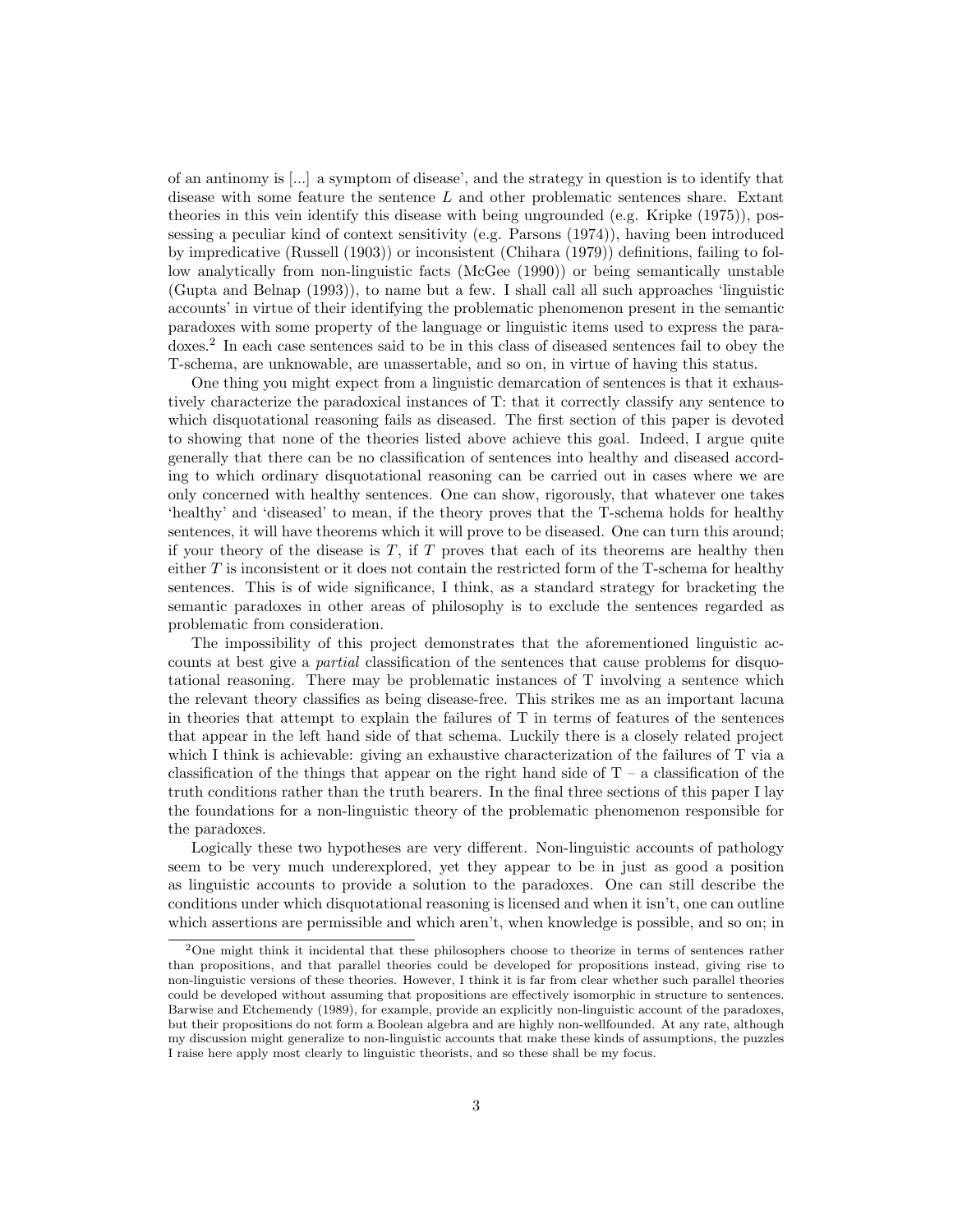short none of the basic desiderata associated with an adequate solution rests on it providing a linguistic classification of the paradoxes.

Finally, let me briefly remark on the scope of this paper. My focus here shall be theories that attempt to explain the failures of T by placing some restriction on it. Of course there is the other response to the argument we mentioned at the beginning: to reject the classical reasoning that allowed us to infer arbitrary conclusions from this instance of T. For this kind of theorist the explanatory burdens seem less dire, for there are no failures of T to explain. Such theories, however, have their own costs, and thus the titular question, which is in my view still open, is of considerable interest to those who would rather exhaust the options before accepting those costs.<sup>3</sup>

# 1 Linguistic theories and revenge

Solutions to the liar paradox usually generate 'revenge paradoxes'; paradoxes structurally similar to the liar but involving the vocabulary the theorist employs to solve the liar.

Here is a standard recipe for revenge. In the course of providing a solution to the semantic paradoxes the theorist will introduce concepts which help elucidate the kind of phenomenon responsible for the antinomies. Extant examples of this strategy include the solutions listed earlier. In doing so the theorist thereby commits herself to the coherence of these notions and to structurally similar self-referential sentences involving them. If done correctly, the revenge paradox will show that the principles putatively governing the concepts employed in the solution commit the theorist to a contradiction. Theories that employ concepts like this are no better than theories that employ the original inconsistent conception of truth governed by the disquotational principles.<sup>4</sup>

This formula for generating revenge paradoxes is somewhat underspecified. Different theorists have different ideas about what a solution to the paradoxes is supposed to do, and therefore appear to have different commitments. It will be worth our while, therefore, to distinguish different kinds of concept which could lead a theorist into trouble. I will concentrate on two.

I take it that any solution worth its salt should identify which premise should be abandoned in a given derivation of a semantic antinomy. However it is a common goal among philosophers working on the paradoxes to want more than this  $-$  to want a *diagnosis* of what goes wrong in these derivations, and, more importantly, some sort of informative characterization of the cases where we can and where can't reason naïvely. Charles Chihara calls this the 'diagnostic problem of the paradox.'

Alfred Tarski once remarked: "The appearance of an antinomy is for me a

<sup>&</sup>lt;sup>3</sup>Non-classical approaches to the liar typically give up the law of excluded middle,  $A \vee \neg A$ , or the law of explosion which allows one to infer everything from  $A \land \neg A$ . Personally I am not moved by the loss of either of these principles. However I find it harder to make my peace with the other casualties of these theories: the principle  $(A \land (A \to B)) \to B$  cannot in general be valid, nor can the inference from  $A \to (A \to B)$ to  $A \rightarrow B$ , since both are susceptible to variants of Curry's paradox given some fairly modest background assumptions.

 $^{4}$ One might want to distinguish this strong kind of revenge, which purports to show that the new concepts are inconsistent, from a weaker kind which tries to shows that the solution in question fails to correctly classify the paradoxes the new revenge sentences generate. For example one might introduce a consistent but highly restrictive notion of groundedness which is silent about what makes sentences of the form 's is grounded' grounded or not; while consistent it fails to say anything informative about the sentence which says of itself that it is not both grounded and true.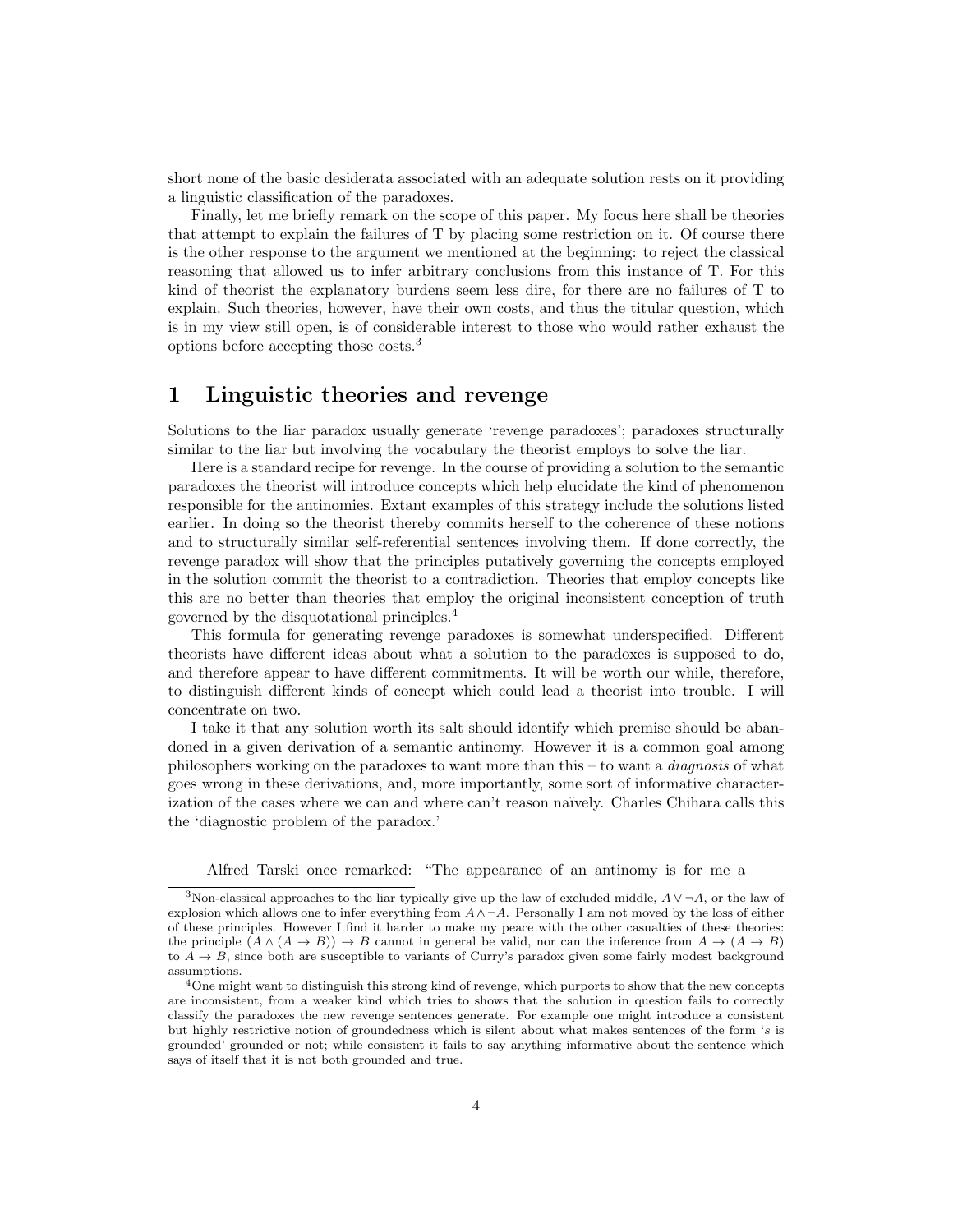symptom of disease." But what disease? That is the diagnostic problem. We have an argument that begins with premises that appear to be clearly true, that proceeds according to inference rules that appear to be valid, but that ends in a contradiction. Evidently, something appears to be the case that isn't. The problem of pinpointing that which is deceiving us and, if possible, explaining how and why the deception was produced is what I wish to call 'the diagnostic problem of the paradox'. (p. 590 of 'The Semantic Paradoxes: A Diagnostic Investigation,' Philosophical Review 88: 590-618, 1979) Chihara (1979)

Russell's theory of impredicative definitions, Kripke's theory of grounding, the Gupta-Belnap theory of circular definitions, McGee's theory of indefinite and definite truth, contextualist theories and Chihara's own inconsistency account of the paradoxes are some, among many, attempts to address the diagnostic problem. In Tarski's metaphor, these theories attempt to provide some informative characterization of the 'diseased' sentences, like the liar, a characteristic which is present in and responsible for the instances of the naïve theory which are inconsistent. Whatever form this takes, these theorists are committed to the coherence of a distinction between 'diseased' and 'healthy' sentences. We might call the paradoxes that are formulated using these notions the 'diagnostic form of revenge'.

I shall distinguish this from another form of the revenge paradox which instead focuses on paradoxes closely related to the notion of assertability. This is, for example, how Graham Priest presents the revenge paradox<sup>5</sup>:

There is, in fact, a uniform method for constructing the revenge paradox [...]. All semantic accounts have a bunch of Good Guys (the true, the stably true, the ultimately true, or whatever). These are the ones that we target when we assert. Then there's the Rest. The extended liar is a sentence, produced by some diagonalizing construction, which says of itself just that it's in the Rest. (Priest (2007) 'Revenge, Field and ZF'.)

As we shall see later it will be important to distinguish these two forms. It is natural to think that if a sentence is diseased then it's not assertable – in which case it had better not be a consequence of your formal or informal theory. Given this assumption, which is widely held, the two forms of revenge amount to pretty much the same thing. However some theorists explicitly reject the connection between assertable and diseased sentences (see Feferman (1991), Maudlin (2004)); for these theorists this second form of revenge presents a separate and distinct problem.

Let me end by mentioning a third paradox that is sometimes discussed under the heading 'revenge': the strengthened liar. The strengthened liar says of itself that it's either false or gappy, where gappy means neither true nor false. Given some pretty uncontroversial logic, even by non-classical standards, this amounts to a sentence which says of itself that it's not true. The 'new' vocabulary needed to generate this paradox is therefore just the negation operator. Since everyone should be able to make sense of negation, I do not consider this to present a special problem over and above the problem of giving a consistent account of the semantic paradoxes in a language containing the usual connectives of propositional logic. Sometimes in discussions of three valued logic it is argued that there is some special kind of negation, 'exclusion negation' – having value 0 or  $\frac{1}{2}$ , which the theorist is committed to but cannot consistently accommodate. Perhaps the middle truth value represents an

<sup>&</sup>lt;sup>5</sup>See also the presentation in Priest  $(2006)$ ,  $\S1.7$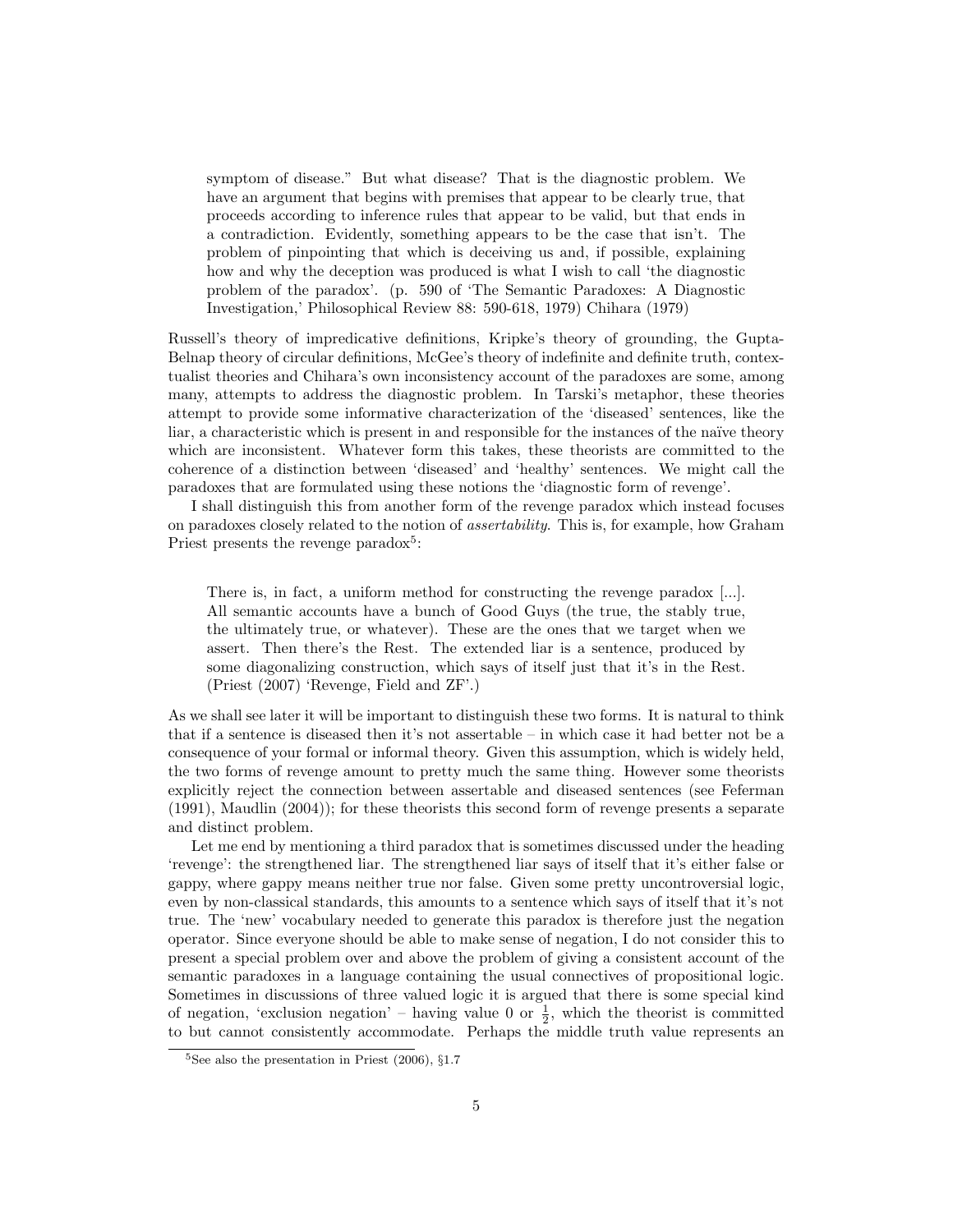indeterminate truth status caused by ungroundedness. In this case I think it would be better to assimilate the resulting paradox to the diagnostic form of revenge. Or perhaps one is a paracomplete theorist who explicitly rejects truth value gaps but who nonetheless posit assertability gaps (Soames (1999), or Field (2008).) Then one might assimilate the objection to the assertability form of revenge. Either way it is not the presence of negation in the language that poses a special problem, but the presence of these other notions.

### 1.1 Revenge paradoxes

The best way to frame this discussion is to assume a theory rich enough to talk about its own syntax and generate self-referential sentences (in this case arithmetic) which also contains vocabulary with which one can talk about truth and vocabulary with which one can diagnose the liar paradoxes. For example, in this simple language we can formulate a liar sentence (by the first two constraints) and say that something is wrong with it (by the last constraint.) Let  $\mathcal{L}^-$  be the language of arithmetic,  $\{+,.,0,\prime\}$ . We shall take =, ¬,  $\vee$  and  $\exists$ as logical constants and will adopt standard definitions of the remaining logical connectives. For each number n, we shall meta-linguistically represent the numeral, '0' succeeded by  $n$ ''s by  $\bar{n}$ .  $\mathcal{L}$  shall represent the language  $\mathcal{L}^-$  augmented by the primitive predicates,  $Tr$ and H.  $\lceil \phi \rceil$  shall represent the Gödel numeral of the formula  $\phi \in \mathcal{L}$ , relative to some fixed Gödel numbering. In what follows I shall be considering theories in the language of  $\mathcal{L}$  – sets of sentences that are closed under classical logic.

The predicate  $H(x)$  is to be interpreted according to one's favored solution to the diagnostic problem, and should be substituted for whatever you take healthiness to be. It is assumed for the sake of argument that any satisfactory solution must at minimum classify sentences into those which are paradoxical, or 'diseased' to use Tarski's metaphor, and those which are not. The predicate  $H$  represents the sentences which are alleged not to be paradoxical, for example, 'snow is white' and 'London is the capital of France' – it may thus be substituted for 'grounded', 'semantically stable', 'definitely true or definitely false' and so on. We may also talk, when required, of the unproblematically true sentences, such as 'snow is white', but not the liar sentence or plainly false sentences like 'London is the capital of France'. Depending on the analysis, these sentences are 'grounded and true', 'stably true', 'definitely true' and so on. This notion can be represented with formula  $H(x) \wedge Tr(x)$ . When speaking informally I shall use the word 'diseased' to mean, by definition, 'not healthy'. We can simply represent the disease predicate in the language as  $\neg H$ .

The framework I have outlined allows us to evaluate a number of linguistic approaches to the diagnostic problem by appropriately reinterpreting H. For example.

- 1. Theories based on grounding, where  $H(x)$  may be read as 'x is grounded.' See (Kripke (1975), Yablo (1982), Leitgeb (2005), Maudlin (2004)).<sup>6</sup>
- 2. The revision theory/the theory of circular definitions:  $H(x)$  may be read as 'x is semantically stable.' (Herzberger (1982), Gupta and Belnap (1993), Yaqūb (1993))
- 3. McGee's theory of indefinite and definite truth McGee (1990). Here  $H(x)$  would be read as 'either x or it's negation is definite'.

<sup>6</sup>Kripke is normally understood as endorsing a non-classical logic, and therefore the results below do not apply to him.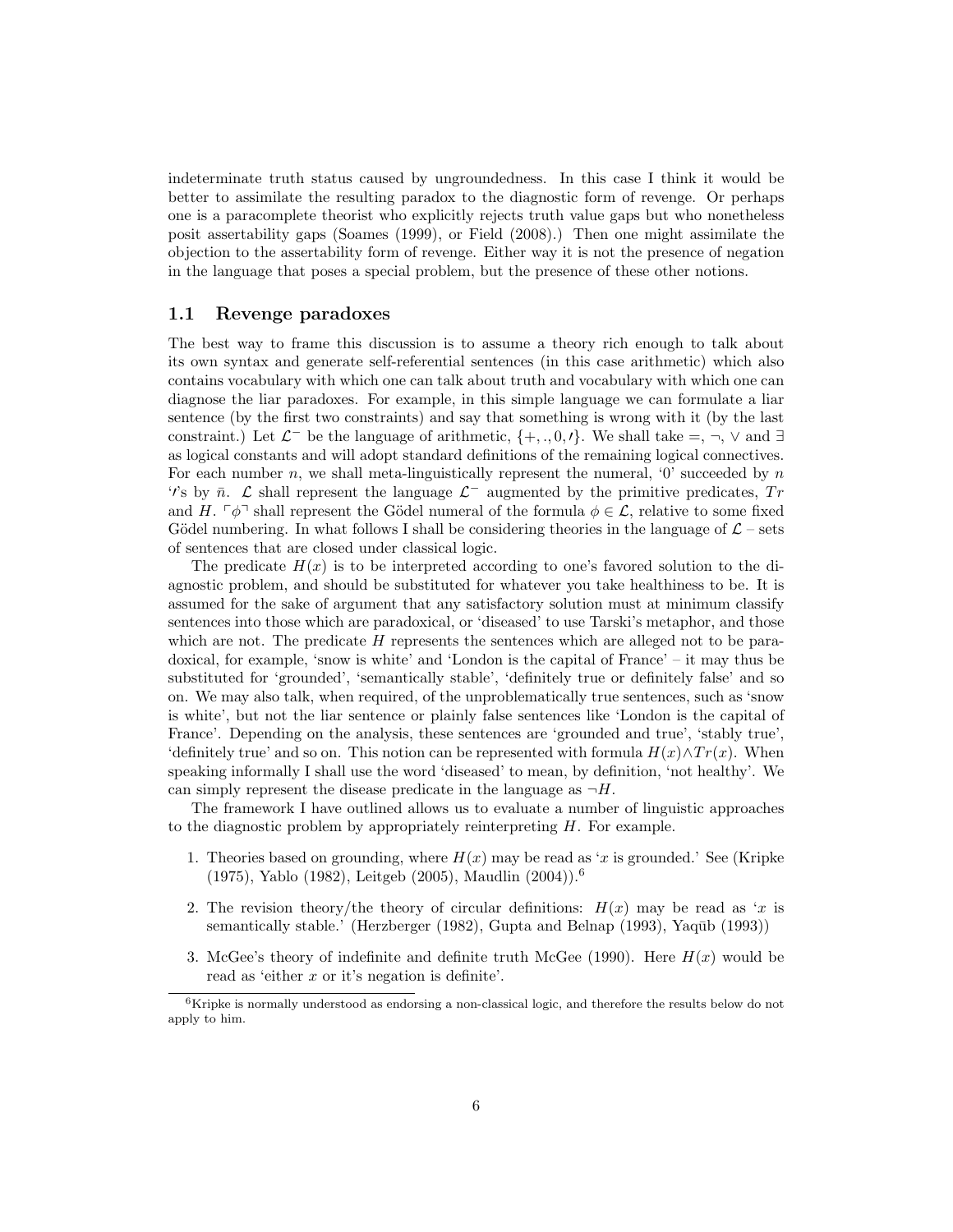4. Contextualist or utterance based theories (Parsons (1974), Burge (1979), Williamson (1998), Gaifman (1992), Simmons (1993).)  $H(x)$  can mean (depending on the theory) 'no utterance of ' $\phi$ ' expresses a proposition' or 'no utterance of x expresses a proposition with a definite truth value'.<sup>7</sup>

These theories are all linguistic in the sense that it is sentences or utterances, not their truth conditions, which are the bearers of the disease. It is therefore possible to formalize these theories within the current framework. Contextualists who take utterances as the bearers of healthiness and disease may still acknowledge the distinction between sentences utterances of which are always healthy; for these theorists  $H(\ulcorner \phi \urcorner)$  should be interpreted as 'every utterance of  $\phi$  is healthy.'<sup>8</sup>

It should be noted that the language  $\mathcal L$  is surprisingly modest. For most attempts to diagnose the liar paradox the predicate  $H$ , on the relevant interpretation, is only the end product. Such theories usually assume a much more substantial vocabulary such as a background language of set theory (see the grounding and revision theories) or philosophical English (such as the inconsistency theories) or a combination of the two. The problem of consistently accommodating all of this further vocabulary would be much harder, and could well leave the theorist open to new paradoxes.<sup>9</sup>

Other interpretations of H are possible, although we shall not consider them here. One would be a non-specific reading, in which  $H$  means 'the absence of whatever it is that is responsible for the paradoxes.' Another interesting interpretation to consider is 'would not give anyone in the set  $S$  cause to be concerned about the semantic paradoxes' for various choices of sets of philosophers  $S$ . The theorems to follow hold when  $H$  is substituted for these interpretations too.

### 1.2 The impossibility of a classical revenge-free linguistic diagnosis of the liar

Let me now describe to you the project of diagnosing the paradoxes in a little more detail. The hallmark of this kind of project is to identify some feature common to all problematic instances of T, and to accordingly diagnose the potential for T to fail as being due to the presence of this feature. Once this feature is identified we are in a position to start explaining why instances of T that have the feature are liable to lead to inconsistency, while instances that do not are not.

This is, in broad outline, the diagnostic project. A natural, albeit more specific, strategy for carrying out this project is to identify some feature of the sentences appearing in the lefthand side of T to play this role. Those who theorize with a linguistic predicate, such as the writers listed in the last section, seem to be engaging in something like this strategy. Insofar

<sup>7</sup> If utterances, and not sentences, are truth bearers then the discussion below will have to be modified slightly; I attend to this at the appropriate point.

<sup>8</sup>One might have hoped to include inconsistency accounts of the paradoxes in this list (see Chihara (1979), Yablo (1993), Eklund (2002), Azzouni (2007), Patterson (2009), Scharp (2013).) However it is not entirely clear what it means for a sentence to be healthy according to these views. (For reasons why they should have such a notion, see the discussion of adequate diagnoses in the next section.)

Scharp (2007), introduces a 'safety' predicate which is supposed to play the role outlined here. He introduces the concept by saying 'There are various technical ways of defining safety that I will not get into, but the rough idea is that if applying [disquotational reasoning] to a sentence leads to contradiction, that sentence is unsafe.' (Scharp's proposal is complicated by the fact that there are two truth predicates, and therefore two T-schemas.)

<sup>9</sup>We see this later with respect to the paradoxes of grounding (see Herzberger (1970).)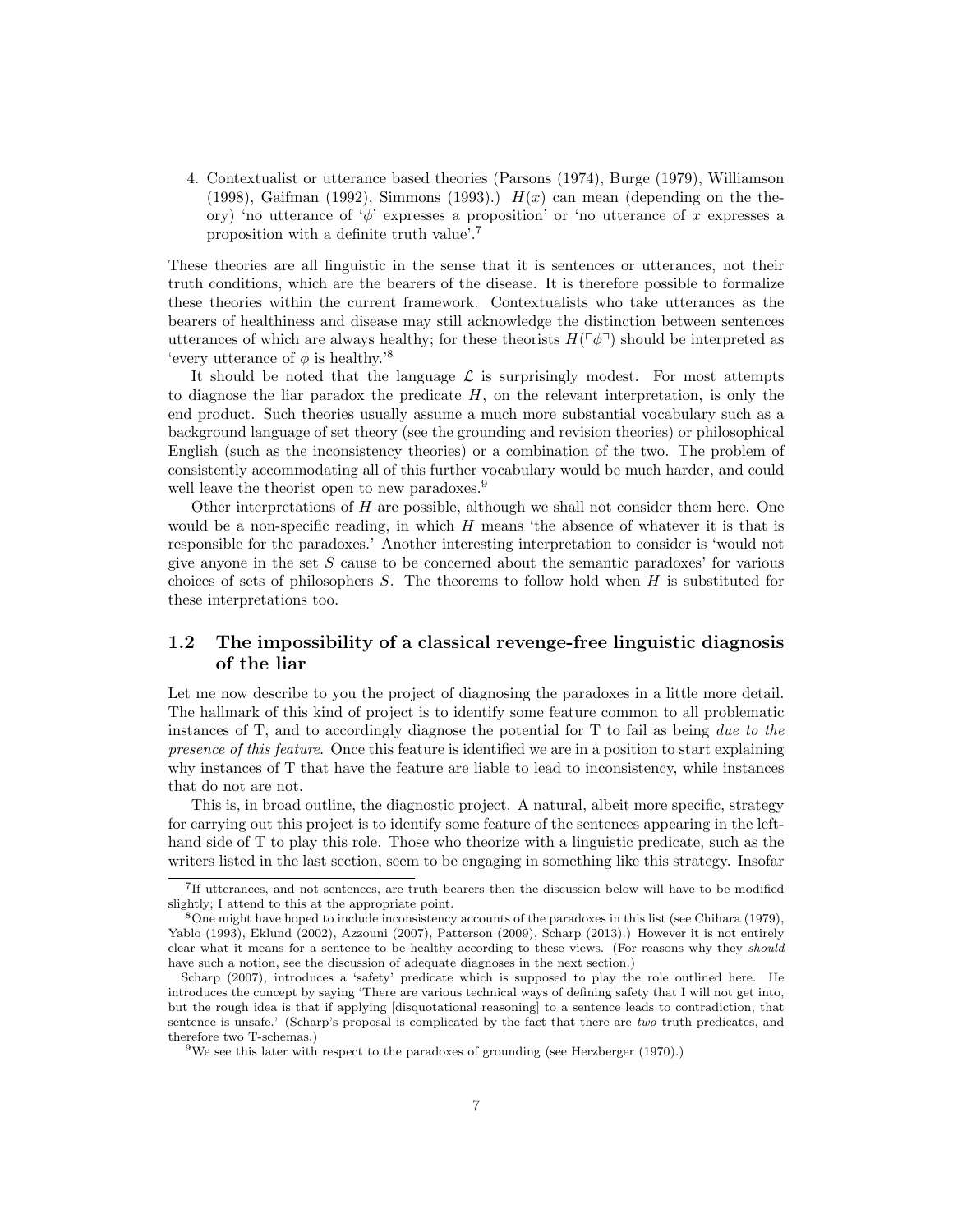as you are engaging in the diagnostic project, and are attempting to do so by identifying some feature of the language involved, you should, I claim, endorse all instances of the restriction of T to sentences that don't have that feature. That is, you should endorse the following sententially restricted T-schema:

SRT  $H(\ulcorner \phi \urcorner) \rightarrow (Tr(\ulcorner \phi \urcorner) \leftrightarrow \phi)$ 

If 'p' is healthy then 'p' is true if and only if p

SRT in effect guarantees that when S is disease free we are not susceptible to the paradoxes. SRT may well be derivable from other principles of one's theory of healthiness and truth, and an explicit definition of healthiness.

Why must a linguistic theorist engaged in the diagnostic project accept SRT? Take, for the sake of illustration, the notion of semantic instability. If there is a particular sentence,  $'p'$ , which is semantically stable, but is not true if and only if p, then we have misdiagnosed the problem. In Tarski's metaphor, 'p' has the symptoms of the disease – it features in a problematic instance of disquotational reasoning – but, at least according to the diagnosis in question, it's healthy. In the imagined scenario semantic instability is not the feature common to all problematic instances of T. Moreover, if this kind of scenario was possible, semantic stability would lose much of its explanatory power. The sentence 'p' is much like the liar in that the relevant instance of T fails, and so one would expect there to be a common explanation of this failure. However this common explanation cannot be semantic instability for, although the liar has it, this sentence doesn't.

To summarize, then, a linguistic diagnosis does two things: (a) provides a diagnosis of the paradoxes by identifying a feature common to all problematic instances of T, (b) more specifically, does so by identifying some feature of the language involved in those instances. To achieve both of these they must endorse SRT. Unfortunately, there is a serious problem for the project of achieving the second of these things,  $(b)$ , within classical logic. If T is an arithmetical theory which satisfies two minimal constraints (is closed under classical logic and contains SRT) then T proves that its own theorems are diseased. It is natural to put this as a trilemma:

**Theorem 1.1.** Let T be any set of sentences in the language  $\mathcal{L}$ . Then one of the following must be true:

- (i) T either does not contain some axiom of classical logic, does not contain some axiom of Peano arithmetic, or is not closed under the classical rules of inference.
- (ii) T does not contain every instance of the schema  $H(\ulcorner \phi \urcorner) \rightarrow (Tr(\ulcorner \phi \urcorner) \leftrightarrow \phi)$ .
- (iii) There is a sentence,  $\gamma$ , belonging to T such that  $\neg H(\ulcorner \gamma \urcorner)$  also belongs to T. In other words, T proves that one of its theorems is diseased.

Proof. In order to show this we assume that neither (i) nor (ii) hold, and construct a sentence,  $\gamma$ , such that (1)  $\gamma$  is a theorem of T and (2)  $\neg H(\ulcorner \gamma \urcorner)$  is also a theorem of T.

The sentence  $\gamma$  is a familiar revenge sentence, 'I'm either unhealthy or untrue', constructed via diagonalisation.

- 1.  $\gamma \leftrightarrow (H(\lceil \gamma \rceil) \rightarrow \lceil Tr(\lceil \gamma \rceil))$  (Diagonal lemma).
- 2.  $H(\lceil \gamma \rceil) \to (Tr(\lceil \gamma \rceil) \leftrightarrow \gamma)$  by (SRT)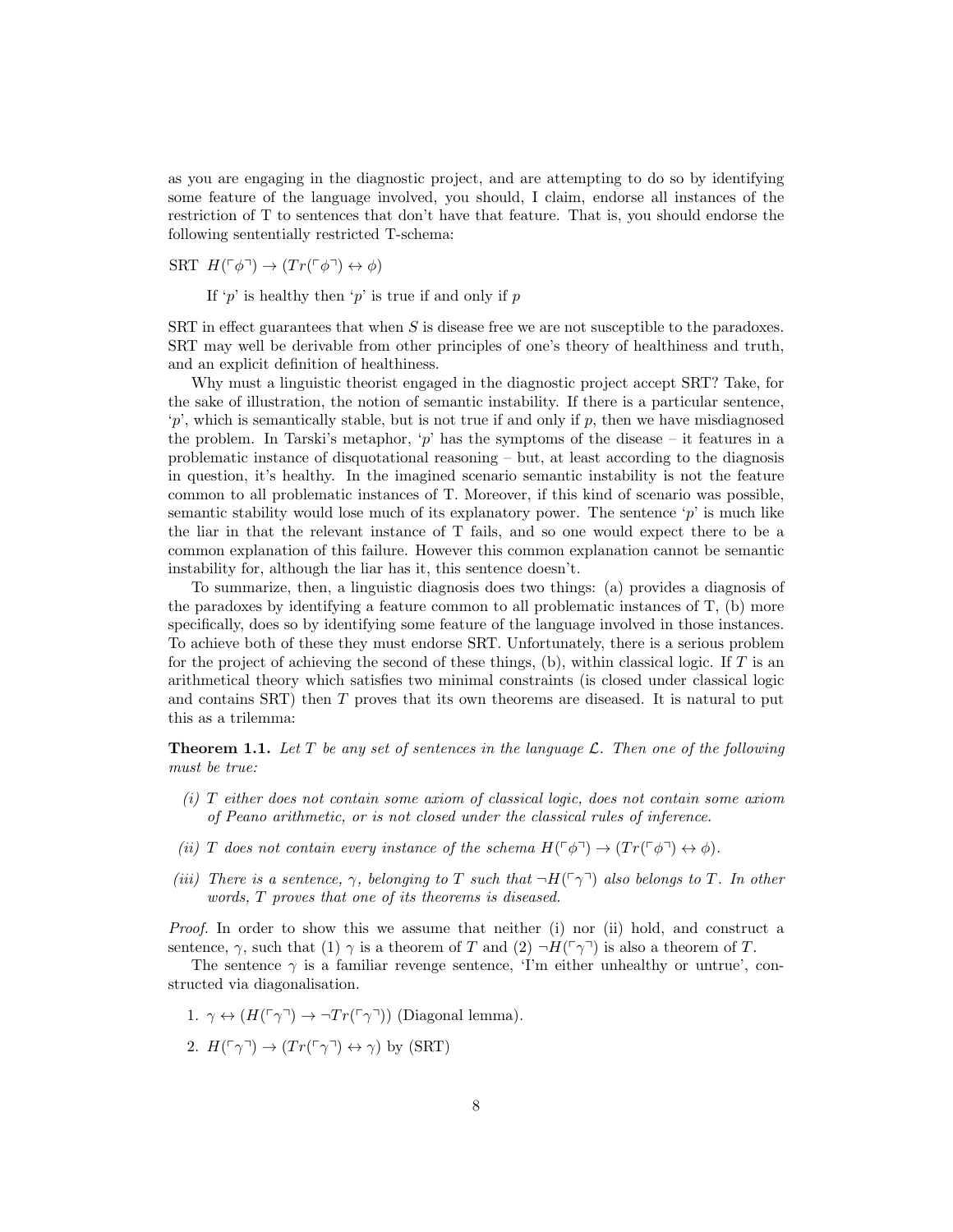- 3.  $H(\lceil \gamma \rceil) \to (Tr(\lceil \gamma \rceil) \to (H(\lceil \gamma \rceil) \to \neg Tr(\lceil \gamma \rceil)))$  by 1, 2 and weakening biconditional.
- 4.  $H(\ulcorner \gamma \urcorner) \rightarrow \ulcorner Tr(\ulcorner \gamma \urcorner)$  from 3 (by the classical tautology:  $(p \rightarrow (q \rightarrow (p \rightarrow \ulcorner q))) \rightarrow$  $(p \rightarrow \neg q)$ .)
- 5.  $H(\ulcorner \gamma \urcorner) \rightarrow (H(\ulcorner \gamma \urcorner) \rightarrow \lnot Tr(\ulcorner \gamma \urcorner))$  from 4.
- 6.  $H(\lceil \gamma \rceil) \to \gamma$  by 5. and transitivity of  $\to$
- 7.  $H(\lceil \gamma \rceil) \to Tr(\lceil \gamma \rceil)$  by lines 6. and 2. and classical logic
- 8.  $\neg H(\ulcorner \gamma \urcorner)$  by lines 4. and 7.
- 9.  $\gamma$  by 1., 8. and classical logic.

We can turn this into an inconsistency argument against theories which endorse a rule of necessitation for 'healthiness.' Bear in mind, however, that the necessitation rule is much stronger than what we need to prove theorem 1.1.

Corollary 1.2. No consistent classical theory containing Peano arithmetic that proves all of its theorems to be healthy can have SRT among its axioms or theorems. In other words, if T is classical, contains SRT, Peano arithmetic, and is closed under the following rule of necessitation, then T is inconsistent.

 $H\text{-}Nec: If \vdash \phi then \vdash H(\ulcorner\phi\urcorner)$ 

Let me stress that I do not take H-Nec to be a required of a good theory of truth and healthiness. However, this corollary is useful when considering theories that do endorse this principle.

I will shortly argue that theorem 1.1 poses a problem for the project of giving a linguistic diagnosis of the paradoxes, as described by (a) and (b), in classical logic. A moderate response to this result would be to look for an alternative diagnosis; to find a feature of the problematic instances of T that doesn't reference the sentences appearing on the left-hand side. I shall spend the rest of the paper defending one such alternative, but before I do that let me briefly consider another slightly more radical response.

The radical response is to take the above results to show that we should give up on the project of giving an exhaustive diagnosis of the paradoxes altogether.<sup>10</sup> Although this seems like a fairly negative conclusion, let me mention two less ambitious projects you might be engaged in instead:

- (1) The project of giving a partial diagnosis. A feature that explains why some instances of T are liable to fail, even though there are some failures it does not explain.
- (2) The project of giving a liberal diagnosis. A feature that is present in all instances of T that are liable to fail, but also includes some instances that are completely unproblematic.

 $\Box$ 

 $10$ This kind of response can come in several flavors. One might think that the project is outright misguided, given the revenge paradoxes, or one might think that there is a property of healthiness out there, although it is impossible to communicate the diagnosis to anyone because it is not possible to express this property in a language.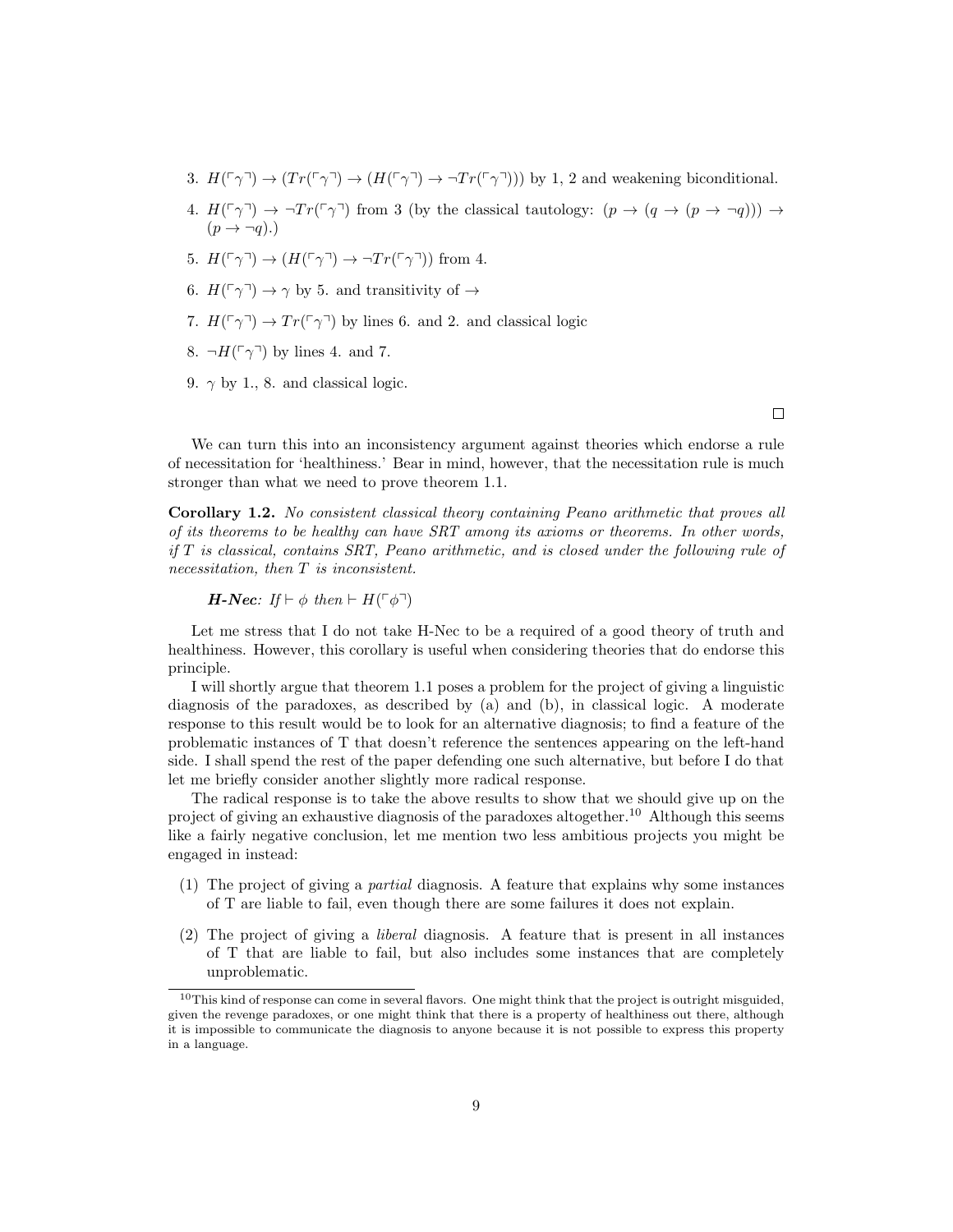The first kind of project leaves open the possibility of the existence *false negatives*: things that are diagnosed healthy but are really diseased. Theories falling under the second horn – condition (ii) of theorem 1.1 – could, if they wished, conceive of themselves as carrying out this type of project.<sup>11</sup> The second type of project leaves open the possibility of *false* positives: healthy sentences that get diagnosed as diseased. Theories falling under the third horn, condition (iii), could be understood as carrying out this type of project: some apparently healthy sentences, sentences which the theorists assert themselves, are classified as diseased.

Needless to say, I find neither of these less ambitious projects to be satisfactory, for neither really meet the explanatory burdens we began with. For example, a classic example of a liberal diagnosis would be one in which only sentences free of the truth predicate are counted as healthy. This account falls under the third horn of our theorem: theorems of classical logic that contain the truth predicate, such as 'if 'snow is white' is true then 'snow is white' is true', are classified as diseased. However this diagnosis, like any liberal diagnosis, is a deeply unsatisfying account of the problem for it does not have the resources to explain why we get into trouble with the liar in particular and not, say, the sentence "snow is white' is true' which also contains the truth predicate. It should be clear that the mere presence of the truth predicate does not satisfactorily explain why the liar is problematic. Similar things can be said about partial diagnoses.<sup>12</sup> Although it's certainly true that everybody is committed to something deeply unsatisfying when discussing the liar, this seems like a particularly central theoretical shortcoming.

We shall now apply theorem 1.1 to various different readings of  $H$ , with an eye to working out which horn the relevant interpretation falls under. We shall begin with the fairly generic use of the word 'pathological' within philosophy. Many philosophers use the word 'pathological' in a way that would commit them to a version of SRT. It is, for instance, commonplace for a philosopher to assert a disquotational principle and then follow it with a footnote saying 'of course, I mean to exclude pathological sentences from being substituted into this schema.' For example in Horwich (1994) Horwich writes 'the axioms of the minimal theory are all propositions of the form 'p' if and only if  $p - at least$ , those which do not fall foul of the 'liar' paradoxes'. I think one of the upshots of theorem 1.1 is that this strategy for bracketing the paradoxes is not in general safe – Horwich's principle, for example, commits him to accepting sentences which fall foul of the liar paradox. Whatever you take 'doesn't fall foul of the paradoxes' to mean, it can be substituted as  $H$  in theorem 1.1.

My real targets, however, are those who want ultimately to diagnose the paradoxes whilst retaining classical logic. In each case, I shall show that the relevant theory does not succeed in diagnosing the paradoxes by falling either into horn (ii) or (iii) of our theorem. For example in McGee (1990) McGee proposes a theory according to which the liar sentence is indefinite. A central feature of indefinite sentences is that they are unassertable and their truth is unknowable. The thought that all your commitments should be definite is captured in McGee's framework by a principle of definiteness introduction; a principle that allows you to infer that ' $\phi$ ' is definite from  $\phi$ .<sup>13</sup> If we substitute  $H(\ulcorner \phi \urcorner)$  for  $\ulcorner \phi \urcorner$  is definitely true or definitely false' it is easy to see that H-Nec follows from this rule, so plugging this interpretation into corollary 1.2 it follows, given that McGee's theory contains both H-Nec

<sup>&</sup>lt;sup>11</sup>Let me mention one way of justifying diagnoses with false negatives: you might think that the notion of 'healthiness' is indefinitely extensible. There is a no single comprehensive diagnosis, but rather a sequence of partial diagnoses, each one more comprehensive than the last, but each with false negatives. This is just one way of insist that there is no such thing as a general diagnosis under which all the paradoxes fall.

<sup>&</sup>lt;sup>12</sup>See our earlier discussion of a sentence, 'p', that was semantically stable, but not true if and only if p. <sup>13</sup>See his strong adequacy condition in chapter 8.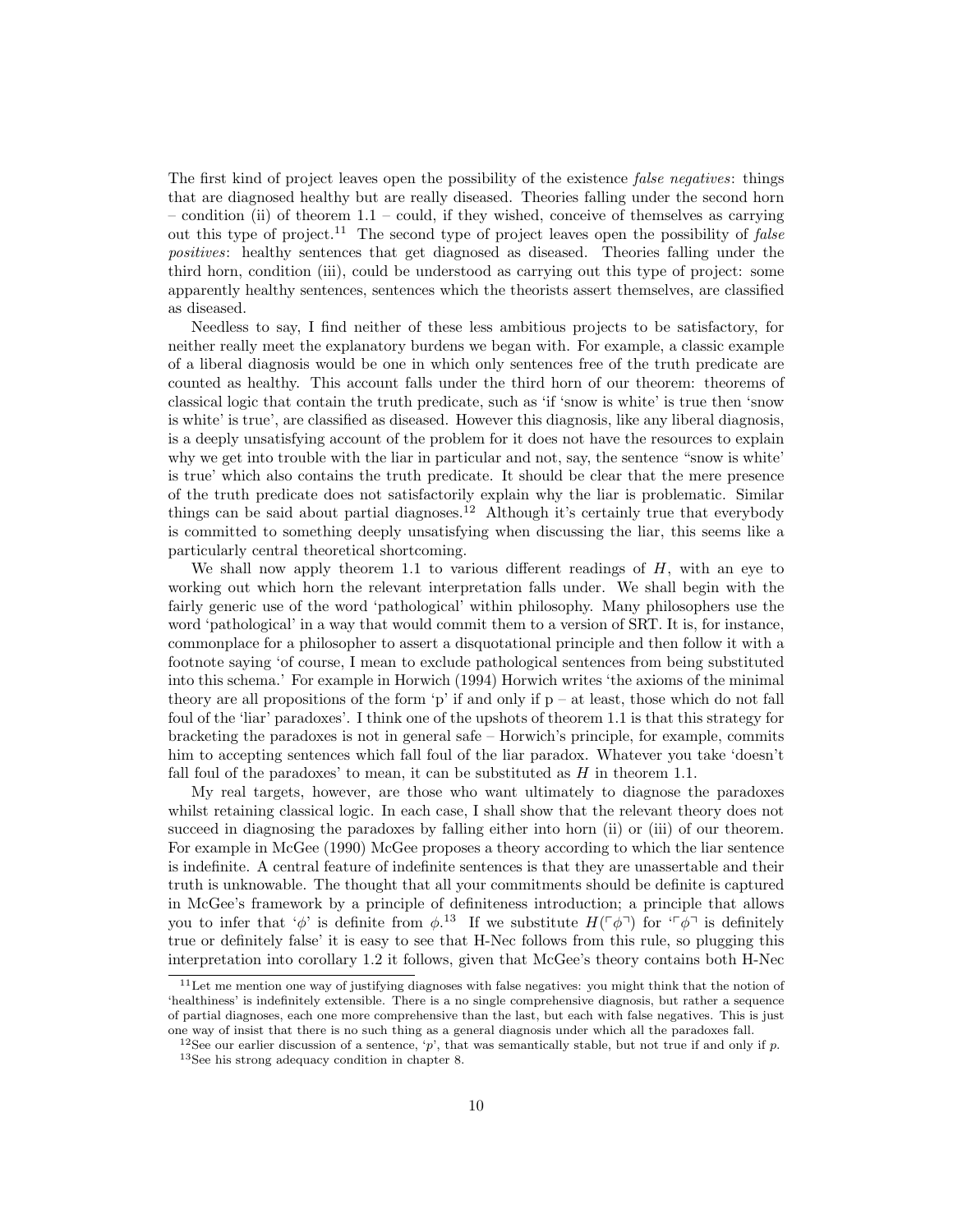and is consistent, that it does not have SRT. Thus McGee's theory of definiteness is not diagnostically adequate – being definitely true or false does not guarantee freedom from paradox – and so is at best a partial diagnosis of the paradoxes.

A similar point applies to the theory of semantic stability, endorsed in various forms by Herzberger (1982), and Gupta and Belnap (1993). Here we instead substitute  $H(\ulcorner \phi \urcorner)$  for  $\sqrt{\phi}$  is semantically stable'. In Gupta and Belnap (1993) Gupta and Belnap show how to consistently add this predicate into the object language. According to their construction the predicate  $\varphi$ <sup> $\uparrow$ </sup> is semantically stable' obeys H-Nec, so as before we may conclude that this theory does not have SRT. It follows that the theory cannot rule out the existence of a semantically stable sentence for which the corresponding instance of the T-schema is inconsistent in their theory.

Since theorists of this kind believe that their commitments should be healthy (on the relevant readings of 'healthy') they cannot assert SRT. What are we to make of these theories? On the one hand there is something quite strange about them for they are not in a position to deny assertions of the following form:

Either the sentence 'p' is true but it's not the case that p or the sentence 'p' isn't true even though  $p$ ; but despite all this strangeness 'p' is perfectly healthy according to this diagnosis.

One can mitigate this strangeness by insisting that one's theory is only a partial account of healthiness – one that is supposed to cater for the liar-like sentences but not revengelike sentences like  $\gamma$ . In other words, one can simply disavow the diagnostic project as I have defined it. However this response is deeply unsatisfying, for not only is it not general enough to account for two almost completely parallel paradoxes, it also leaves one wondering what on earth the more general notion is if not definiteness or semantic stability. Lack of generality means a lack of explanatory power: one has to ask why we should be interested in the more limited notions in the first place if they cannot adequately explain the failures of the T-schema.

Note that theorem 1.1 generates problems for theories in which utterances, instead of sentences, are the bearers of disease; in these variants one must read  $H(\ulcorner\phi\urcorner)$  as 'every utterance of  $\phi$  is unhealthy' and  $Tr(\phi^{\dagger})$  as 'every utterance of  $\phi$  is true'. This is pertinent for contextualist and other utterance based theories such as Parsons (1974), Simmons (1993), Williamson (1998), Gaifman (1992) and others.

A common and natural type of utterance based theory identifies the relevant notion of unhealthiness with a failure of that utterance to express a proposition. According to these theories sentences involving semantic vocabulary have a special kind of context sensitivity. It is not that they express different propositions in different contexts, it is rather that in some contexts they do not express propositions at all (although in 'good' contexts they behave disquotationally.) Theories like this are susceptible to a particularly simple revenge paradox, an instance of our general theorem, since they are committed to certain instances of the principle that if some utterance of  $\phi$  is true, then  $\phi$ .<sup>14</sup> A particular instance of this can be reasoned out as follows:

If an utterance is true then it says something.

If an utterance is true and says that  $p$  then  $p$ .

<sup>14</sup>Of course not every instance of this schema is true. Ordinary context sensitive sentences which express different propositions in different contexts do not conform to this schema.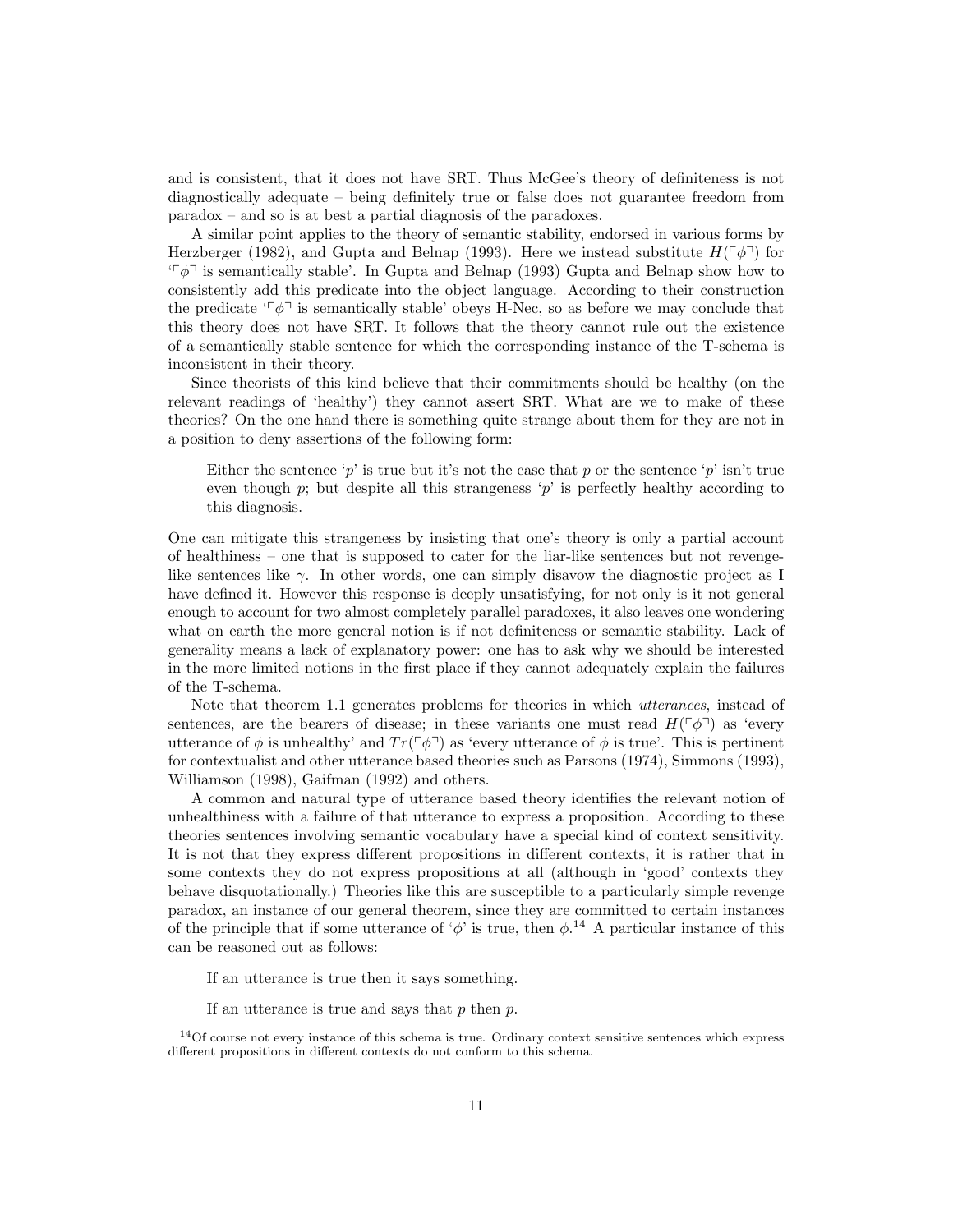If an utterance of 'no utterance of  $L$  is true' says anything at all it says that no utterance of  $L$  is true

Therefore: if some utterance of 'no utterance of L is true' is true, then no utterance of L is true.

Here  $L = 'no$  utterance of L is true'. By the above fact it follows that if some utterance of L is true, no utterance of L is true. Thus, by reductio, it follows that no utterance of L is true.

Anyone who endorses these premises is committed to the claim that no utterance of  $L$  is true, and therefore should surely be able to assert the fact that no utterance of  $L$  is true. Yet when the theorist tries to express this commitment, by uttering the sentence 'no utterance of  $L$  is true' she fails. Since according to her own view there are no true utterances of the sentence 'no utterance of  $L$  is true' – even her very own utterances of this sentence fail to be true; presumably by failing to express a proposition.

Note, of course, that obvious analogies can be drawn between all of the paradoxes we have discussed in this section, and paradoxes discussed in the literature. Existing treatments of revenge, however, tend to be quite piecemeal, with individual paradoxes resting on particular features of the account of healthiness. The important moral of this discussion is that each of these arguments are instances of a general theorem: the problem is endemic to theories that attempt to exhaustively classify the problematic instances of T by the sentences appearing in the left-hand-side, and is therefore not a problem that can be solved by searching for a more sophisticated interpretation of 'healthy'.

Let me end my discussion by considering those who explicitly disavow the connection between assertable and diseased sentences (see for example Feferman (1991), Maudlin  $(2004).^{15}$ ) The interest of theorem 1.1 is rather that adopting a linguistic diagnosis of the paradoxes forces us to prize these two notions apart. For those who already distinguish them, it is hardly a troublesome consequence.

As it happens, those who identify the disease with ungroundedness tend not to worry about asserting ungrounded sentences. For example, they will typically assert 'the liar is neither true nor false', a sentence which is, by their own account, both untrue and ungrounded (Maudlin (2004).)

Since ungroundedness is typically taken to preclude truth, to endorse this kind of theory one must assert untrue sentences. In general, then, there is a challenge for this kind of theorist to explain what they're doing when they assert. Only Maudlin has attempted to do this (Maudlin (2004) chapter 5), but as Priest observes Priest (2005), the theory of assertability seems quite arbitrary; you're not allowed to assert an ungrounded sentence if it is atomic, but you may assert an ungrounded sentence if it is the negation of an atomic sentence. In Priest's words 'truth is the aim of assertion. Once this connection is broken, the notion of assertion comes free from its mooring, and it is not clear why we should assert anything.'

Secondly, and more importantly, there are other revenge paradoxes which these theorists do not escape. In distinguishing between assertable and diseased sentences they distinguish the diagnostic form of revenge from the assertability form of revenge outlined at the beginning of this section. In making this distinction they are forced to treat both paradoxes

<sup>&</sup>lt;sup>15</sup>Maudlin notes that some classical inferences do not preserve truth on this view, and so chooses to call these inferences 'invalid'. However theorem 1.1 still applies to Maudlin because he still asserts and reasons as though he accepted classical logic – one can simply understand  $T$  to represent the set of sentences Maudlin asserts.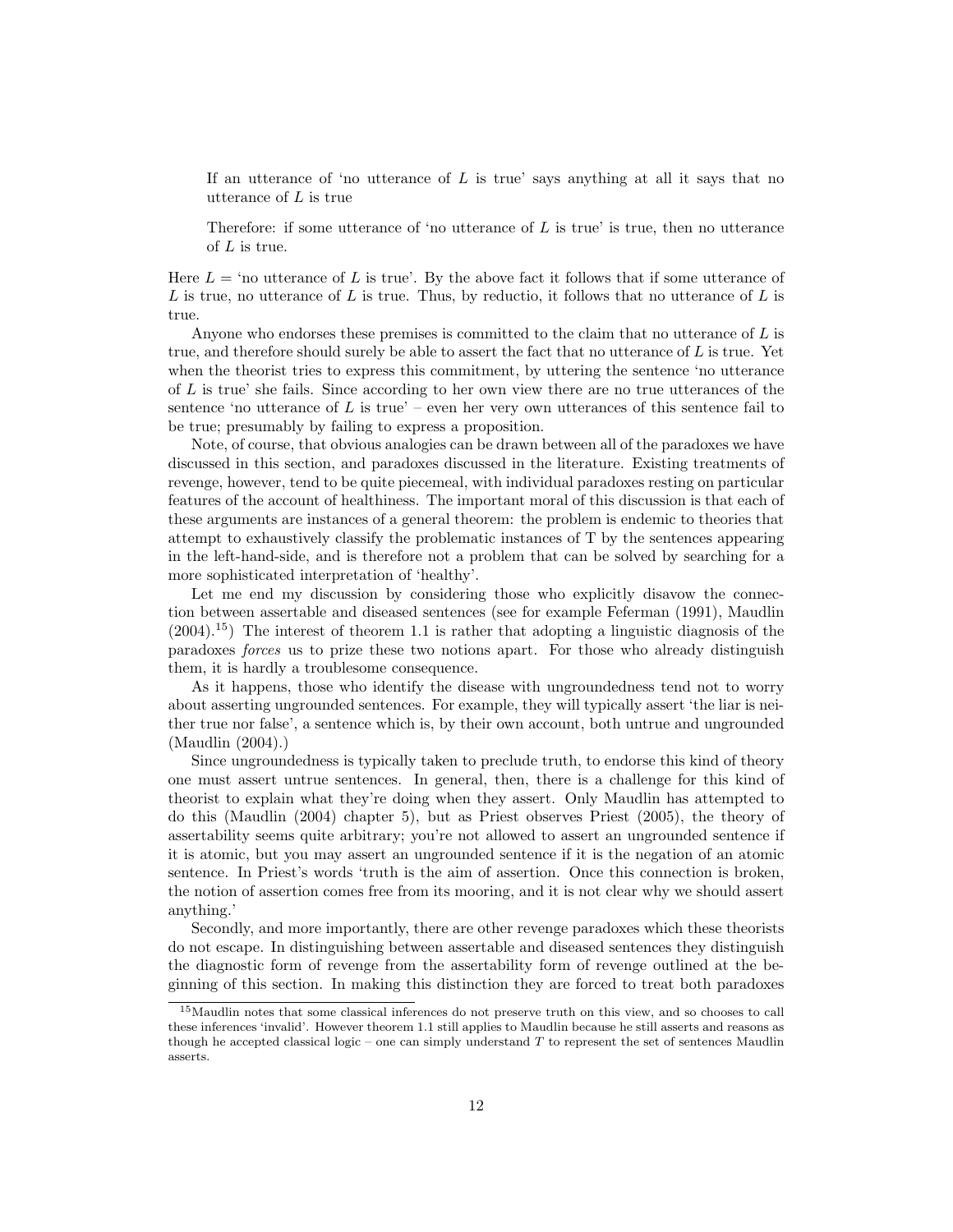separately. Maudlin attempts to address these in Maudlin (2007), but does so at the cost of giving up his theory of assertability.

As well as the assertability form of revenge, there are paradoxes of grounding which do not rely on the principle of necessitation. Herzberger shows that there are sentences, s, which are grounded by all and only the grounded sentences; for example he suggests that the sentence 'every grounded sentence is true or false' is grounded by all and only the grounded sentences. But (i) if everything that grounds  $s$  is grounded then  $s$  is grounded and therefore, (ii) since  $s$  is grounded by all grounded sentences  $s$  grounds itself. It follows that s grounds itself and is thus ungrounded after all, a contradiction.<sup>16</sup>

Theorem 1.1 is thus certainly not the last word on the matter. One can get around it by allowing oneself to assert diseased sentences. However such theories are susceptible to the assertability paradoxes and, at least in the case of extant theories of this type, the paradoxes of grounding.

# 2 An outline of a non-linguistic theory

In the last section I outlined some very general problems. Now I want to sketch what I think is the most promising avenue for avoiding these paradoxes. The key idea involves rejecting the assumption that the distinction between the healthy and unhealthy instances of the T-schema must be grounded in a distinction between the kinds of sentences we can substitute into the left hand side of the T-schema. The T-schema associates sentences with truth conditions; on the opposing view it is rather the truth conditions, not the sentences, that must be vetted for disquotational reasoning. In order to properly understand this it is crucial to have two assumptions out in the open. These are:

CL. Classical logic.

CS. If s says that p then s is true if and only if  $p$ .

The first assumption I list only to emphasize the scope of this paper; one can certainly avoid theorem 1.1 weakening the logic, but it is of interest to know whether we can diagnose the paradoxes without weakening classical logic. CS, on the other hand, encodes a principle (practically a definition) of classical semantics: that what a sentence says (or means or expresses) is its truth conditions. Whatever these are, they must at least be materially necessary and sufficient for the sentences  $\mathrm{truth.}^{17}$ 

If one can make sense of quantification into sentence position then the expression 'true' can be defined in terms of 'says that': s is true just in case for some  $p$ , s says that p and p. If one made a standard assumption in classical semantics, namely that every sentence

<sup>&</sup>lt;sup>16</sup>This is known as Herzberger's paradox (Herzberger  $(1970)$ ), which is closely related to Mirimanoff's paradox concerning the set of all well-founded sets Mirimanoff (1917). See also, for example, Leitgeb (2005) Lemma 14.9: 'There is no sentence  $\phi \in \mathcal{L}_{Tr}$  s.t.  $\phi$  depends on  $\Phi_{lf}$  essentially (that is, on the set of sentences that depend on non-semantic states of affairs).' Leitgeb uses this to show that one cannot define groundedness  $(\Phi_{lf})$  arithmetically. However it seems to show that one couldn't even define the set of grounded sentences, for a set theoretic language, set theoretically at all. Leitgeb, in personal communication, has further told me that he does not think that one could accommodate a binary grounding relation in one's object theory, even though it may be possible to have a groundedness predicate in the object language. See also McGee, theorem 5.11, which also seems to suggest that one cannot formulate an informative definition of grounding in the object language.

<sup>&</sup>lt;sup>17</sup>For simplicity I have ignored context sensitivity, however a principle similar to CS presumably must hold once both saying and truth are relativized to a single context.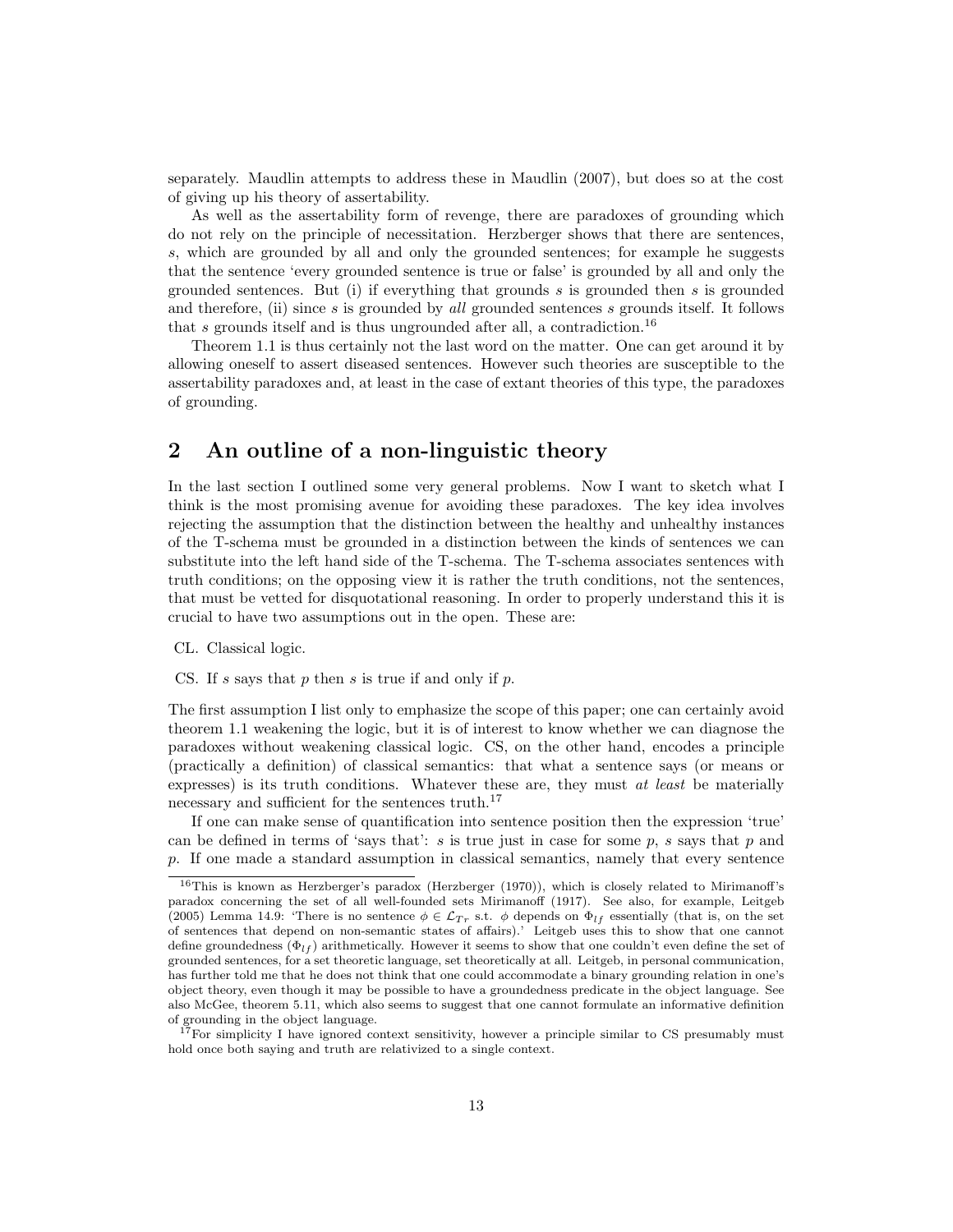means at most one thing, then one can prove CS from this definition.<sup>18</sup> In summary, then, CS is partly substantive – to ensure its truth one needs to assume that every sentence says at most one thing – and partly verbal – it is a matter of choosing to use the words 'true' and 'says that' in a related way.

While it is well known that classical logic proves that we cannot have all instances of the T-schema,

T.  $\phi$  is true if and only if  $\phi$ 

it is less often observed that the disquotational saying schema

S.  $\phi$  says that  $\phi$ 

is also problematic. To my knowledge this was first shown in Prior and Prior (1971). Prior's argument required one to be able to quantify into sentence position and required the assumption, mentioned above, that every sentence says at most one thing.<sup>19</sup>

In fact you can refute S directly from CS without invoking anything as controversial as quantification into sentence position. First note that we can prove that no sentence can say of itself that it is not true.<sup>20</sup> For if s said that s is not true then by CS s would be true if and only if it is not true. Secondly note that if we considered the sentence  $L = L$  is not true', the saying schema, S, would entail that  $L$  says that  $L$  is not true, and this is the kind of thing we have just shown to be impossible. $^{21}$ 

Much of what I say about sentences and truth conditions or operators and predicates will make little sense if the reader assumes they are related by schemata such as S or T. It is therefore absolutely crucial in what follows to bear in mind that neither T nor S hold unrestrictedly.

A straightforward way to make sense of this result would be if some sentences didn't say anything at all: if 'p' doesn't say anything then, in particular, it doesn't say that p. Some of what I say later is compatible with this interpretation of the result that S and T have false instances. However it is not a sensible interpretation given everything I have said so far – it is, in effect, a version of the 'no-proposition' response to the semantic paradoxes, which is a linguistic theory (and thus appears to be subject to theorem 1.1), and is often noted to be subject to the problem that statements of the view itself don't express propositions.

The alternative view, which also rejects S, maintains the assumption that each sentence says something, although in some cases denies that the proposition the sentence  $\hat{p}$  says is the proposition that  $p$ . In fact, the view that there are certain sentences that express a proposition but not the 'expected' one, is practically forced on us by theorem 1.1.

One might at this juncture wonder what the liar does say, if not what it seems to say. Questions like this will need answers eventually, however for now let me just make the point that we shouldn't require an adequate theory to tell us what every sentence means. Even

<sup>&</sup>lt;sup>18</sup>Indeed, the principle that every sentence means at most one thing is unnecessarily strong. One needs only the substantially weaker schema: if  $s$  says that  $p$  and  $s$  says that  $q$  then  $p$  if and only if  $q$ .

<sup>&</sup>lt;sup>19</sup>The premises of the argument do not preclude the possibility that some sentences don't say anything. Although Prior doesn't mention this explicitly, it actually only requires the assumption that each sentence only says materially equivalent things.

<sup>&</sup>lt;sup>20</sup>This contradicts a common way of reporting what self-reference achieves. Self-reference cannot produce a sentence that says of itself that it is not true, for I am claiming that is logically impossible, although it can produce a name for the sentence that is identical to the result of concatenating that name to the string ' is not true'.

<sup>&</sup>lt;sup>21</sup>Note that, although we know L doesn't say of itself that it's not true, we don't have any reason to think that there aren't other sentences that say that  $L$  isn't true.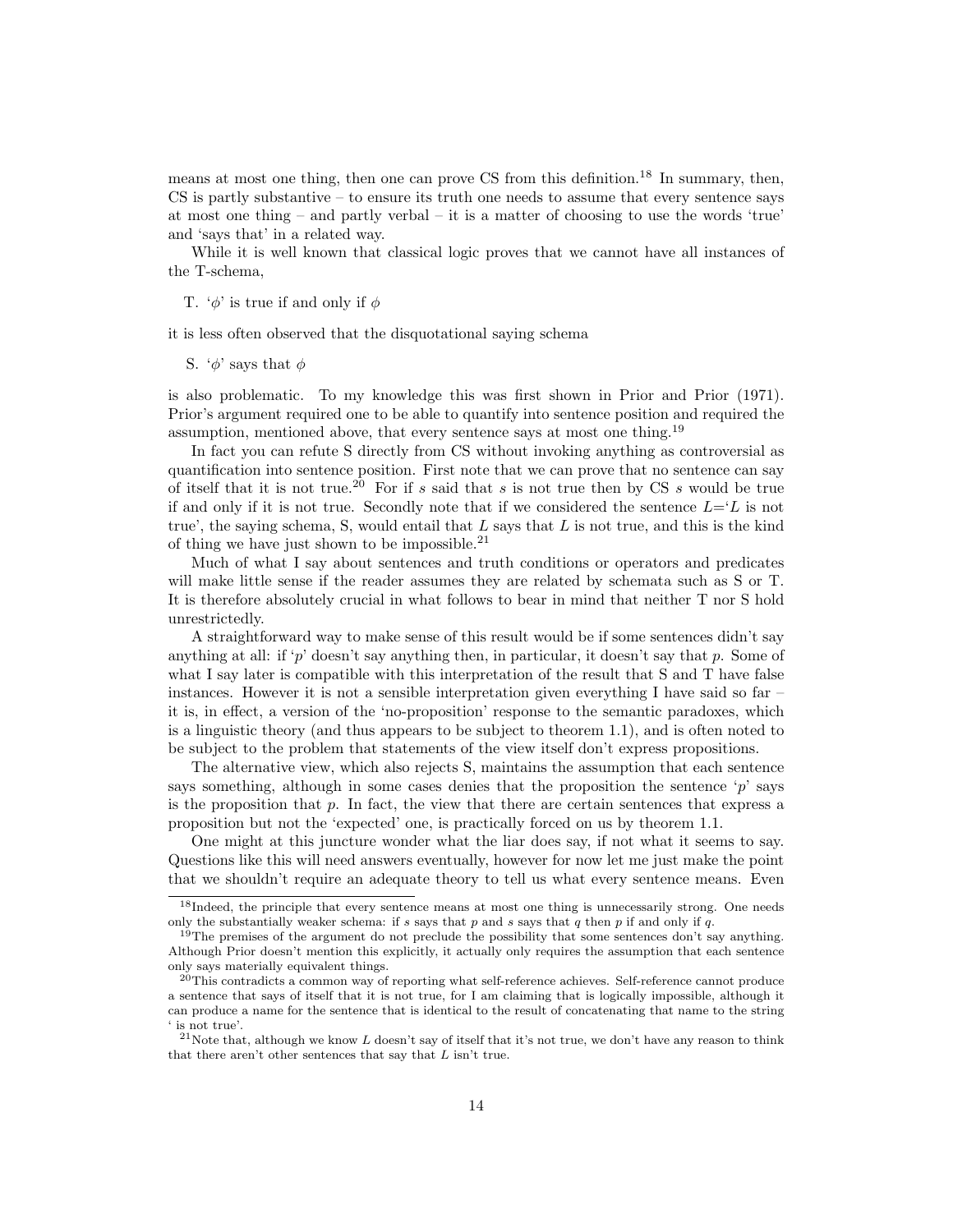the cases in which sentences say what they seem to say record empirical facts. For example, while the sentence 'snow is white' says that snow is white, this fact depends on how we use the word 'snow' and 'white'. The liar sentence is slightly different in that we can rule some answers out a priori, but even so, to determine what it does say we'd need to pay some attention to how people use certain semantic vocabulary, and for our purposes in the following, this is a question we can be relatively neutral about.<sup>22</sup>

### 2.1 Unclear truth conditions

Despite the paradoxes we have just discussed, it is hard to deny that there is a distinction between two kinds of sentence. Some sentences are clearly true, 'snow is white' for example, and others are neither clearly true nor clearly false, such as the liar sentence or the truth teller. None of the paradoxes we consider cast doubt on the existence of such a distinction. However, whatever clear truth is we know it cannot satisfy both SRT and a necessitation principle.

Taking these remarks at face value, 'clearly' does not function as a predicate, and it is not sentences that are clear or unclear. In 'S is clearly true' 'clearly' functions as an adverb, modifying the truth predicate just as 'possibly' does in 'S is possibly true', and 'not' in 'S is not true'. In philosophical discourse we often regiment adverbial modification by way of a sentential operator, so that for example 'Hector is a possible skater' can be regimented as 'it's possible that Hector is a skater'. This way we may apply clarity, possibility, negation, and so on even to sentences that are not in subject predicate form.

'True' is not the only predicate that 'clearly' modifies, thus while clear truth certainly is linguistic, in some sense, clear tallness, say, need not be. Consider

- 1. Snow is clearly white.
- 2. Clearly, snow is white

Neither 1, nor its regimentation using an operator expression, 2., seems to be about language in any way. Prior made this point very succinctly in the case of tense operators, noting that 'When a sentence is formed out of another sentence or other sentences by means of an adverb or conjunction, it is not about those other sentences, but about whatever they are themselves about.' (Prior (1993).)

Unless the proposition that  $p$  itself happens to be about language, when we say that it's clear that  $p$  we are not talking about language any more than we would be if we said it's necessary that p. In the contexts where we will apply this distinction, however, the proposition that  $p$  will often concern language so it pays to be especially careful about the distinction. Consider

- 3. 'Snow is white' is clearly true
- 4. Clearly, 'snow is white' is true.

 $22A$  natural extension of the theory DFS I develop in later sections, however, does tell us something about what  $L$  says. Although  $L$  does not say that  $L$  is not true, there will be some  $F$  which is 'truth-like' in the sense that a disjunction is  $F$  if and only if one of the disjuncts is  $F$ , a negated sentence if  $F$  if and only if the sentence isn't F and so on, and moreover L says that L isn't F. The relation between the proposition that L expresses and the proposition that  $L$  isn't true can also be modelled quite naturally within the theory of symmetries I develop in Bacon (MS).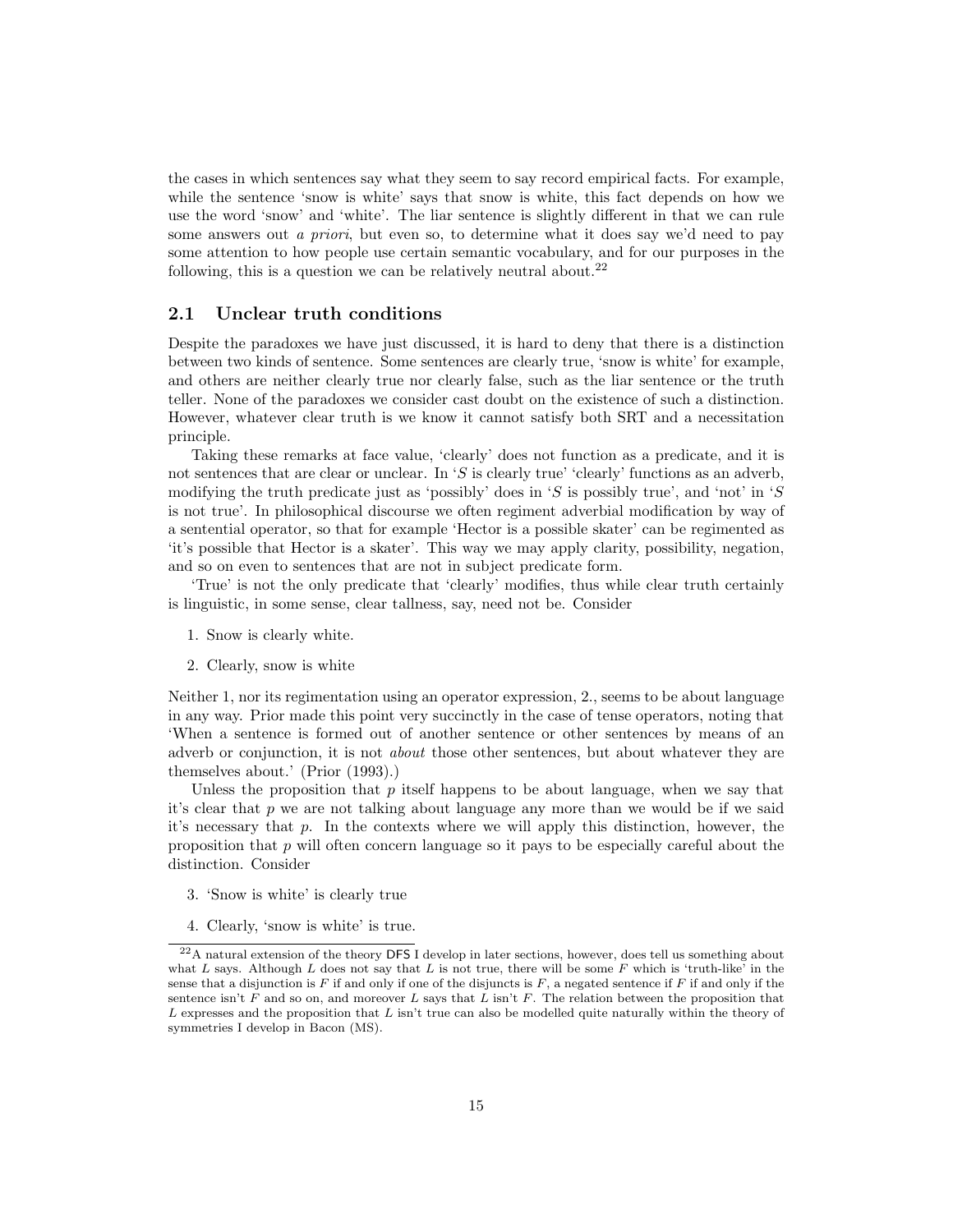While it seems that 1 is equivalent to 3 and 2 is equivalent to 4, 3 and 4, unlike 1 and 2, concern English sentences and so these equivalences are at best contingent, since we could have used 'snow is white' to mean something unclear. Even if 'snow is white' had meant something unclear, snow would still be clearly white.

I hope to have introduced the notion of clarity in such a way that we may have a neutral understanding of the notion without having a theory of it. Anyone who has thought about the paradoxes enough to recognize the difference between the claim that snow is white and the claim that L is true, where  $L = L$  is not true', should be able to understand the distinction. And the regimentation of this distinction using an operator expression seems reasonable given that other non-theoretical ways of introducing the distinction involve some kind of adverbial modification of 'true'. For example, we might said that 'snow is white' is definitely true, straightforwardly true, determinately true and so on.

Unclarity, on this picture, is not something sentences possess but something truth conditions possess. A sentence may possess unclear truth, or may express an unclear proposition but may not be unclear itself; thus if I say that Harry is bald then it is what I have said that is unclear, not the sentence I used to say it. With this distinction in hand a subtle assumption being made in diagnoses of the na¨ıve theory of truth is revealed. Consider

 $\gamma$ 'p' says that p in English

 $\gamma$  is true in English if and only if p

The left hand part of both of these equations concerns language, whereas the right hand parts concern the world in some sense; together they match sentences with their truth conditions. The assumption being made is that we shouldn't accept instances of these schemata which involve sentences with certain disquotation preventing features; for example we should not accept instances in which the left side involves an ungrounded sentence, or a semantically unstable sentence. That is, we are placing a 'language side' restriction as opposed to a 'world side' restriction.

But what of the other possibility? Might there be truth conditions which are not suitable for standing in an 'enquotational relation' to a sentence?<sup>23</sup> Could it be that unclarity in a proposition sometimes prevents it from being expressed by the sentences you would expect it to be expressed by, and unclear propositions are therefore unsuitable for disquotational reasoning?

I do not want to adjudicate between possible explanations of the unsuitability of certain instances of the disquotational schemata. However, it is clear that there is an unoccupied position in logical space that identifies the truth conditions, rather than the truth bearers, of the na¨ıve theory as culprits: it is, for example, the proposition that the liar isn't true, not the liar itself, that lacks the feature that is distinctive to safe applications of the Tschema.<sup>24</sup> So it is of great relevance that on this kind of view standard revenge arguments do not motivate any theory with the form of SRT which tells us when a sentence can have disquotational truth conditions:

SRT. If 'p' is clearly true or clearly untrue then 'p' is true if and only if p.

<sup>&</sup>lt;sup>23</sup>This is a figure of speech – I do not think there can be such a relation in general, but it is clear what is meant by this in particular instances: that the sentence  $\hat{p}'$  is true if and only if p.

 $24$ Note that for all I've said, the liar sentence might express a proposition (indeed, this is the view I prefer). However, we know, from our considerations of schema S and T, that whatever proposition that is, it is not the proposition that the liar isn't true. This is why it is important to distinguish between whether the 'culprit' is the sentence 'L is not true' or the proposition that  $L$  is not true.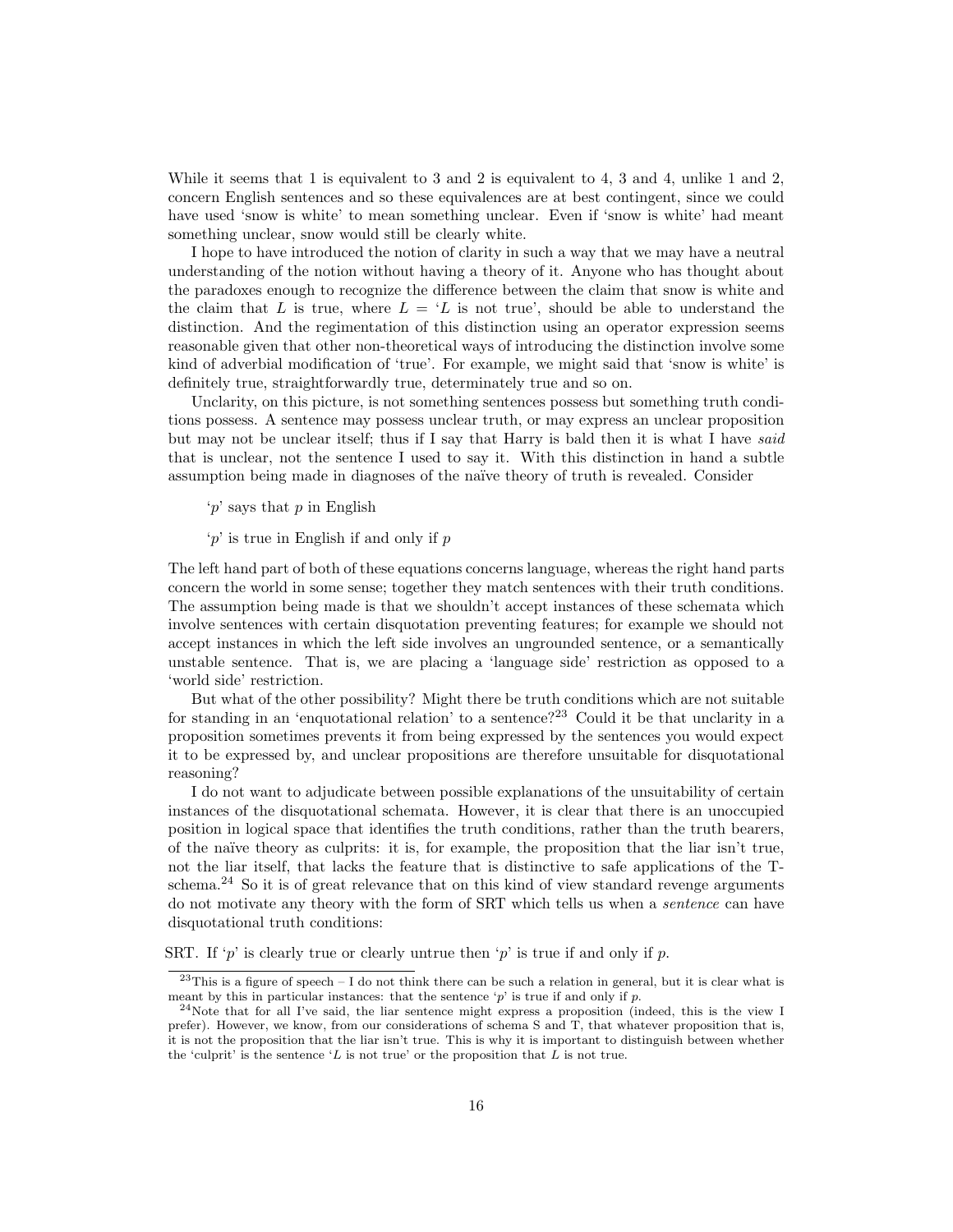They motivate instead principles which tell us when the truth condition for a sentence is 'enquotational':

RT. When it is clear that p or it's clear that not p, then 'p' is true iff p.

RT simplifies a little: assuming the factivity of 'it's clear that', RT is equivalent to the conjunction 'if it's clear that p then 'p' is true and if it's clear that not-p then 'p' isn't true' with the latter conjunct being redundant if we assume that nothing with a true negation is true.

When theorizing about the liar one cannot be too careful about use and mention. Here the pedantry pays off: RT is not equivalent to SRT, for it is enquotational in nature rather than disquotational. The most one can prove from RT, for example, is that if a sentence ' $p$ ' is clearly true or clearly untrue then "p' is true' is true if and only if 'p' is true.

What other principles should we expect to govern the notion of clarity? One constraint, which we motivated in our discussion of assertability in the last section, is that it is in general bad to believe and assert unclear propositions. The necessitation rule, Nec, ensures that everything the theory commits you to is clear.<sup>25</sup> What is clear is closed under classical logic, so we should endorse the closure principle for clarity, K, below. Finally note that the informal notion of clarity is factive, so we add the schema T. The resulting modal system is called KT which contains formal principles corresponding to the following (stated in English)

K If it's clear that if p then q and it's clear that p then it's clear that q.

 $\mathsf{T}$  If it's clear that p then p.

Nec. If you can prove that  $p$ , then you can prove that it's clear that  $p$ .

Call the logical system you get by adding suitably formalized analogues of RT to KT: BCT – the basic logic of clarity and truth. BCT looks like it should be susceptible to versions of theorem 1.1. However it is not: BCT is a consistent theory (BCT is a fragment of the theory whose consistency we prove in theorem 2.1; see Appendix.)

Given this fact it is of course natural to wonder what happens with the revenge sentences. Let's introduce the name R for the sentence 'R is not clearly true'. The first thing to observe is that the standard way of introducing the revenge problem, described below, rests on a confusion of use and mention in the present framework:

Suppose that  $R$  is clearly true. Since we can disquote clear truths, and since  $R=$ 'R is not clearly true', it follows that R is not clearly true. This contradicts our assumption.

So R is not clearly true. But we've just proved the sentence  $R$  is not clearly true', which is just  $R$ , so  $R$  is clearly true. Contradiction.

The mistake in this argument is found in the line 'we can disquote clear truths'. If it is clear that 'p' is true then RT licenses the enquotational inference to "p' is true' is true, but not

<sup>&</sup>lt;sup>25</sup>Note that the appropriateness of a necessitation rule like this depends crucially on which principles we take to be part of the background theory. We will later expand the background theory to include some clear truths that are not clear at all orders. If we extended the necessitation rule to this background theory, we would be able to prove that each theorem of the theory is clear at all orders, and so the unrestricted necessitation rule will not be appropriate in this expanded context.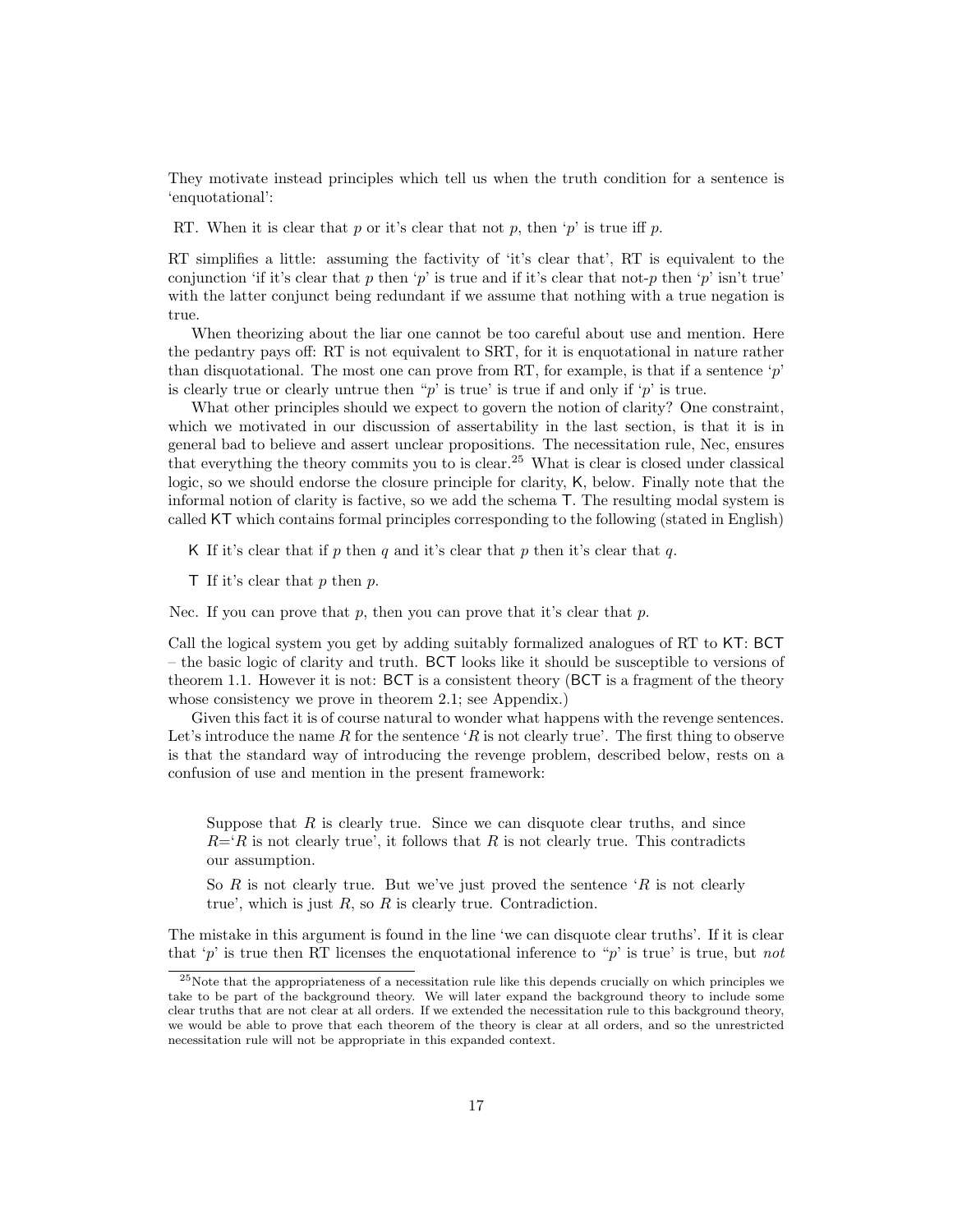the disquotational inference to  $p^{26}$ 

The most natural way to modify the argument so that we can apply RT is to instead assume that it's clear that R is not clearly true (that is, instead of assuming that 'R is not clearly true' is clearly true.) The argument would then proceed as follows

Suppose that it is clear that  $R$  is not clearly true. Then, of course,  $R$  is not clearly true. But since we can enquote in clear cases, we also have  $'R$  is not clearly true' is true. 'R is not clearly true' just is R so R is true. So we have that  $R$  is true but not clearly true.

Is this a contradiction? No, we know that there are true propositions which are unclear: either the liar is true or it isn't, but either way it is unclear. Of course, no-one is forced to endorse the claim that  $R$  is true but not clearly true on the basis of this argument – the point is that nothing contradictory follows from the assumption that it is clear that  $R$  is not clearly true. It seems, therefore, that once we are careful about use and mention and are careful to distinguish enquotational principles from disquotational principles, the revenge paradox does not get off the ground.

### 2.2 Can we recover sentential clarity?

It is natural to be puzzled by the fact that such a slight change in vocabulary – the use of an operator rather than a predicate – can allow us to avoid the revenge paradoxes. A good place to begin easing this feeling of puzzlement would be to work through what happens to the sentential predicate that states that a sentence is clearly true in the present theory. This can be defined in this theory by simply composing the clarity operator with the truth predicate.

Note that if you can prove a sentence in BCT, you can also prove that it is clearly true. Since BCT is consistent, the conditions needed to apply corollary 1.2 hold: BCT does not prove a version of SRT restricted by clear truth. Thus we cannot rule out the possibility that there is a sentence, 'p', such that (i) 'p' is clearly true but (ii) it's not the case that  $\lceil p \rceil$  is true if and only if  $p$ . Clear truth, therefore, cannot play the diagnostic role of exhaustively identifying the problematic instances of the T-schema that I have set out to provide.

This is perfectly fine by my lights: I never intended clear truth to provide such a classification – this is achieved in my theory by a restriction on the right-hand side of the T-schema stated in terms of the clarity operator, rather than a restriction on the left-hand side by the notion of clear truth. However this observation does highlight the fact that there is an important difference between saying that 'p' is clearly true and saying that it's clear that p.

The general observation that this can happen should not be too surprising. We already have reason to suspect that 'it's clear that  $p'$  and 'it's clear that 'p' is true' can come apart. To move from one to the other is, after all, just to employ an instance of naïve reasoning which we already know to be problematic: the inference that allows the free substitution of  $'p'$  for "p' is true' and vice versa in arbitrary formulae. (This substitution rule would allow us to infer the T-schema, " $p$ ' is true if and only if  $p'$  from the tautology 'p if and only if  $p'$ .)

<sup>&</sup>lt;sup>26</sup>How might disquotation for clear truths fail? 'p' would be a clear truth if, say, it clearly said that q, and it was clear that q. Thus 'p' would be true if and only if q. But without assuming the saying schema, S, we cannot assume that the proposition that  $p$  and the proposition that  $q$  are identical, or even materially equivalent. In particular, we cannot conclude that 'p' is true if and only if p from the fact that 'p' is a clear truth.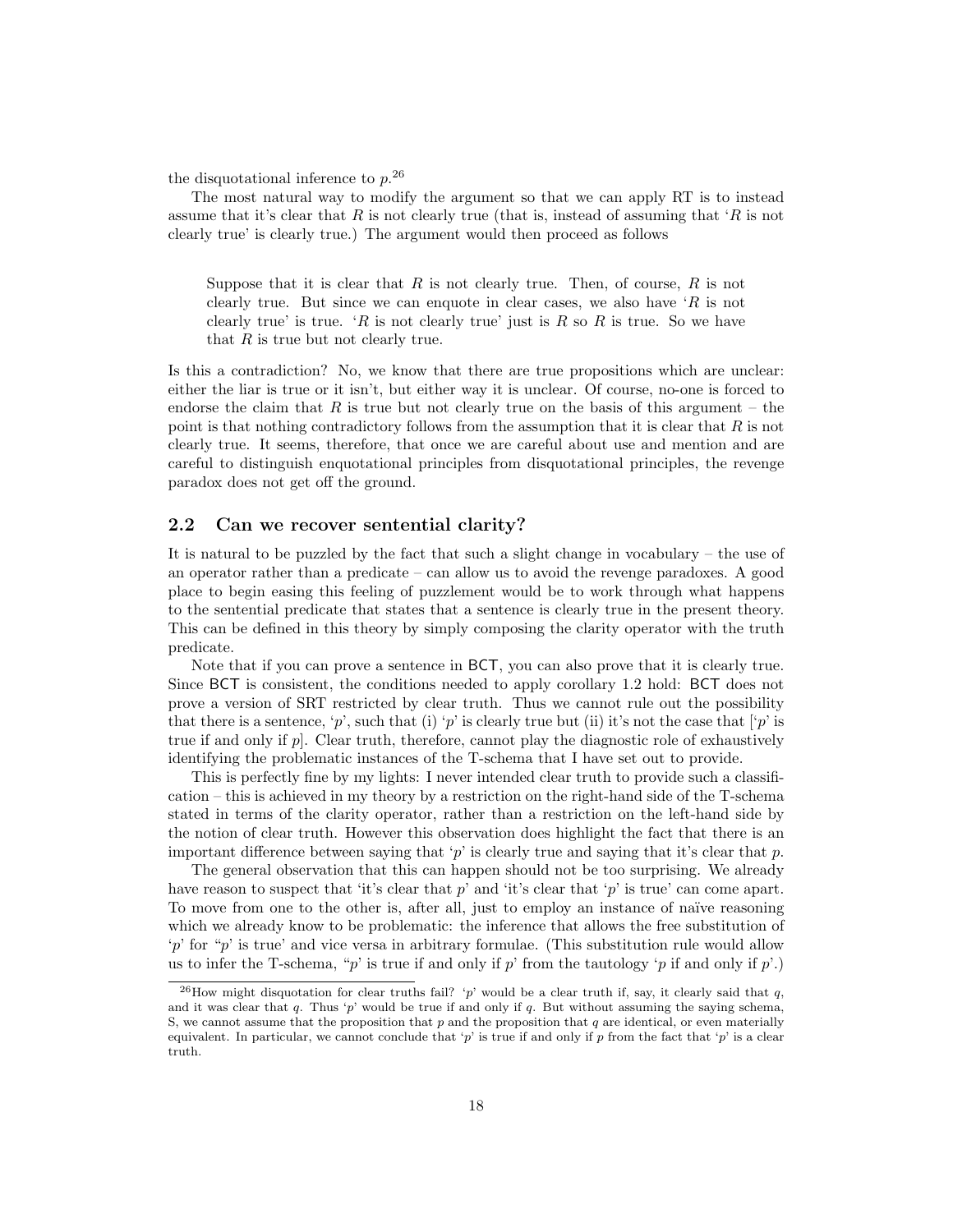One might still be worried on the grounds that there ought to be at least some predicate which has the same logical role as each operator, even if it is not clear truth in the case of the clarity operator. Surely, one might think, there ought to be a predicate – some notion of being a clear sentence – that satisfies the schema: 'p' is a clear sentence just in case it's clear that p.

This style of reasoning is also easily dispensed with. It is in general incorrect to think that one can find a predicate corresponding to every operator. Take negation for example: there is no predicate corresponding to the negation operator. If  $F(\ulcorner\phi\urcorner)$  were such a predicate then there would be a sentence,  $\gamma$ , such that  $F(\lceil \gamma \rceil) \leftrightarrow \gamma$  is a theorem of arithmetic by the diagonal lemma. If this predicate really did correspond to negation we could conclude that  $\neg \gamma \leftrightarrow \gamma$ , which is impossible.

A similar worry one might have in the vicinity is that it at least appears as though there is a general way to introduce properties of sentences which commit you to SRT; a way of introducing the property that does not depend on your preferred way of diagnosing the paradoxes. Here is a naïve, albeit ultimately flawed way to introduce such a property (we shall attempt to refine it later): the property a sentence,  $\hat{p}$ , has when it is true if and only if  $p^{27}$  This at least appears to be a property of sentences, but yet this property appears to commit us to SRT. Even someone who disavows the project of diagnosing the paradoxes by classifying sentences is committed to this notion, or so it seems, and therefore everyone is committed to something like SRT, and the problems that come with it.

I think that the above thought ultimately rests on an abuse of our convention regarding the use of schematic letters; we are clearly not using it in the above as merely short hand for writing a number of structurally related sentences. However, although the suggestion shouldn't really be expressed in this way, one might ask whether there is a coherent thought in the vicinity that is being gestured at. One way to make it precise would be to introduce quantification into sentence position, and define a sentence,  $S$ , as healthy iff, for some p,  $S$  $=$  'p' and S is true if and only if p. Note, however, that this proposal involves quantifying into quotation marks – the usual way of treating quantification into sentence position would only bind the last occurrence of 'p', since the occurrence in quotation marks is not free.<sup>28</sup> Alternatively, one might try an infinite disjunction: 'either  $S =$  'snow is white' and S is true if and only if snow is white, or  $S = 'L$  is not true' and S is true if and only if L is not true and ...' where there is a disjunct for every sentence of the language. However, in standard infinitary languages sentences are well-founded: there cannot be a disjunction,  $\phi$ , such that, for every formula of the language,  $\psi$ ,  $\psi$  appears as a subformula of a disjunct of  $\phi$ , for otherwise  $\phi$  would be a proper subformula of itself  $\phi$ . Lastly, one might consider the property a sentence, 'p', has when the disquotational sentence "p' is true if and only if p' is true. Unlike the above proposals, this is a perfectly well-defined property of sentences, however we cannot derive any instance of SRT under this interpretation unless we can move between " $p$ ' is true if and only if p' is true' and "p' is true if and only if p'; these inferences are instances of the T-schema and are not in general valid.

These arguments are all fairly abstract. There are other, completely independent, reasons for thinking that no predicate of sentences can play the right diagnostic role. To demonstrate this, let  $T$  be any sentence that means in German that  $T$  is true in German. For my purposes

<sup>&</sup>lt;sup>27</sup>Another variant would be, the property a sentence, 'p', has when it says that p. This suggestion is due to an anonymous editor.

<sup>&</sup>lt;sup>28</sup>The alternative is to try and make sense of quantifiers that can bind both inside and outside of quotation marks. On the face of it this seems incoherent, however this idea is explored by Wray in Wray (1987). However, no such theory will be consistent with classical logic.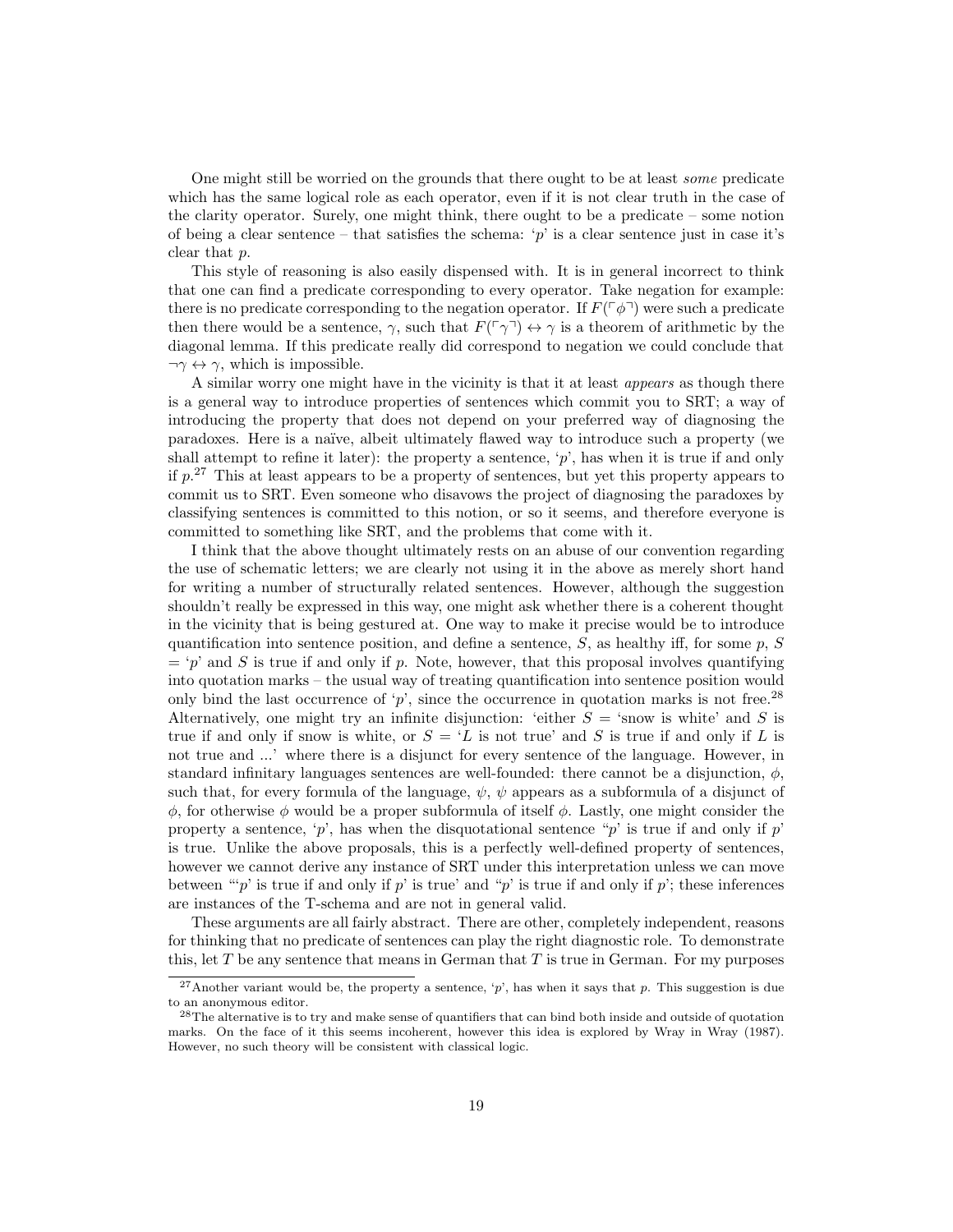it does not matter what  $T$  is (setting  $T$  equal to the German sentence  $T$  ist auf Deutsch wahr' would do.) T is a truth-teller for German, much like the sentence  $T' = 'T'$  is true in English' is a truth-teller for English.

Is T true in German or not? The answer, one would have thought, is that it's unclear in the same way that it's unclear whether  $T'$  is true in English. Note that in classifying these two cases as alike we relied on the fact that what is unclear in each case is not a sentence of English or German, but the proposition that that sentence is true in English, or German, respectively. The adverb 'clearly' can modify any predicate, for example 'white' in the earlier example, but also 'true in English' and 'true in German'. Thus we may say:

T is not clearly true in German.

 $T'$  is not clearly true in English.

The thing that is unclear is whether  $T$  is true in German – it is not the German sentence  $T$ itself that is unclear. The former is the kind of thing that can be said, rather than the kind of thing that is used to say things. It is not easy to see how this important parallel between the German and English truth-teller could be made using the predicate 's is definite in English.' The claim that  $T$  is indefinite in English, the obvious parallel to the claim that  $T'$ is indefinite in English, will not do:  $T$  doesn't contain a reference to a sentence of English so it is not indefinite in English.<sup>29</sup>

### 2.3 A theory of clarity

In this section I introduced the word 'clearly' in a non-partisan way, intending the discussion to be neutral between the many different interpretations we could substitute for 'clearly.' While everything I said there would be compatible with a purely epistemic reading of 'clearly', for example, I shall now turn to developing my own positive theory of clarity.

The kind of phenomena that we are interested in includes not just paradoxicality, characterized by failures of the various disquotational schemata, but the more general kind of phenomenon associated with non-paradoxical, but somehow factually defective discourse involving truth. Consider for example:

 $L_1$   $L_2$  is not true in English

 $L_2$   $L_1$  is not true in English

While there is no inconsistency involved here, even if we assume the two relevant instances of the disquotational schema, something is not quite right. There seems to be no plausible semantic constraints, including the relevant instances of T, which would decide whether or not  $L_1$  or  $L_2$  is true or not. Furthermore the non-semantic facts do not help decide whether they're true or not either. I suggest that there is no fact of the matter whether  $L_1$  or  $L_2$ are true or not.

Once we have seen that some discourse involving truth is factually defective it is natural to ask whether talk involving paradoxical liar-like sentences can be non-factual too. It is

<sup>&</sup>lt;sup>29</sup>We could break the parallel between the English and German truth-teller by instead saying 'T is true in German' is indefinite in English, or by saying that  $T$  is indefinite in German, but these are subject to other problems. For example the former would not encapsulate the idea that T is not clearly true in German: T would remain not clearly true in German, even if English speakers used  $T$  is true in German' in such a way as to make it definite – perhaps by using it to mean that snow is white.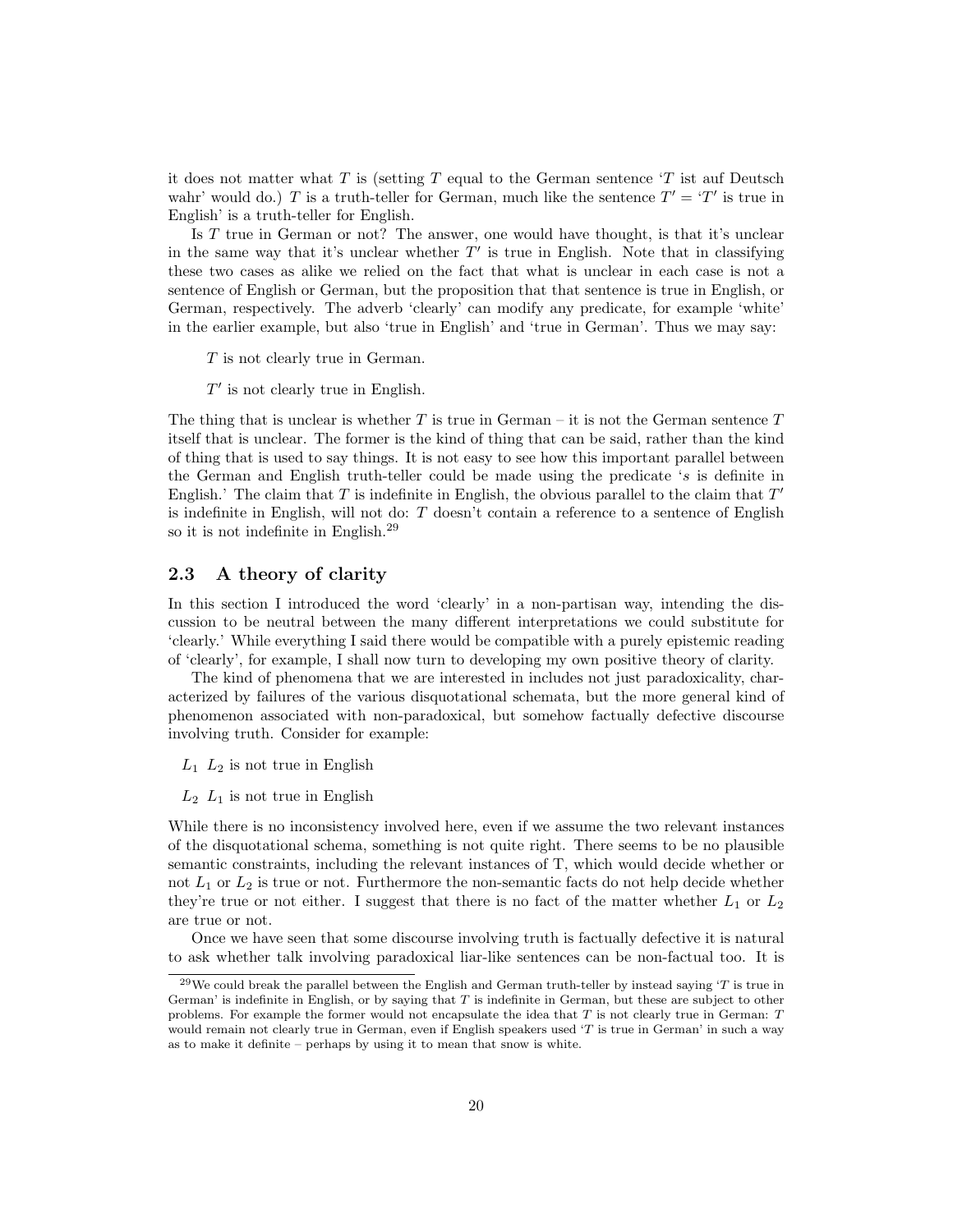perhaps easier to evaluate whether cases like the truth-teller and  $L_1$  and  $L_2$  involve nonfactuality since there are multiple truth values we could assign that are consistent with any plausible semantic constraint, including the relevant instances of the T-schema. Once we have given up the T-schema, however, isn't any truth-value assignment game? I think this would be too quick: the paradoxes provide no reason to give up on the constraint that possible truth-value assignments obey the normal compositionality clauses for the extensional connectives, and indeed, these constraints follow from the supposition that everything expresses a proposition, and CS. These constraints would guarantee that the liar was either true or false and not both, but they would not tell us which, inviting the same thoughts we had about the truth-teller. I think it is natural to think that the truth value of the liar sentence is also unconstrained. Just like the truth-teller it seems unclear what kind of evidence would settle the question of whether or not the liar is true, it seems like we shouldn't assert that it's true or that it's false, and there generally doesn't seem to be any fact of the matter concerning its truth or falsity.

The kind of predicament we find ourselves in when we have all the evidence we could have about a subject matter and we still seem unable to decide whether p is often associated with cases in which it is borderline whether  $p$ . A natural conjecture is that there is a general phenomenon, indeterminacy concerning that subject matter, which encompasses both the kinds of situations we find ourselves when confronted with questions about whether T true in German or whether  $L_1$  is true in English, and so on, and with questions about whether a borderline bald man is bald or not. A characteristic feature of cases of indeterminacy is that they involve an inability to know whether  $p$  even when all the facts are available to you. Furthermore there is a certain kind of irrationality involved when someone is strongly opinionated about something they think is indeterminate, or cares intrinsically about the indeterminate. Facts such as these situate indeterminacy within a theory of rational propositional attitudes. The source of my ignorance concerning whether  $T$  is true in German, my inability to rationally care, believe, and so on, that  $T$  is true in German are not facts about the German or the English language  $-1$  need not be acquainted with either language. Indeterminacy therefore a more specific way of understanding the notion of clarity that I introduced informally. Moreover satisfies one of the desiderata for providing an interpretation of clarity, as introduced informally in section 2.1: it is a theory of *propositions* and provides us with a way of assessing which propositions are suitable truth conditions to put in the disquotational schema.

This way of thinking about things is perhaps more familiar in the philosophy of vagueness. While the majority of theories of vagueness appear to be linguistic theories – theories that identify vagueness with some linguistic property (examples falling under this this camp include semantic indecision theories (e.g. McGee and McLaughlin (1995)), metalinguistic safety accounts (Williamson (1994)) and inconsistency theories (Eklund  $(2005))$  – there is precedent for the operator view in Field  $(2000)$  and Fine  $(1975)$ .<sup>30</sup>

So what further things do we need to say about clarity to guarantee that it is a species of indeterminacy as described above? Perhaps a fully adequate account would provide an explicit definition of clarity. We do not actually need to be this specific: we can introduce this operator implicitly to someone who doesn't understand it by outlining its inferential properties and the role it plays in a theory of rational propositional attitudes. A full defense

<sup>30</sup>Note that, although Fine is routinely cited in connection with linguistic accounts of vagueness, his formal theory and informal explication of the technical terms indicate that an indeterminacy operator is part of Fine's basic ideology, as a opposed to a linguistic definiteness predicate (even if the latter might be explained or defined in terms of the former by combining it with a linguistic truth predicate).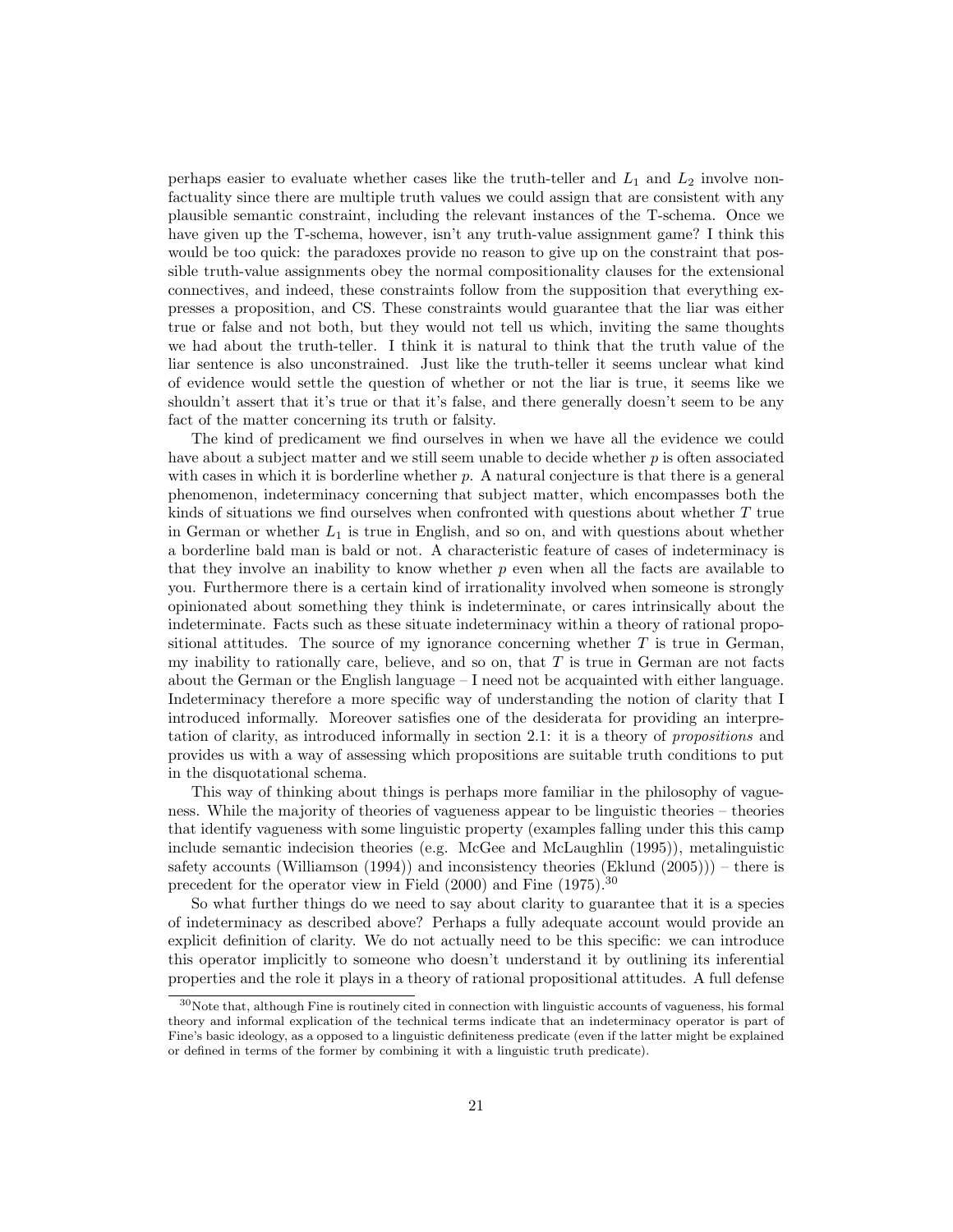of this theory is developed elsewhere (see Bacon (MS)), so I shall simply present it below; little of what I will say depends on the specific details.

LOGICAL The operator 'it's clear that  $p'$  is governed by the modal logic KT, or some extension of it:

CLOSURE If it's clear that if p then q, and it's clear that p, then it's clear that q.

FACTIVITY If it's clear that  $p$ , then  $p$ 

NECESSITATION If one can prove  $p$  from classical logic and these three principles, one can prove that it's clear that p.

ALETHIC Clarity licenses disquotational reasoning. If it's clear whether  $p$ , then 'p' is true in English just in case  $p^{31}$ 

EPISTEMIC If it's unclear whether  $p$ , then it's not rationally known whether  $p$ .

DOXASTIC No rational person who has a credence of 1 that it's unclear whether  $p$ assigns a credence of 1 or 0 to p.

### PRAGMATIC

ASSERTION If it's unclear whether  $p$  then you are not in a position to assert that p and you are not in a position to assert that  $\neg p$ .

QUESTIONS It is not permissible to ask whether  $p$  if you have been told that it's unclear whether p.

BOULETIC It is not rational to care intrinsically about the indeterminate: if  $p$  is a maximally strong clear proposition, you should be indifferent between any two propositions entailing p.

ATTITUDES No rational person who believes that it is unclear whether  $p$  wonders whether/hopes that/fears that, [...] p.

Since the above aspects are distinctive to the questions we take there to be no fact of the matter about, call the above principles the determinacy role. The fact that unclarity satisfies it suggests that unclarity is a species of indeterminacy.

The role described above is not the only reasonable way to go about developing a theory of indeterminacy. In Field (2000) Hartry Field argues for alternative constraints on our doxastic attitudes. He argues among other things that:<sup>32</sup>

REJECT If you know that it's unclear whether p you should reject p and reject  $\neg p$ .

CREDENCES Your credence in p should be the same as your credence in  $\Delta p$ . In particular if  $Cr(\nabla p) = 1$  then  $Cr(p) = Cr(\neg p) = 0$ .

 $^{31}$ By 'it's clear whether p' I just mean 'either it's clear that p or it's clear that not p'.

<sup>32</sup>Unfortunately, Field's theory is not suitable for my purposes because his theory of attitudes seems to commit him to the 4 principle for determinacy, which is inconsistent in our theory (see section 6.) Field's theory requires that one's credence in  $\Delta p$  match ones credence in  $\Delta \Delta p$ .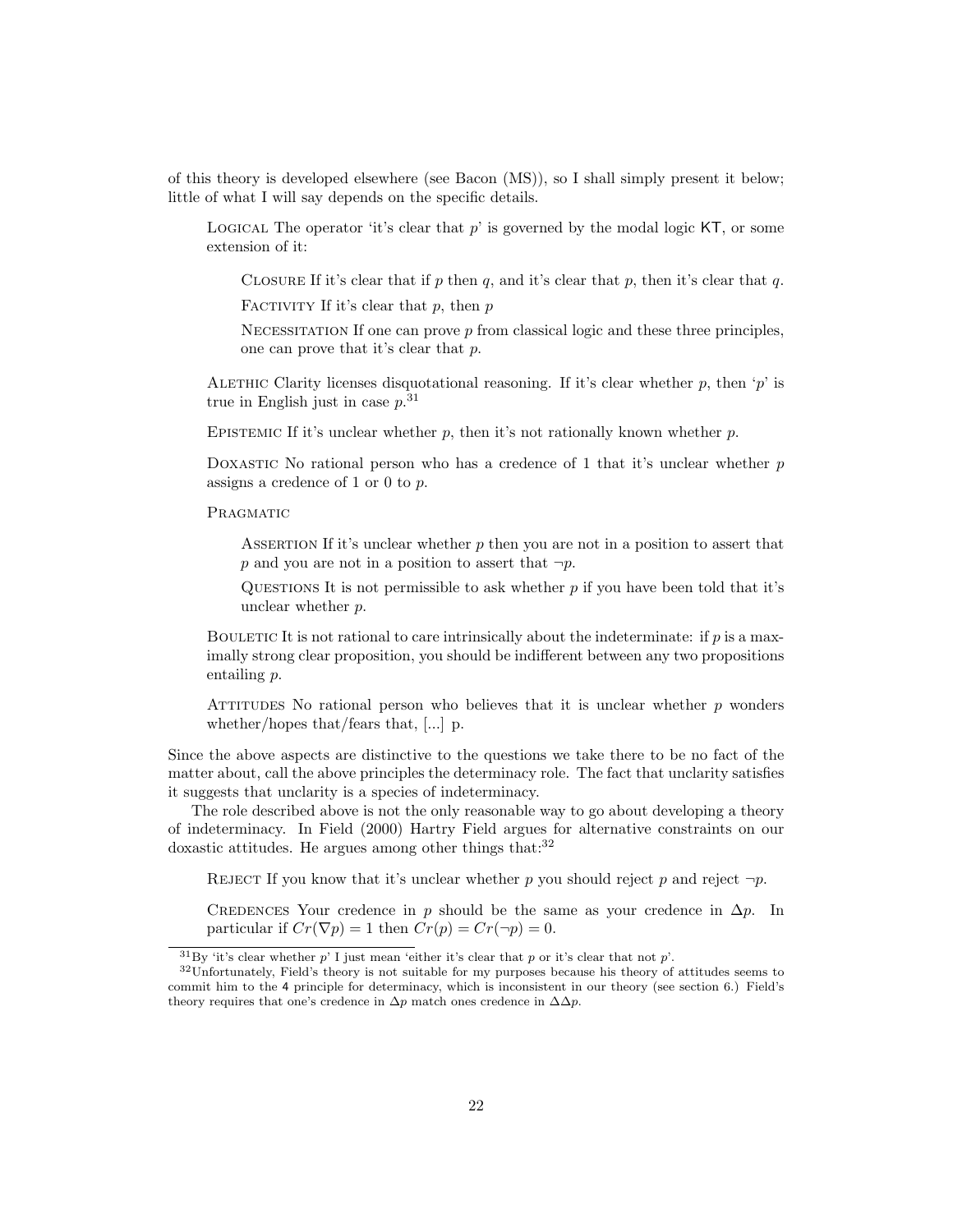Here  $\Delta$  is to be understood as 'it's clear that' and  $\nabla$  as 'it's unclear whether'. The role I have described states that when you are certain that it's unclear whether  $p$  you should have an intermediate credence, whereas according to Field we should have a credence of 0 in both  $p$  and its negation. Abstracting from the details: both proposals provide us with a non-linguistic account of unclarity that would provide a very natural interpretation for the clarity operator. One advantage Field claims in favor of his constraints is that they apparently rule out a purely epistemic interpretation of the clarity operator – a theory in which unclarity is just an incurable kind of ignorance – for mere ignorance does not require one to have the pattern of credences predicted by Field's theory. In my theory this is achieved by the principle  $BouLETIC - one may clearly care intrinsically about things you$ are ignorant about.<sup>33</sup>

It is worth pointing out that the above theory rules out other possible interpretations of the word 'clearly' that would seem to trivialize the theory. For example, the theory BCT, and the richer theories we consider in the next section, are all consistent with the uninformative interpretation of 'clearly p' as 'p and 'p' is true in English'. There is, of course, an apparent problem about quantification into the clearly operator on this interpretation, although this might well be surmountable. However, given the determinacy role we can decisively rule this interpretation out. For example, a monolingual Chinese speaker who knows perfectly well that snow is white, might be under the misapprehension that the sentence 'snow is white' is not true in English. If the suggested interpretation were correct, such a person would be in a position to deduce that it was unclear whether snow is white. But given the determinacy role, it would follow that she should be uncertain whether snow is white, should refrain from asserting that snow is white, shouldn't wonder whether snow is white, and so on. I take it that someone in the situation described is not committed to any of these things, and that we cannot interpret 'clearly' in this simplistic way if it is to accord with the determinacy role.

### 2.4 The theory DFS

The determinacy role stipulates that clarity interacts with truth in a certain way: it requires that it obey the basic theory of clarity and truth, BCT, we mentioned in section 2.1. However our remarks in section 2.3 motivated a much stronger compositional theory of truth and clarity which we shall now formulate.

Let  $\mathcal{L}^-$  be the language of arithmetic with a function symbol for each primitive recursive function f. Let  $\mathcal L$  be  $\mathcal L^-$  augmented with a truth predicate,  $Tr$ , and primitive clarity operator,  $\Delta$ . We shall retain the conventions we set in place in section 1 regarding Gödel numbering. The standard 'dot' notation shall be adopted for representing the syntactic operations; for example, I shall write the function taking the G¨odel number of a sentence to Gödel number of its negation  $\dot{\neg}$ , and so on. If x is the Gödel number for  $\phi$  then I shall write  $x[j/z]$  for the Gödel number of  $\phi[y/z]$ . The numeral for the Gödel number of a formula  $\phi$ is written  $\lceil \phi \rceil$ , and there are primitive recursive functions  $\dot{\lnot}(\Lambda, \dot{\vee}$  and so on) taking the Gödel number of a formula to the Gödel number of the result of prefixing negation to that formula (and similarly for  $\lambda, \dot{\vee}$  etc.) In arithmetic we can define predicates Sent, At and Ver saying that a number is the Gödel number of a sentence, atomic arithmetical sentence and an atomic arithmetical truth respectively. With this in place we can formulate a class of theories that that will be the focus of our discussion: I will present a sequence of theories, which I'll call  $\mathsf{DFS}_n$  for each n, which get successively stronger as n increases. I will begin by

<sup>33</sup>I defend this feature of the theory elsewhere. See Bacon (MS).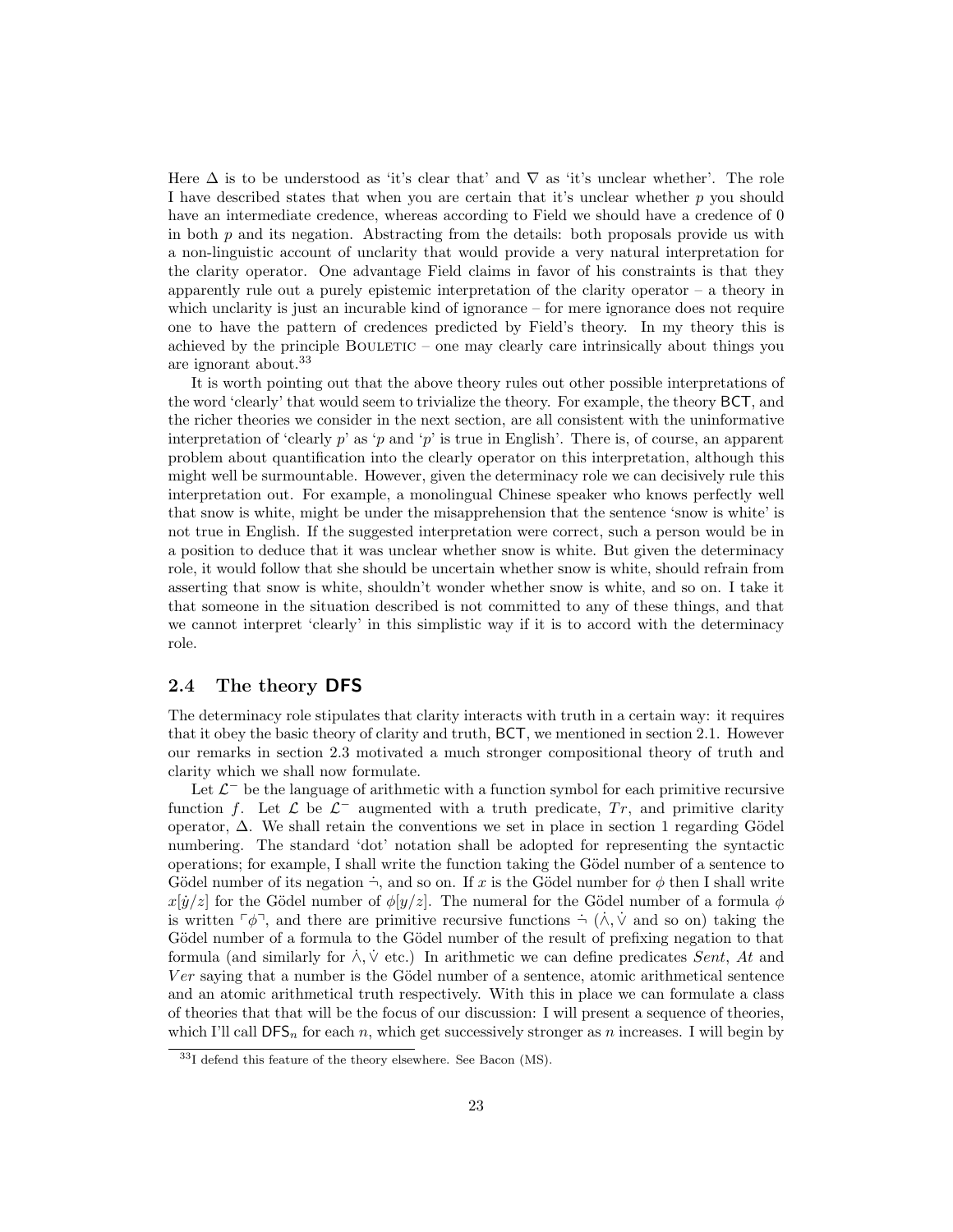describing the 'limit' of these theories which I've named DFS, which contains each of these theories. Although DFS has some nice properties I will later discuss some reasons to go for one of these weaker theories. The weaker theories can be obtained from DFS by restricting the necessitation principles mentioned below.

PA. Peano arithmetic including full induction (i.e. the induction schema may take formulae containing the truth predicate and the clarity operator.)

 $\Delta$ Nec If  $\vdash \phi$  then  $\vdash \Delta \phi$ 

$$
K \Delta(\phi \to \psi) \to (\Delta \phi \to \Delta \psi)
$$

 $\top \Delta \phi \rightarrow \phi$ 

BF  $\forall x \Delta \phi \rightarrow \Delta \forall x \phi$ 

RT  $(\Delta \phi \lor \Delta \neg \phi) \to (Tr(\ulcorner \phi \urcorner) \leftrightarrow \phi)$  when  $\phi$  is closed.

At. 
$$
\forall x (At(x) \rightarrow (Tr(x) \leftrightarrow Ver(x)))
$$

- $C \rightarrow$ .  $\forall x \forall y (Sent(x) \land Sent(y) \rightarrow (Tr(x\rightarrow y) \leftrightarrow (Tr(x) \rightarrow Tr(y)))$
- C∨.  $\forall x \forall y (Sent(x) \land Sent(y) \rightarrow (Tr(x\dot{\lor}y) \leftrightarrow Tr(x) \lor Tr(y)))$
- C $\wedge$ .  $\forall x \forall y (Sent(x) \wedge Sent(y) \rightarrow (Tr(x\land y) \leftrightarrow Tr(x) \wedge Tr(y)))$
- C $\forall$ .  $\forall x (Sent(x(\bar{0}/v)) \rightarrow (Tr(\forall vx) \leftrightarrow \forall y Tr(x[\dot{y}/v]))$

$$
C \neg. \ \forall x (Sent(x) \rightarrow (Tr(\neg x) \leftrightarrow \neg Tr(x)))
$$

C $\Delta$ .  $\forall x (Sent(x) \rightarrow (Tr(\Delta x) \leftrightarrow \Delta Tr(x)))$ 

Nec If  $\vdash \phi$  then  $\vdash Tr(\ulcorner \phi \urcorner)^{34}$ 

Conec If  $\vdash Tr(\ulcorner \phi \urcorner)$  then  $\vdash \phi$ 

Let me begin by citing an important result (for the proof see the appendix.)

Theorem 2.1. The system DFS is consistent.

In fact one can go further and show that it doesn't prove any false arithmetical sentences. If you restrict induction to its arithmetical instances it proves no new arithmetical theorems.<sup>35</sup> It's also consistently augmentable with propositional quantification (and full second order logic.)

DFS has as its truth theoretic basis the compositional theory of truth known as FS (see Halbach (1994)) which consists of the principles of DFS that do not contain  $\Delta$  – in other words, the compositionality axioms (axioms beginning with a 'C') apart from  $C\Delta$ , At, and Nec and Conec. Compositionality is a fundamental principle of modern semantics and it is a significant drawback of many rival theories that they do not have it.<sup>36</sup> A noteworthy

<sup>34</sup>The rule Nec is actually redundant; it is a derived rule of BCT.

<sup>&</sup>lt;sup>35</sup>These facts follow from the results of Halbach (1994). One can interpret DFS into the system FS Halbach considers by defining  $\Delta \phi := \phi \wedge Tr(\phi \wedge)$  (of course, this interpretation is ruled out in the broader theory by the determinacy role outlined above.)

 $36$ McGee, for example, drops C $\forall$ , the revision theory drops both C $\forall$  and C $\neg$ , and Feferman's KF does not have C¬.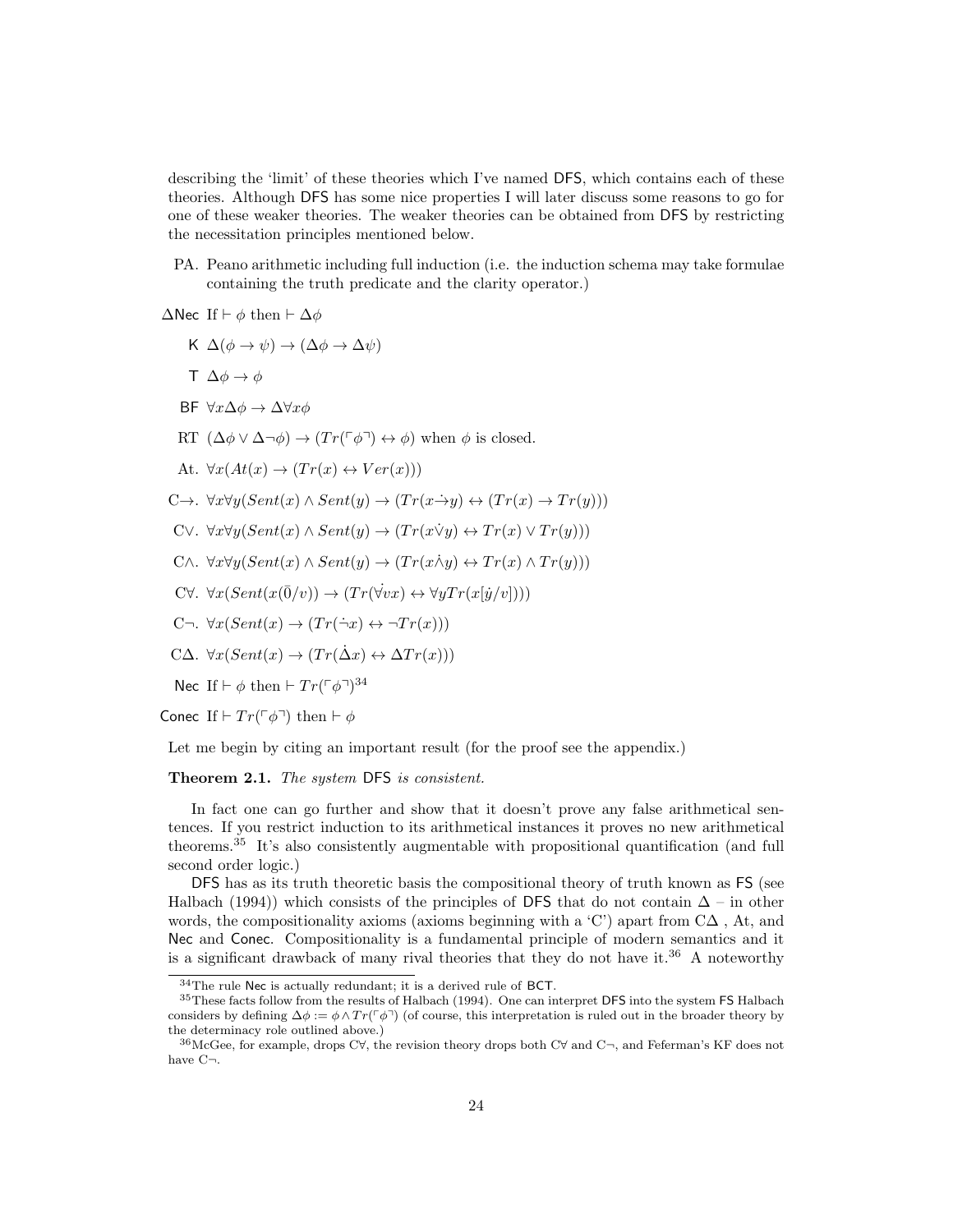consequence of compositionality, i.e. of the C-axioms, is the principle of bivalence: every sentence is either true or false (here we follow the convention of calling a sentence with a true negation 'false'.)<sup>37</sup> Note also that compositionality extends also to the intensional connective  $\Delta$ . (These principles prove especially useful if we wanted to augment the language in such a way that it could state its own semantic theory.)

We have already motivated the principles K, T and RT in our discussion of BCT (although I have more to say about ∆Nec.) RT tells us when we can and can't enquote and disquote. In any modal logic based on classical quantification theory the converse of BF, CBF, will already be a theorem, as will be the claim that there is no unclear existence:  $\Delta \forall x \Delta \exists y x = y$ . The principle of conecessitation, Conec, states that all sentences whose truth is provable in DFS, are in fact provable in DFS. Although I have no strong positive arguments for BF or Conec in the theory, they are natural principles and it is of interest that they are consistent with the remaining theory. At any rate, the result of removing BF and/or Conec from DFS is obviously also consistent given theorem 2.1 so we can treat these principles as optional for the time being.

The unrestricted principle of necessitation for clarity,  $\Delta$ Nec, and the principle of necessitation Nec for truth, are much more tricky. In what follows I shall just focus on  $\Delta$ Nec (this focus is reasonable given the observation that Nec is in fact redundant given ∆Nec and RT.) The basic role of  $\Delta$ Nec is to ensure that the *axioms* (that is, everything apart from the rules Conec, Nec and ∆Nec) listed above, and their logical consequences, are themselves clear. This point is crucial since I want to assert these axioms, and their consequences, and it would not be appropriate to do so if some of them were unclear. In fact, I also want to go further and assert that these principles and their consequences are clear (I in effect committed myself to this when I asserted the preceding sentence) and I can only do this appropriately if they are clearly clear. Thus presumably we also want a theory that proves that these axioms and their consequences are clearly clear. And, of course, in order for this assertion (the one in the previous sentence) to be appropriate we need the axioms to be clearly clearly clear. I think I could proceed in this way for a little while, justifying further iterations of clarity by appealing to the appropriateness of earlier assertions, but as this continues the justifications get weaker and weaker and it becomes less and less clear that my assertions are appropriate. Indeed, I become a little bit less confident about my assertion that the principles are clear than I am about my assertion of the principles, and this lessening of confidence will build up as I continue to assert higher orders of clarity.

This is all motivated by the thought that being clear at all orders is a status that is hard to come by. Perhaps logical and conceptual truths are clear at all orders, but one might have thought that principles about the truth of sentences, which are contingent on the way we use language, are not like this. If so, then principle ∆Nec is not acceptable, for it guarantees that if  $\phi$  is a consequence of the above axioms then so is  $\Delta\phi$ ,  $\Delta\Delta\phi$ , and so on forever. However, the theory contains contingent semantic principles which depend on the way we use the symbols  $\neg$ ,  $\vee$  and so on<sup>38</sup>, and given the preceeding remarks it is unlikely that such principles will be clear at all orders.

The suspicion that the necessitation principles ∆Nec (and the derived Nec) are too strong is, in a sense, verified by the fact that these principles lead to an  $\omega$ -inconsistency. Although one cannot prove contradictions from DFS in a finitary proof system, it becomes inconsistent given natural infinitary rules. This can be seen in two ways. Firstly the theory contains

<sup>37</sup>This follows from C∨, C¬ and the truth of the principle of excluded middle, which we get by applying Nec to the principle of excluded middle.

<sup>38</sup>If we had used '∨' to mean conjunction then the axiom C∨ would not have been true.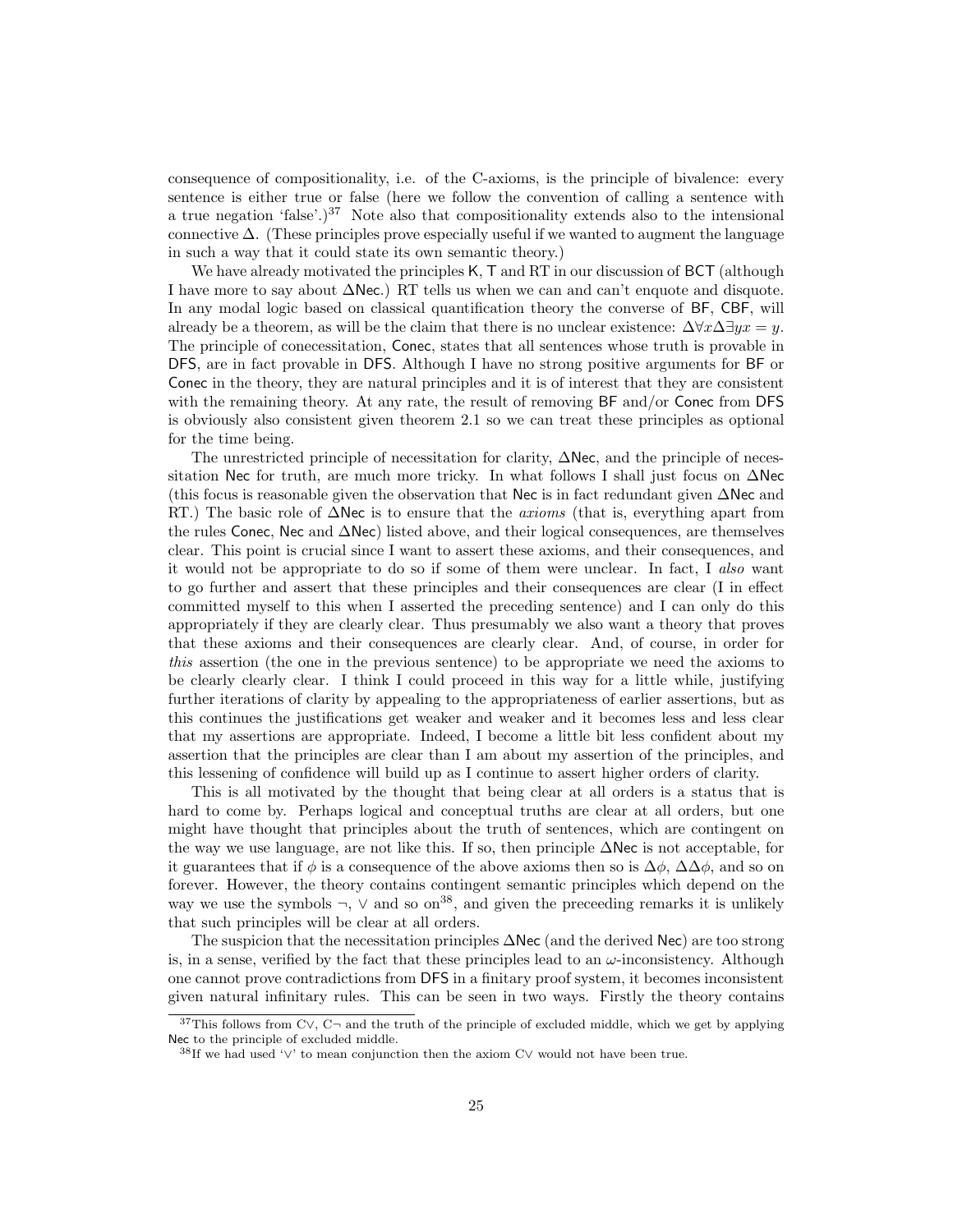the theory I called FS which is known to be  $\omega$ -inconsistent by a theorem due to McGee (see McGee (1990).) Secondly the full theory DFS contains a distinct  $\omega$ -inconsistency that doesn't involve any of the principles it shares with FS:

Theorem 2.2. BF + T +  $\Delta$ Nec + RT +  $C\Delta$  are  $\omega$ -inconsistent in PA.

The proof of this is in the appendix.

On the other hand, theories that contain a limited amount of necessitation can be formulated. Consider the rule

RNec If  $\phi$  is provable in KT + BF + RNec (i.e. from the pure logic of clarity) then infer  $\Delta\phi$ 

RNec allows us only to necessitate the theorems of classical logic and  $KT + BF$ ; conceptual truths that are plausibly clear at all orders. Let  $X_n$  be the set of sentences provable in DFS with at most n applications of the necessitation principles in a proof, plus RNec which allows arbitrarily many applications if the sentence is provable in the pure logic of clarity. Then the theory  $\mathsf{DFS}_n$  is just the closure of  $X_n$  under classical logic. The presence of the restricted necessitation principles effectively allows us to recover the reasoning above, in which a few iterations of the clarity of the truth theoretic axioms can be justified (enough to justify all the assertions I need to make at any rate.) However without the unrestricted necessitation principles we cannot infer that the truth theoretic axioms are clear at all orders; the best we can do is infer that they are clear at all orders less than some upper bound.

**Theorem 2.3.** For each n, the theory  $\mathsf{DFS}_n$  has a standard model.

# 3 Higher order unclarity

In the previous section we introduced a distinction between clear and unclear cases of truth and offered a positive theory of it. One of the benefits of this way of drawing the distinction is that 'clearly' is not a predicate in its own right and can just as well be used to state that someone is clearly bald as it can be to state that a sentence is clearly true. This freedom allows us to formulate questions about iterations of the clarity operator. We argued that the distinction between being true and being untrue is not always a clear one, as the liar paradox demonstrates. A natural follow up question concerns the distinction between being a clear truth and an unclear truth: is this distinction a clear one? The proposition that the liar isn't true is a clear example of an unclear proposition; we can in fact prove that it is unclear from the minimal theory we designated BCT, so, by necessitation, it is clearly unclear. The liar paradox, therefore, does not witness the unclarity of the distinction between clear and unclear propositions. Here we shall argue that the revenge sentence  $R = R$  is not clearly true' does.

The claim at stake is whether it is always a clear matter whether  $p$  is clear or not. This can be broken down into two claims; that when it is clear that  $p$ , this fact is itself clear, i.e.

4 If it's clear that  $p$  then it's clear that it's clear that  $p$ .

and that when it's unclear that  $p$  this fact is itself clear, i.e.

5 If it's not clear that  $p$  then it's clear that it's not clear that  $p$ .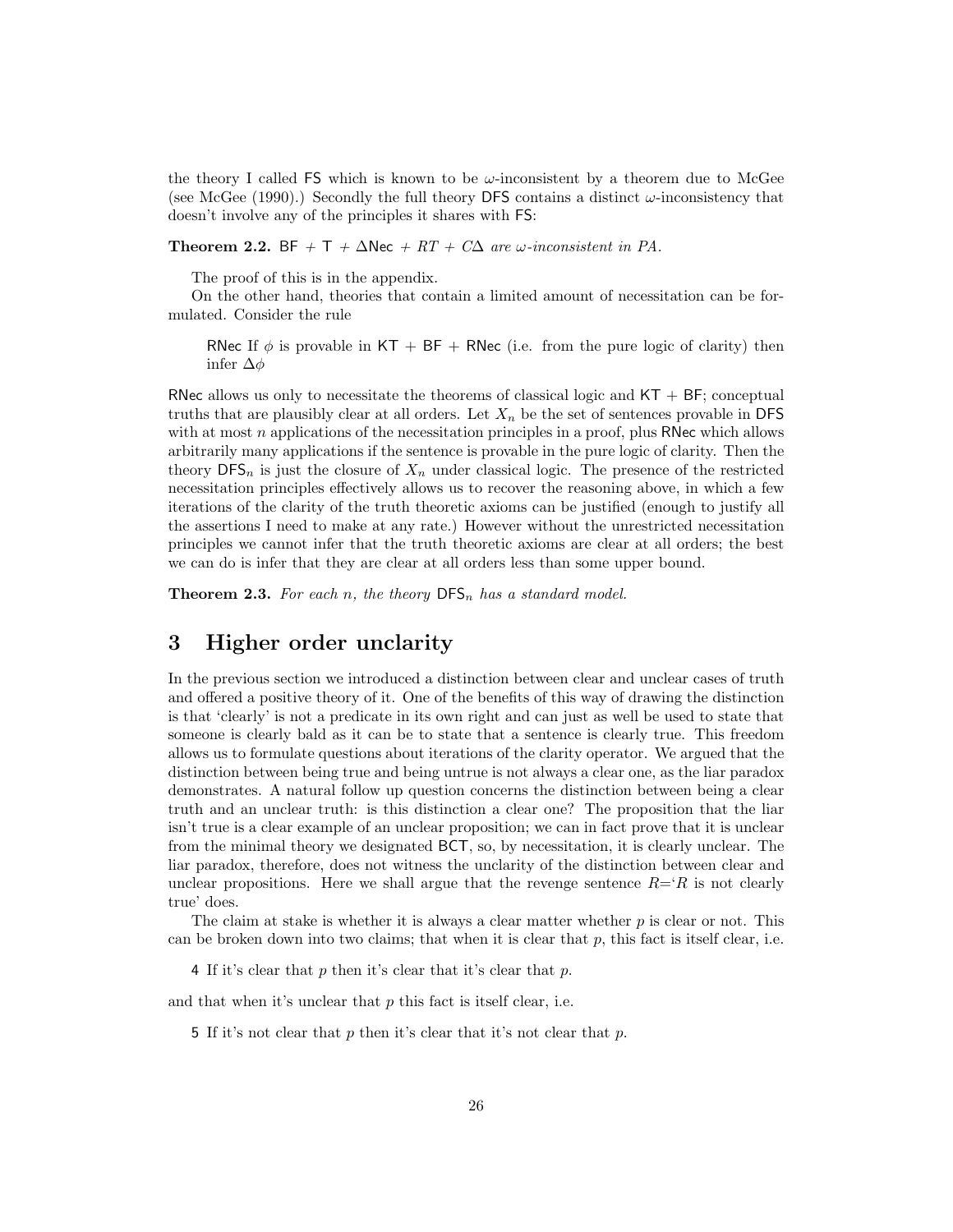In general the distinction between clear Fs and unclear Fs is not a clear one. This phenomenon manifests itself quite evidently with the related phenomenon of vagueness. When presented with a Sorites sequence for the property of being a heap, such as a sequence of piles of sand beginning with a few grains and ending with a large mound, we may similarly introduce the distinction between the piles which are clearly heaps and those which are not. The distinction is evidently there, as the enormous pile at the end of the sequence is not only a heap, but a clear heap, whereas the first pile is clearly not a heap, and therefore not a clear heap. But when do the clear heaps stop being clear heaps? This distinction, between the clear heaps and the unclear heaps, is no clearer than the distinction between heaps and non-heaps. At some point there must be a clear heap which is not clearly a clear heap, or an unclear heap which is not clearly an unclear heap; either we have a failure of 4 or 5 (and most probably both).

The situation is somewhat similar in the context of the revenge sentence. The assumption that R is clearly clearly true allows us to apply disquotational reasoning to R in BCT.<sup>39</sup> Thus if R is clearly clearly true then R is true if and only if R is not clearly true. But also, if R is clearly clearly true then R is both true and clearly true – contradiction. So R is not clearly clearly true. Thus one can prove in BCT:

If  $R$  is clearly true, then this fact is itself unclear.

What happens if  $R$  is not clearly true? I will spare you the details, but here the most we can prove is:

If  $R$  is not clearly true, then this fact is itself either unclear, or it is unclear whether it is unclear.

Either way the naive iteration principles for clarity fail. The revenge paradoxes, in this setting, do not result in inconsistency, but second or perhaps third order unclarity.

Stronger liars can be obtained by iterating the number of clearly operators. Let us write 'clearlyn' to indicate n 'clearly's in a row, and consider the sentence  $R_n = R_n$  is not clearlyn true'. Similar patterns of higher order unclarity arise here; for example we can prove that if  $R_n$  is clearly<sup>n</sup> true, it's unclear whether R is clearly<sup>n</sup> true, and similar things.<sup>40</sup> In other words, the *n*th revenge sentence gives rise to certain combinations of  $n+1$ th order unclarity in BCT. $^{41}$ 

(Although we cannot consistently add both 4 and 5 to BCT together, one might wonder whether one could have just one or the other. Although this might be possible for the minimal theory BCT, neither 4 nor 5 can be consistently added to the richer theories DFS, or  $\mathsf{DFS}_n$  for  $n \geq 2$ ; for those interested proofs can be found in the appendix.<sup>42</sup>)

### 3.1 Hierarchies of determinacy operators

This diagnosis of the revenge paradoxes bears a striking resemblance to Hartry Field's recent account of revenge, in which the revenge paradoxes also exhibit indeterminacy at

 $39$ To apply RT we need to show that either it's clear that R is not clearly true or it's clearly not the case that  $R$  is not clearly true. Our assumption that  $R$  is clearly clearly true entails the second disjunct.

 $40$ The structure of higher order unclarity in BCT and the theories we consider later are actually quite complicated; a full description of the properties of each  $R_n$  sentence is not possible here.

<sup>&</sup>lt;sup>41</sup>If we were to augment the language with infinite conjunctions we could continue iterating into the transfinite. These can be treated in different ways, although I think there are independent reasons, discussed in 2.4, for thinking that no proposition about the truth of any sentence is clear at all orders.

<sup>&</sup>lt;sup>42</sup>The latter goes via the fact that the related principle B –  $\phi \to \Delta \neg \Delta \neg \phi$  – cannot be consistently added to these theories.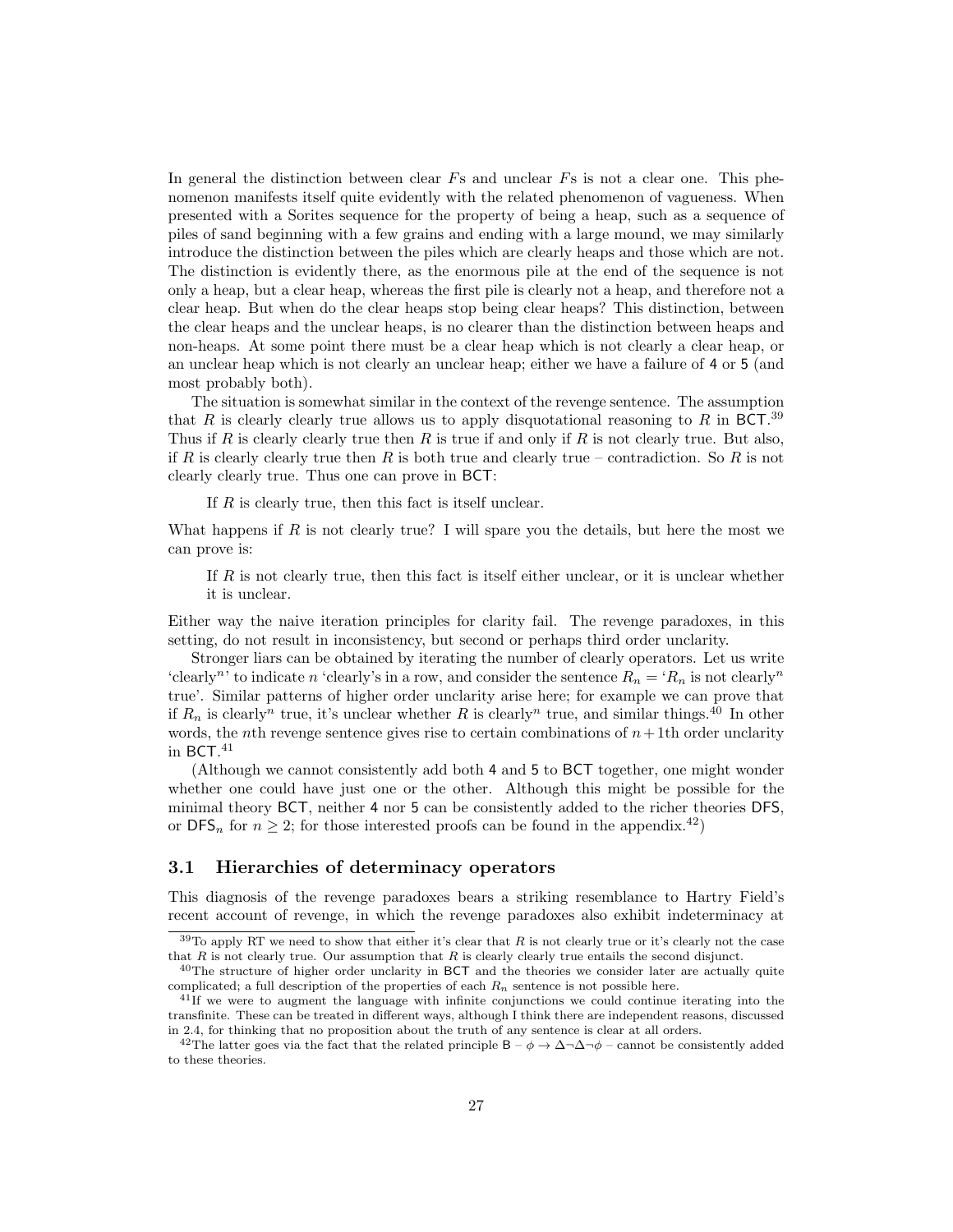higher orders. Although there are many points of departure between the present theory and Field's – most notably Field's endorsement of all instances of the T-schema and his rejection of classical logic – many of the issues are parallel.

One of these issues, raised by Graham Priest in his critical notice of Field's 'Saving Truth from Paradox', turns crucially on the way that Field understands the hierarchy of determinacy operators in his theory. Priest argues that Field cannot express the general notion of defectiveness that the liar and its relatives have. Since this argument turns on an important difference between my view and Field's, and marks a significant advantage of mine, I shall quote Priest at length:

"There are two jobs for the notion of defectiveness to do: [a] we must be able to say of certain sentences, e.g., the liar, that they are of this kind; and [b] we must be able to talk about such sentences in general and say things about them.  $[\ldots]$ .

Now, Field's D operator does the job of [a] in many cases. As we have seen, for a number of defective sentences, A, like the Liar, we can say truly  $\neg DA \wedge \neg D \neg A$ , or at least  $\neg D^{\alpha}A \wedge \neg D^{\alpha} \neg A$ , for some suitable iteration of 'D's – maybe into the transfinite. But the D operator cannot do the job of [b]: as  $\alpha$  increases, the extension of  $\neg D^{\alpha}$  gets larger and larger (p. 238), so for no  $\alpha$  does the extension of  $\neg D^{\alpha}$  comprise all the non-(determinately true) sentences. Where  $Q = \neg D^{\alpha}Tr(\ulcorner Q\urcorner)$ , Q is not in the extension of  $\neg D^{\alpha}$ . Nor is it possible to define a predicate whose intuitive meaning is something like  $\sqrt{\{-D^{\alpha}Tr(x) \mid \alpha \text{ is an}\}}$ ordinal}, since, as Field shows, the precise definition of this depends on some ordinal notation, and will therefore take us only so far up the ordinals. [. . . ].

Indeed, without the notion, one cannot even formulate the driving thought behind Field's own solution: that the LEM fails because of the existence of indeterminacies. To declare all general claims about indeterminacy unintelligible is an act of ladder-kicking-away desperation of Tractarian proportions." Priest, 'Hopes Fade for Saving Truth' Priest (2010)

Field's picture is that there is a (large) hierarchy of predicates, and each level only does a partial job of characterizing the true notion of defectiveness or being diseased which includes the liar, the revenge liar, and the further iterations.

This is problematic for Field since it suggests that there is a notion – which both Field and Priest informally call 'defectiveness' – which Field cannot express. Informally, a sentence is defective when it falls under one of Field's partial predicates; the union of all Field's partial defectiveness predicates therefore seems to be the notion that is being informally employed, but which is not expressible within Field's framework. More to the point, this reveals that the project that Field is engaging in is what I earlier labeled the project of giving a partial diagnosis (more precisely, he is giving multiple partial diagnoses). I suggested there that this project is not entirely satisfactory.

Let me note at this juncture that there isn't a straightforward reason to think that the revenge liar is defective.<sup>43</sup> A poor reason would be to say that it's also self-referential: we know that self-reference is neither necessary nor sufficient for defectiveness.

<sup>43</sup>Remembering that 'defective' or 'unclear' is the notion I've so far been characterizing by the determinacy role – its inferential and normative properties – and is not necessarily a notion governed by the intuitions Priest is appealing to.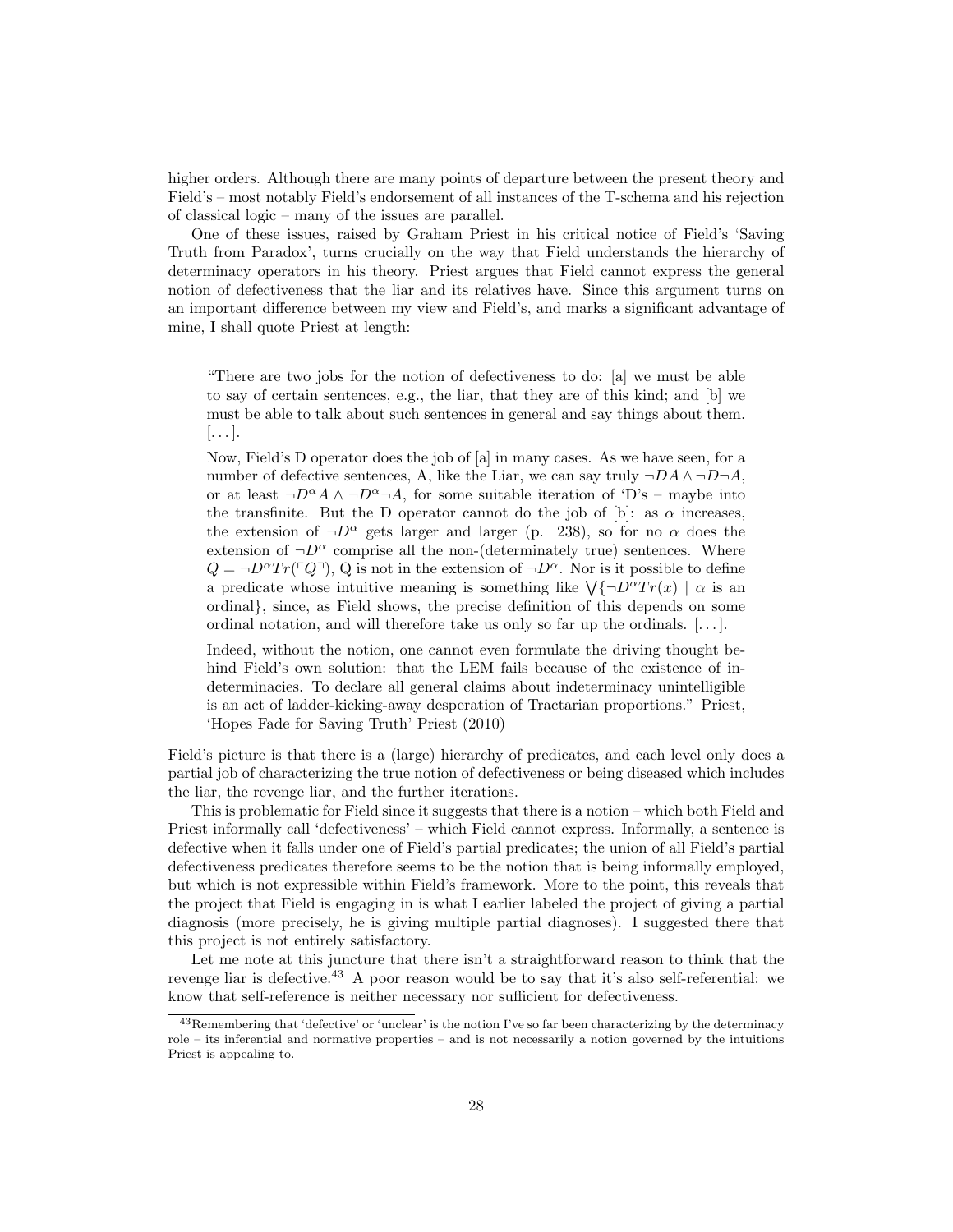The view that I am defending is not the view that first, second, and the higher orders of indeterminacy all express partial, albeit increasingly more complete, diagnoses of the paradoxes. The notion that Priest and Field informally call 'defectiveness' can be completely expressed using the indeterminacy operator. I therefore do not accept the assumption that Priest and Field make: that the revenge liar is defective, or more specifically, that it's indeterminate whether R is true, where  $R = R$  is not determinately true'. I reject this because this claim is itself indeterminate; asserting this would be akin to asserting that someone is bald when they have a borderline number hairs. Recall that the determinacy role states that if it's unclear whether  $p$  one should not assert either  $p$  or its negation. Furthermore, since I have suggested that it's an indeterminate matter whether the revenge liar is determinately true or not, it would simply be wrong to assert that the revenge liar is indeterminate. So, pace Priest and Field I would object to the claim that the revenge liar is indeterminate in exactly the same way that I would object if someone asserted that the liar is true.

The relevant notion of indeterminacy, the one I've axiomatized above and which governs assertability, knowability and so on, is perfectly well captured by the operator  $\nabla$ . Like many useful but vague concepts it admits indeterminate instances. It would be a mistake, however, to assert that these indeterminate cases of indeterminacy are straightforwardly indeterminate. That would be to assert the indeterminate - to assert of anything that is indeterminately  $F$  that it is  $F$  is to assert the indeterminate, and it would be an equivocation to use the word 'indeterminacy' when one really means 'indeterminacy at some order'. The equivocation is plain for all to see when the analogous objection is levelled at the view defended here: 'as  $\alpha$  increases, the extension of  $\neg D^{\alpha}$  gets larger and larger, so for no  $\alpha$  does the extension of  $\neg D^{\alpha}$  comprise all the non-(determinately true) sentences.' This would not make sense if we were using the operator 'D' (or ' $\Delta$ ' in my theory) and the word 'defective' interchangeably, for when  $\alpha = 1$ ,  $\neg D^{\alpha}(x) = \neg D(x)$  comprises all the defective sentences simply by the fact that D was introduced to mean 'defective' (and  $\neg \Delta$  applies to all and only the defective propositions in my framework).

Note that if we did interpret Priest's use of the word 'defective' to just mean indeterminate at some order or other, his final remarks no longer hold any bite. It may well be the case that not much is determinate at all orders.<sup>44</sup>

Given that I have been denying that the higher iterations of the indeterminacy operator play an important role in the workings of the liar paradox, and in particular, denying that they serve the purposes required by a solution to the semantic paradoxes, it would be fair to ask in which respects the second order, third order, ..., nth order indeterminacy differ.

It is easy to verify that if an operator  $O - a$  potential interpretation of ' $\Delta'$  – satisfies the axioms of the theory DFS, then so will the iterations of this operator: OO, OOO, and so on. This naturally raises the question of what the intended interpretation of  $\Delta'$  is, and if there is anything we can say to narrow down this infinite list of candidate interpretations. Note that this problem is distinctive to DFS. My preferred response is to reject the consequences of  $\text{DFS}_n$  when n gets sufficiently large – on that view large iterations of the determinacy operator behave differently from smaller iterations. However, another more generally applicable way to distinguish the iterations is to appeal to the role that  $\Delta$  plays in a theory of propositional attitudes; in this respect I have suggested that it satisfies the determinacy role. As it is currently stated, the determinacy role consists of several conditionals stating that indeterminacy poses a distinctive obstacle to knowledge; that one cannot rationally

<sup>&</sup>lt;sup>44</sup>At any rate, this is certainly true of the models of  $\mathsf{DFS}_n$  described in the appendix.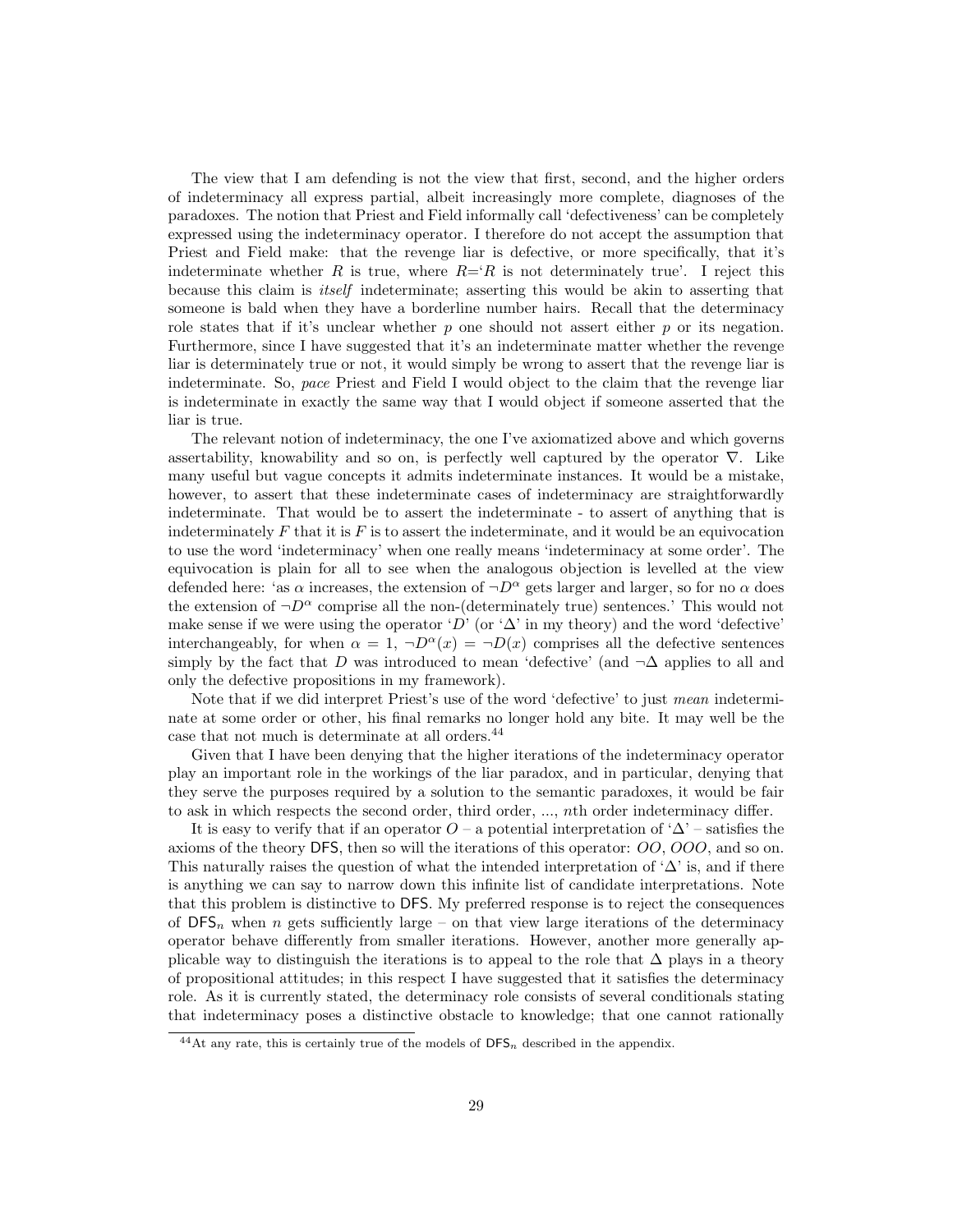believe or care about a proposition you believe to be indeterminate and so on.

However one could also maintain, as I will in the next section, that the iterations of determinacy do not play this distinctive role in regulating belief and knowledge. It is consistent with the determinacy role, for example, that one be in a position to know that  $p$ even when it is not determinately determinate that  $p$  (so long as it is in fact determinate that p.) In which case it is clear that second order indeterminacy does not present a distinctive obstacle to knowledge in the same way that indeterminacy does. This is consistent with the idea that we have simply introduced the word 'indeterminacy' as a name for *whatever* that distinctive obstacle to knowledge is, or for whatever it is that regulates your beliefs in such and such a way (and so on). If, for example, the distinctive barrier to knowing whether p characteristic of cases like the liar is present in exactly the second order indeterminate propositions, then on this view we weren't applying the word 'indeterminate' properly in the first place: the proper use should latch onto the notion we've been incorrectly calling 'second order indeterminacy'.

Thus it is possible to use the role of determinacy in a theory of rational propositional attitudes to distinguish the determinacy operator from its iterations. We can contrast this view with an alternative position. According to the alternative there are infinitely many operators that satisfy the determinacy role: if  $O$  is an operator that satisfies the determinacy role so does all of its iterations. This appears to be Field's position in a number of writings (see, for example Field (2003).) My view maintains that there is only one true notion of defectiveness at play here, and the others are just iterations of this notion. According to this alternative position, endorsed by Field and others, higher order indeterminacy is also a distinctive source of ignorance. Indeterminacy and second order indeterminacy play the same role in regulating propositional attitudes. However the idea that indeterminacy is not the only distinctive obstacle to knowledge invites the thought that whatever the obstacle is in all these cases we could surely introduce an expression for it (this is, effectively, Priest's intuition.) And if so, why not just use a more expansive use of the word 'indeterminate' or 'defective' from the beginning? Field's position that there are all these distinct kinds of obstacles to knowledge, assertion, rational belief and so on, but there's no umbrella phrase for them (on pain of paradox) is reminiscent of the Tarskian strategy of denying the expressibility of seemingly intelligible notions. The alternative suggestion, which seems to be extremely natural, is that there is an umbrella expression for this, although it's one that does not iterate trivially.

### 4 Revenge and Assertability

This brings us to another benefit this approach has over its rivals. As we noted earlier one of the forms a revenge paradox can take involves the propositional attitudes of acceptance and rejection, or, sometimes, permissible assertion and denial. The problems are often discussed in the context of non-classical solutions (see Soames (1999), Field (2008), Beall (2009), Priest (2006).), but they seem to be just as bad for classical solutions (see especially Feferman (1991), Maudlin (2004).<sup>145</sup> For example, paracomplete logicians – logicians who relinquish the law of excluded middle – are at pains not to accept (or assert) that the liar is neither true nor untrue since, by the deMorgan laws, this would commit them to accept the

<sup>45</sup>The problem of assertion and acceptance does not apply exclusively to philosophers in this list. I think these issues are just as problematic for McGee or the revision theory, although they are not discussed as frequently.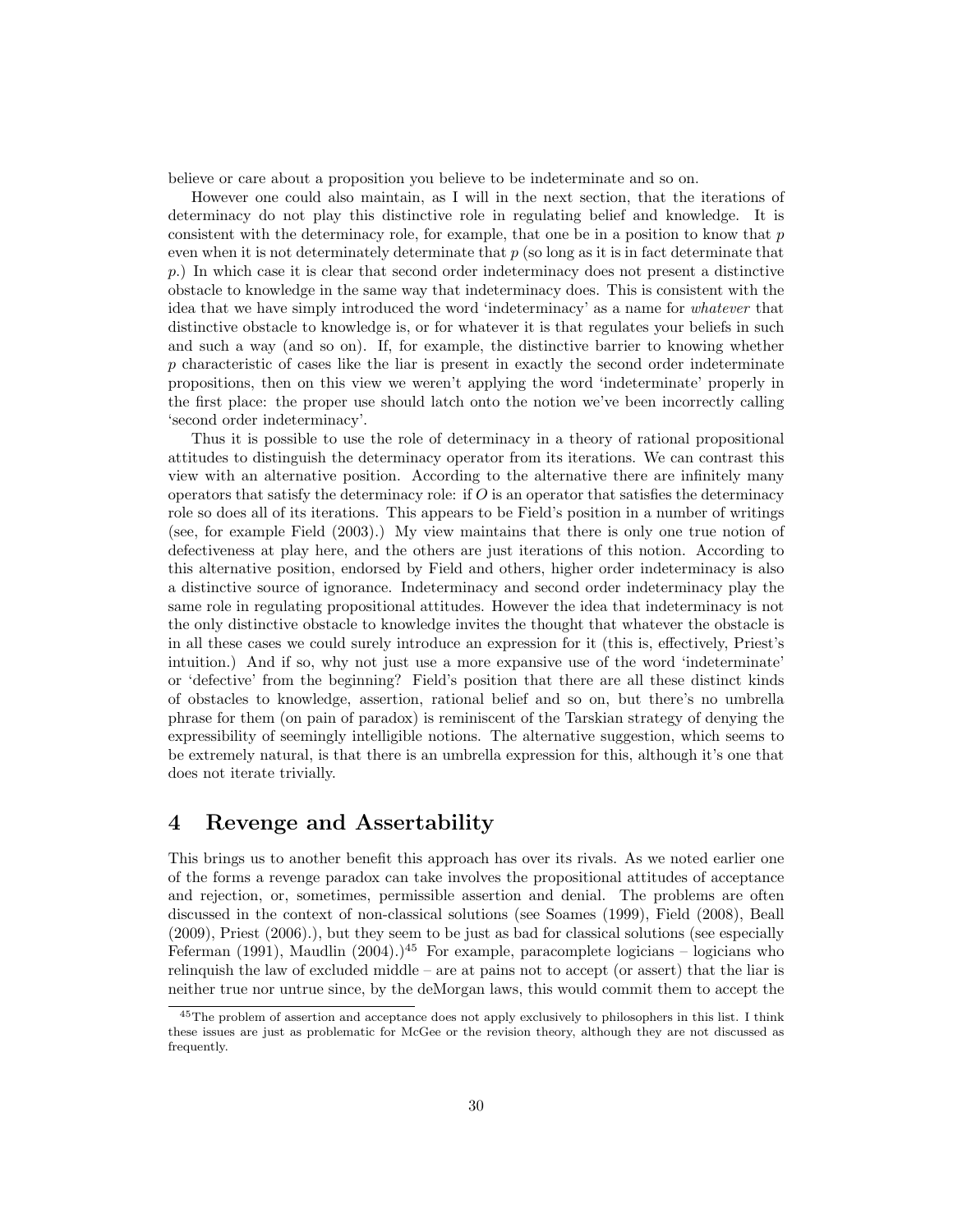contradictory claim that the liar is both not true and not not true. In order to express their disavowal of LEM they reject (deny) the claim that the liar is true or untrue. Rejecting (denying) p is not to be reduced to acceptance (assertion) of the negation of p. These theorists need then to say something about the sentence:  $A = A$  is not assertable.

How might paradoxes involving assertion and acceptance arise in this setting? A similarly central distinction between assertable propositions exists in the present framework: like the paracomplete logician we agree that one should not assert that the liar is true, or that it's untrue since it is unclear. In general, we might endorse the following schema from the determinacy role

ASSERTION: If it's unclear whether  $p$  then you are not in a position to assert that  $p$ and you are not in a position to assert that  $\neg p$ .

Perhaps this is a basic fact about unclarity. However it is natural to think that it could be explained by the fact that unclarity precludes knowledge. We should not assert that the liar is true or assert that the liar is untrue because we do not, and cannot, know which it is.

Note that Assertion is an externalist norm in the sense that one is not always in a position to know whether one is complying with it. This can happen for quite mundane reasons – for example if you do not know whether Harry is clearly bald because you simply do not know how much hair he has. In these cases someone else in a better epistemic position than you would be able to evaluate your assertion for compliance.<sup>46</sup> However we must also make room for the possibility that sometimes no-one else is, or even could be, in a position to evaluate whether you have complied with Assertion or not; for example if it is unclear whether  $p$  is unclear or not.

How might assertability paradoxes arise in this framework? Note first that the problematic notion is a normative one, not a descriptive one. The sentence  $A = 'it's$  not the case that so-and-so has at some point asserted that  $A$  is true' is clearly true or clearly false depending on what the person in question has asserted.<sup>47</sup> The problem supposedly arises when we want to talk about which propositions I should and shouldn't assert. Now evidently there are cases where I shouldn't assert p even though it's clear that p; I shouldn't assert that there are an even number of stars within a hundred light years of the sun, nor should I assert that there are an odd number, since I do not know either way, even though it is a clear matter whether or not there are an even number of stars within a hundred light years of the sun.<sup>48</sup> However the proposition that the liar isn't true seems different; it seems to be *inherently* unassertable. The reason that it is unassertable is to do with unclarity about whether the liar is true or not. (Note: being inherently unassertable does not mean being necessarily unassertable – contingent liars are inherently unassertable because one couldn't be in a position to assert with the non-semantic facts as they actually are.)

Is there a problem of expressing the distinction between inherently unassertable propositions in a semantically closed language without falling afoul of assertability paradoxes? A proposition is inherently unassertable when the source of its unassertability is the kind of unclarity we find generated by semantic paradoxes; the problematic notion of unassertability is directly controlled by the clarity operator. Thus we get a partial converse of Assertion

(\*)  $p$  is inherently unassertable if and only if it's unclear whether  $p$ .

<sup>46</sup>Usually an assertion such as this will fail to comply with the norm of asserting only what you know.

<sup>&</sup>lt;sup>47</sup>Paradoxes formulated using the operator 'So-and-so is disposed to assert that p at t' look like they are equally unproblematic.

<sup>48</sup> Assuming, for simplicity, that there no borderline stars.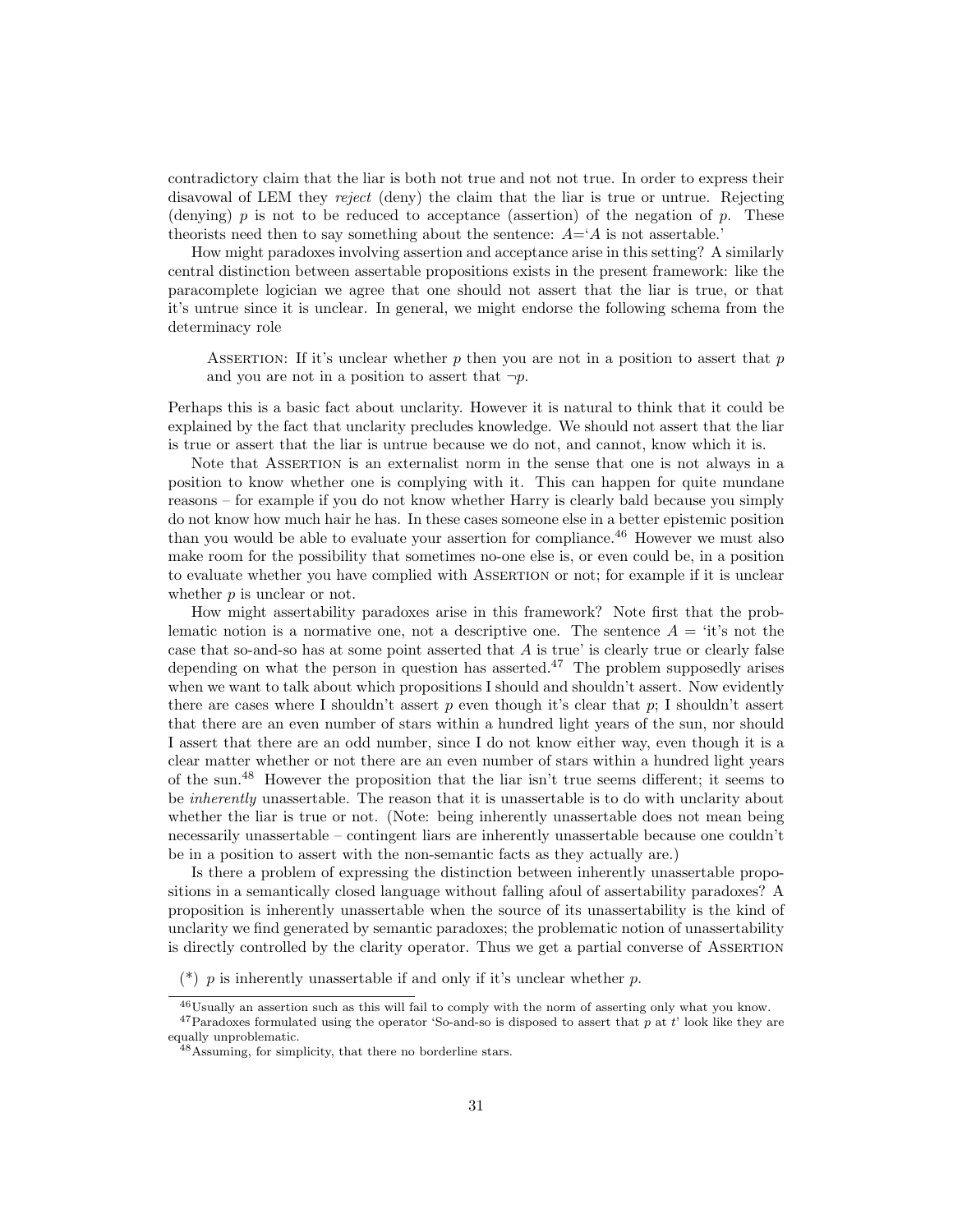It seems that, as long as we can consistently introduce the clarity operator into the language, we can also introduce the notion of inherent unassertability into the language. And furthermore, it seems that the assertability paradox  $A=$  it is inherently impermissible to assert that A is true' should pattern with the revenge paradox  $R=$ "it is not clear that R is true' in that it should be unclear whether it is inherently impermissible to assert that  $A$  is true.

Intuitively there are a bundle of tightly related phenomena which arise in the cases of unclarity. When  $p$  is such a case there is a peculiar source of ignorance and uncertainty, it is impermissible to assert or question whether  $p$ , and so on; we introduce the word 'unclear' to distinguish propositions that associate with that bundle of properties. What happens when it's unclear whether  $p$  is clear or not? Since 'unclear' was introduced as a way of picking out propositions with that bundle of properties, to say it's unclear whether  $p$  is clear or not is to say that it's unclear whether  $p$  has that bundle of properties.

This leads us to the following natural more general conjecture: in epistemically ideal situations, second order unclarity usually comes along with unclarity about what attitudes you should adopt, and about whether you should assert. If, for example, it's unclear whether  $p$  is clear or not, and you are in these idealized circumstances, then it's also unclear whether you are in a position to know whether  $p$ , unclear whether it's permissible to assert  $p$  or not, unclear whether it's reasonable to wonder whether  $p$ , and so on and so forth. This marks another important difference between the present interpretation of the determinacy operator and Field's. In his informal writing it is clear that Field only takes an assertion to be appropriate if it is determinate at all transfinite orders. Yet the latter notion is not expressible by Field on pain of paradox. The fact that it is a theoretically central concept – it is the property against which we evaluate assertions and attitudes for appropriateness – makes its inexpressibility all the more uncomfortable. By contrast, on the present proposal the central concept is just that of determinacy which is something that is quite clearly expressible in the theory.

### 4.1 Assertion and higher order unclarity

With this in mind, let us consider an example. Assume that it's unclear whether it's clear that p. May we assert p, or should we abstain from assertion? A naïve but persuasive thought is that second order unclarity in  $p$  indicates a kind of badness in  $p$  and one should accordingly refrain from asserting  $p$  or its negation in all contexts just as one should refrain in cases of first order unclarity, such as the liar and the truth-teller. This thought, however, is not sustainable. Second order unclarity indicates unclarity over whether  $p$  is "bad" in the relevant sense, and thus, unclarity over whether one should assert or refrain from asserting p.

Suppose that it is clear that I am in a context in which I have a reason to assert whether or not  $p$ , and that I am knowledgeable of the relevant non-semantic facts. If unclarity is the only barrier to knowledge (that is, if second (and higher) order unclarity is not a barrier as well) then this amounts to saying that I am only ignorant in the unclear cases.

According to the present view what I am in a position to know and assert, given I am in an epistemically ideal situation, is exactly what is clear. In other words, in this scenario we have that, clearly:

I'm in a position to assert that  $p$  if and only if it is clear that  $p$ 

By fairly uncontroversial reasoning – namely, that  $\Delta$  obeys the K axiom from §2.4 – it follows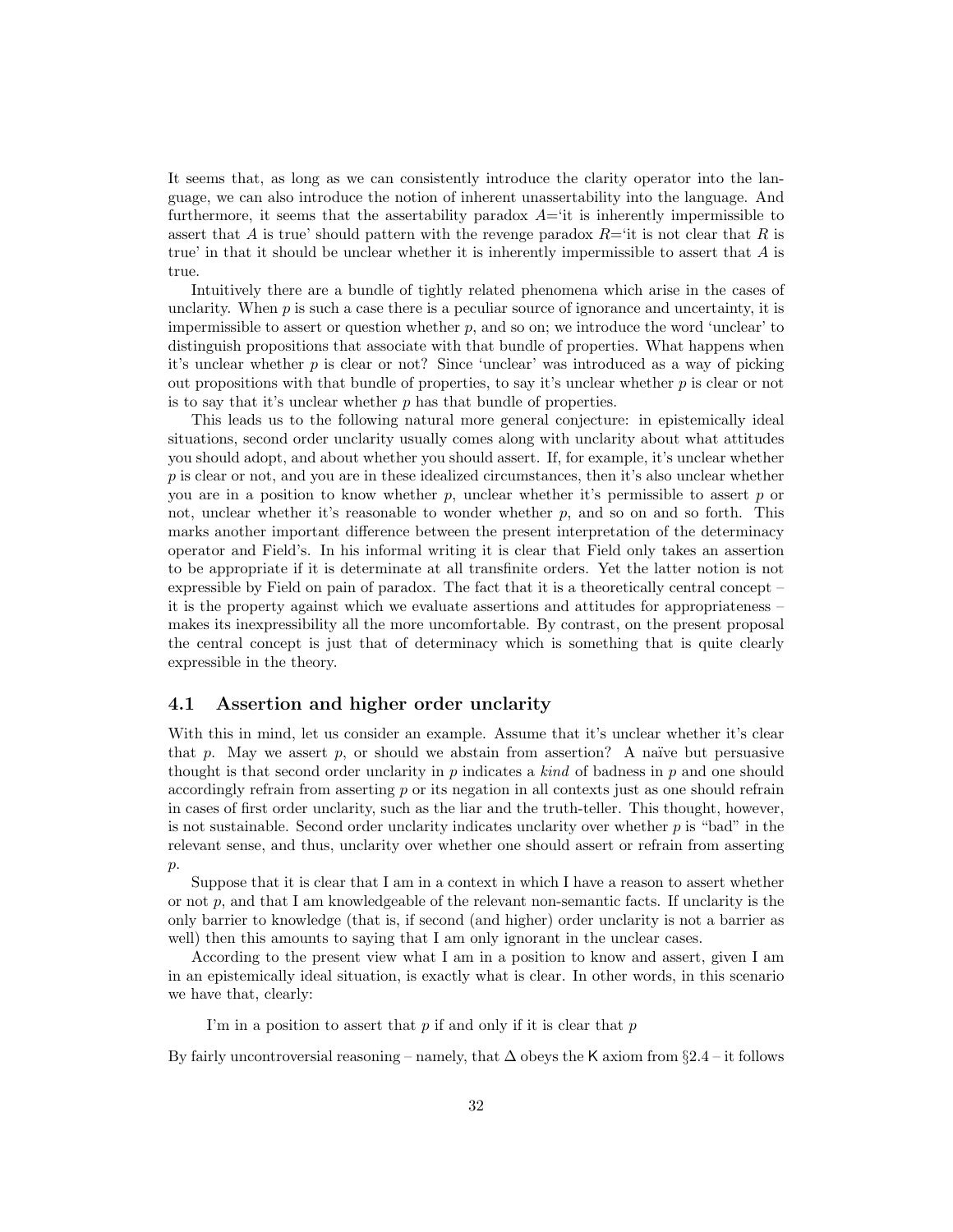that if it is unclear whether it's clear that  $p$ , it is unclear whether you are in a position to assert that p. (Similarly, it is unclear whether you are in a position to know that p (provided you are not ignorant of any of the relevant non-semantic facts. $(49)$ 

What should I do in this situation? Should I assert or shouldn't I? I am suggesting there simply is no answer to these questions, there is no fact of the matter, and it would be misguided to continue asking. One could quite rightly imagine getting exasperated at this advice; after all, you have to do something, assert or do nothing, in that situation and knowing that there's no matter of fact which option I should pursue is not the least bit helpful.

Although this is clearly a frustrating situation to find oneself in I think that it is no more esoteric than more humdrum cases of vagueness in normative claims. Many normative properties are vague. One might for example, think that it is wrong to kill a person but not an embryo that is not a person. No doubt it is vague at which point one begins to be a person, and thus, according to our toy ethical theory, it will be vague at which point during pregnancy it ceases to be permissible to abort. Similar points apply to the norms of assertion. Consider a Sorites sequence for the property of being bald. I take it that it is permissible to assert that people with no hairs at all are bald, and that it is not permissible to assert that people with 1000000 hairs are bald, but surely there will be cases, people with a certain distribution and number of hairs, where it is borderline whether it's permissible to assert that they're bald. If Harry is such a case then there's simply no fact of the matter whether it's permissible or impermissible to assert that Harry is bald.

Another potential source of discomfort about the current theory might stem from the fact that the conditions for proper assertion are not always known to the subject. Surely, the objection might go, the conditions for proper assertion should be transparent, in the sense that both conditions for proper assertion, and the conditions for improper assertion, are luminous:

If it is permissible for A to assert that p, then A is in a position to know that it is permissible for  $A$  to assert that  $p$ 

If it is not permissible for A to assert that p, then A is in a position to know that it is not permissible for  $A$  to assert that  $p$ 

Surely, the objection might continue, it must be possible to operationalize assertion: one should be able to provide rules which tell you when it is and isn't OK to assert such that one is in principle always in a position to know whether one is complying with these rules.

I do not find this objection convincing. What the Sorites sequence above shows is that, quite independently, there will cases where there it is unclear whether you may assert  $p$  or not. Since unclarity bars knowledge these will be cases where you are not in a position to know whether  $p$  is assertable or not. In Williamson (2008) Williamson criticizes the view that normative rules should be operationalizable in the context of epistemology. I think

<sup>&</sup>lt;sup>49</sup>In Caie (2012) Michael Caie argues that whenever one ought to believe that it is indeterminate whether  $p$ , one ought to be such that it is indeterminate whether you believe that  $p$ . The view I am endorsing here is inconsistent with this principle since I think one should withold judgment when you believe that it's indeterminate whether p. The primary difference, therefore, is that for me indeterminacy concerning whether you are in a position to know or assert  $p$  arises due to second order indeterminacy in  $p$  whereas for Caie it is due to first order indeterminacy. The other important difference is that I am not recommending that anyone seek out the state of indeterminately believing p, I am only claiming that, as a matter of fact, it is sometimes indeterminate what you are in a position to know; the latter consequence is quite modest, and is plausibly already predicted by the vagueness of 'in a position to know'.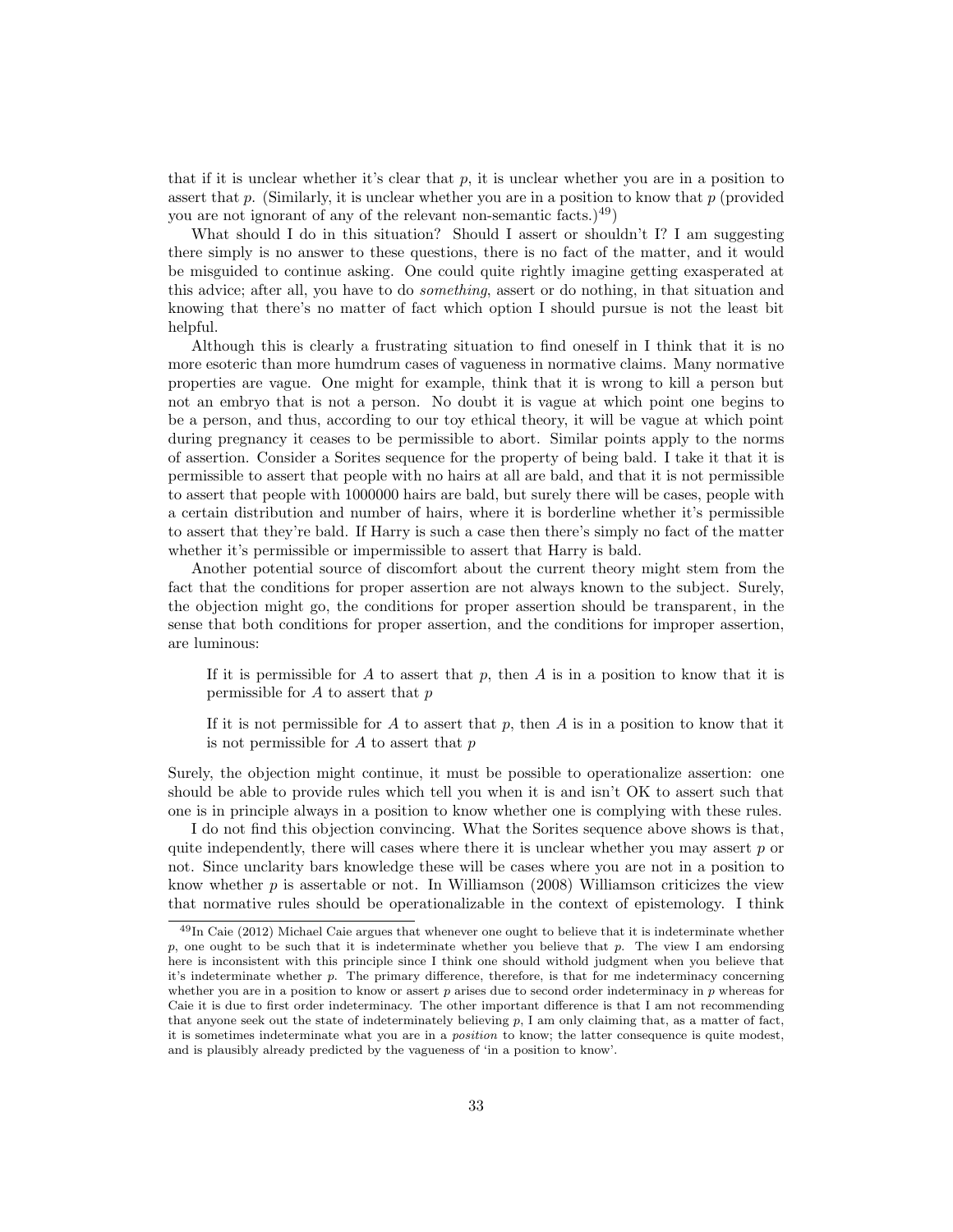much of what Williamson says about epistemology when your knowledge is 'inexact', cases where you plausibly fail to know what your knowledge is because it is vague what your knowledge is, must apply to the epistemology of the semantic paradoxes too.

### 4.2 Assertive uttering

We have focused our attention on the verb 'assert' which takes a that-clause in its right argument and relates a person to a proposition. There is also an important relation that holds between a person and a sentence when that person makes a certain kind of noise, perhaps with certain kinds of intentions. I shall call this 'assertive uttering.' These two relations are clearly very different. One asserts by assertively uttering a sentence, but the relationship is complicated by the fact that different sentences can be used to assert the same thing, and the same sentence in different languages and different contexts can be used to assert different things. Since one might worry that there are paradoxes that can be formulated using the notion of assertive utterance which cannot be formulated using assertion it is worth addressing this issue.

The most important rule governing assertion that we have discussed is the norm Assertion. Like the rule 'do not assert  $p$  if you do not know that  $p'$  it provides an objective standard for evaluating assertions, one that is not always available to the asserter. In general there is no simple rule which would guarantee that you conformed to Assertion, and would be such that you could always know that you're following the rule. We do not always know whether or not we know  $p$ , and we do always not know whether or not  $p$  is unclear. The fact that Assertion (or the knowledge norm) provides an external standard of assessment means that sometimes it is impossible for anyone to know whether someone is complying with ASSERTION (or the knowledge norm.) When it's unclear whether you know  $p$  or unclear whether it's clear that  $p$  (due to vagueness, perhaps, or the kind of second order unclarity the paradoxes generate) then it is impossible for anyone to know if someone has asserted  $p$ in conformity with Assertion, or with the knowledge norm.

An interesting observation about the rules of assertion is that they are often language independent. For example the knowledge norm, Assertion, the maxim 'be relevant', and other Gricean maxims appear to be generally applicable whatever your mode of communication is: they apply equally, whether you are speaking German, French or sign language.

On the other hand, when deciding which sentence to assertively utter in a given context, (and a given language, L) you must somehow incorporate your knowledge about what it would be appropriate to assert in that context, as determined by Gricean norms of conversation, Assertion, and so on, with your particular linguistic knowledge telling you which sentence of  $L$  would result in you achieving this assertion. In order to have a theory of proper and improper assertive uttering, then, we must appeal to the speaker's linguistic knowledge in a way that we did not need to for our theory of proper assertion.

Here it is natural to think that we need specific linguistic knowledge about which sentences mean which propositions; if you have determined, via the very general norms of assertion that  $p$  would be the best proposition to assert then we should strive to find a sentence of  $L$  which can be assertively uttered to achieve an assertion of  $p$ . Even then there will be multiple sentences within that language that express  $p$ , some sentences express different things in different contexts, so there is plenty more to be said about this. The rules for appropriate assertive utterances are therefore much more complicated and less susceptible to systematic theorizing than the rules for assertion. However, it is natural to think that something like this story is correct, in which case we can partly reduce the theory of assertive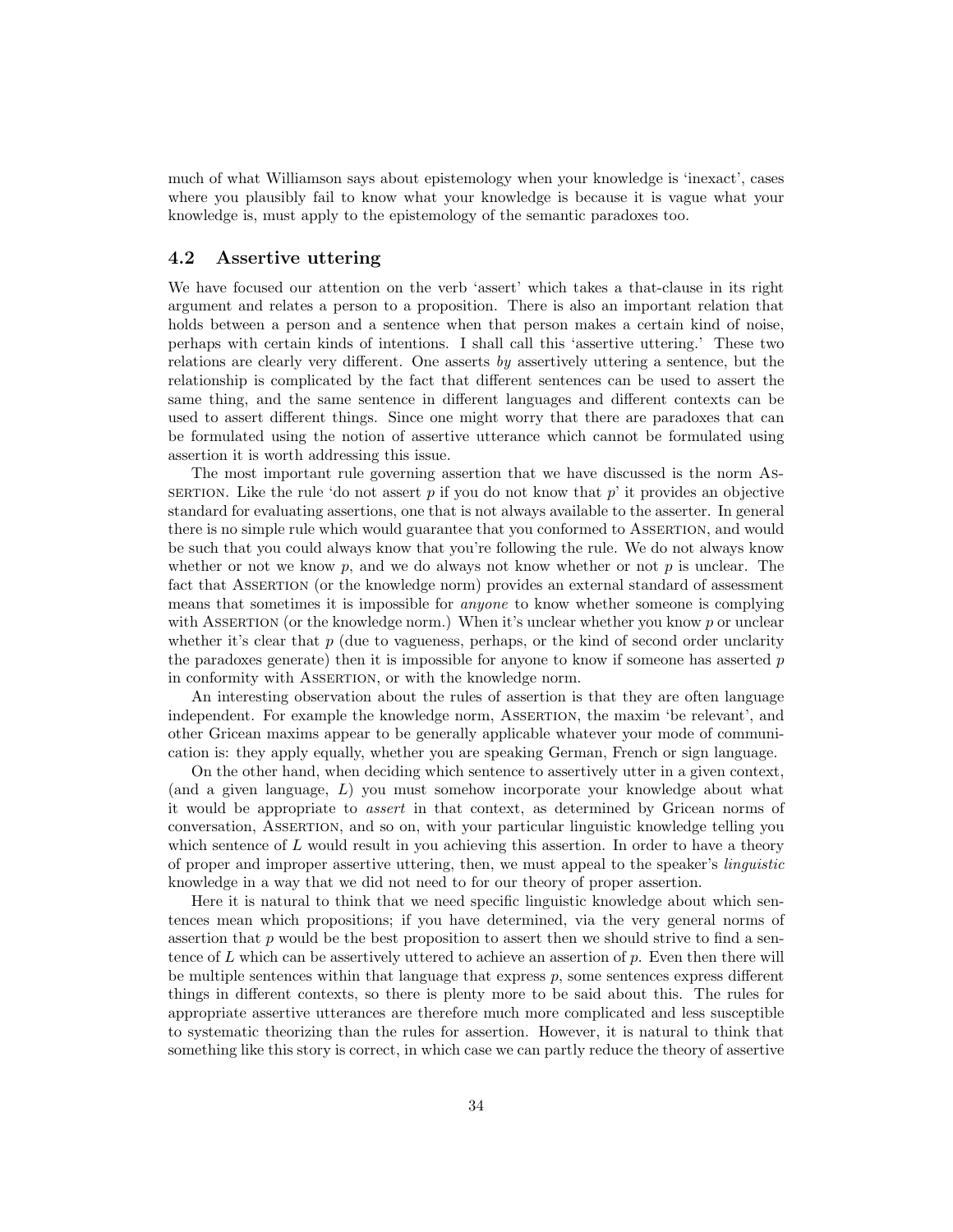uttering to our theory of assertion, as governed by the principle Assertion amongst other things. Thus:

Assertively utter s in a context c only if you are in a position to assert the proposition that would be asserted by an utterance of  $s$  in  $c$ .

It is natural, therefore, to think that there would be no special problem in constructing a theory which contains its own theory of assertive uttering, as well as assertion. The expressive requirements needed seem to be (i) that your theory can state when it is and isn't permissible to assert  $p$  (see section 4) and (ii) that the theory can say when a sentence s uttered in c would result in  $p$  being asserted. The latter would be achieved if the theory contained a 'saying' connecticate, which states when a sentence means that  $p$  in a given context. Both of these are easy to accommodate.<sup>50</sup>

The important thing to note about this reduction is that in assertively uttering  $\hat{p}$  in English you have not always asserted that  $p$ . This connection relies on the contingent fact that 'p' means that p in English. But the principle can fail when 'p' contains indexical expressions, and more to the present point, when  $p'$  contains semantic vocabulary. You would quickly find yourself confronted with paradoxes if you simply translated principles involving the locution 'it's permissible to assert that  $p'$  with the locution 'it's permissible to assertively utter 'p''; these only approximate one another when 'p' says that p in English.

# 5 Conclusion

Unlike the majority of diagnoses of the paradoxes, the present view takes a sentential operator rather than a linguistic predicate as primitive, and characterizes it by its role in a theory of rational propositional attitudes. The virtues of this approach are two-fold. Firstly, unlike its linguistic counterparts, the theory is in a position to address the diagnostic form of revenge. We have shown that it is possible to consistently characterize the problematic instances of disquotational reasoning, allowing us to give a diagnosis of these failures without falling afoul of the revenge paradoxes. Indeed the revenge paradoxes, rather than leading to inconsistency, lead to indeterminacy at higher orders. Secondly the specific theory of determinacy outlined here, partially given by the role the operator plays in regulating propositional attitudes, puts us in a position to solve the assertability form of revenge. The theory straightforwardly identifies assertability in epistemically ideal circumstances with determinacy, providing us with an extremely natural model of assertion. Again, instead of an outright inconsistency we merely found that it is sometimes indeterminate whether one ought to assert; a conclusion that seems plausible on independent grounds.

# 6 Appendix

### 6.1 The consistency of DFS

The consistency of DFS is shown by a model theoretic construction akin to the revision theoretic construction of Gupta and Belnap  $(1993).<sup>51</sup>$ 

 $50$ The theories DFS and DFS<sub>n</sub>, and their consistency proofs, can be modified fairly straightforwardly to accommodate a 'saying' connecticate.

<sup>51</sup>See also Herzberger (1982) and Friedman and Sheard (1987).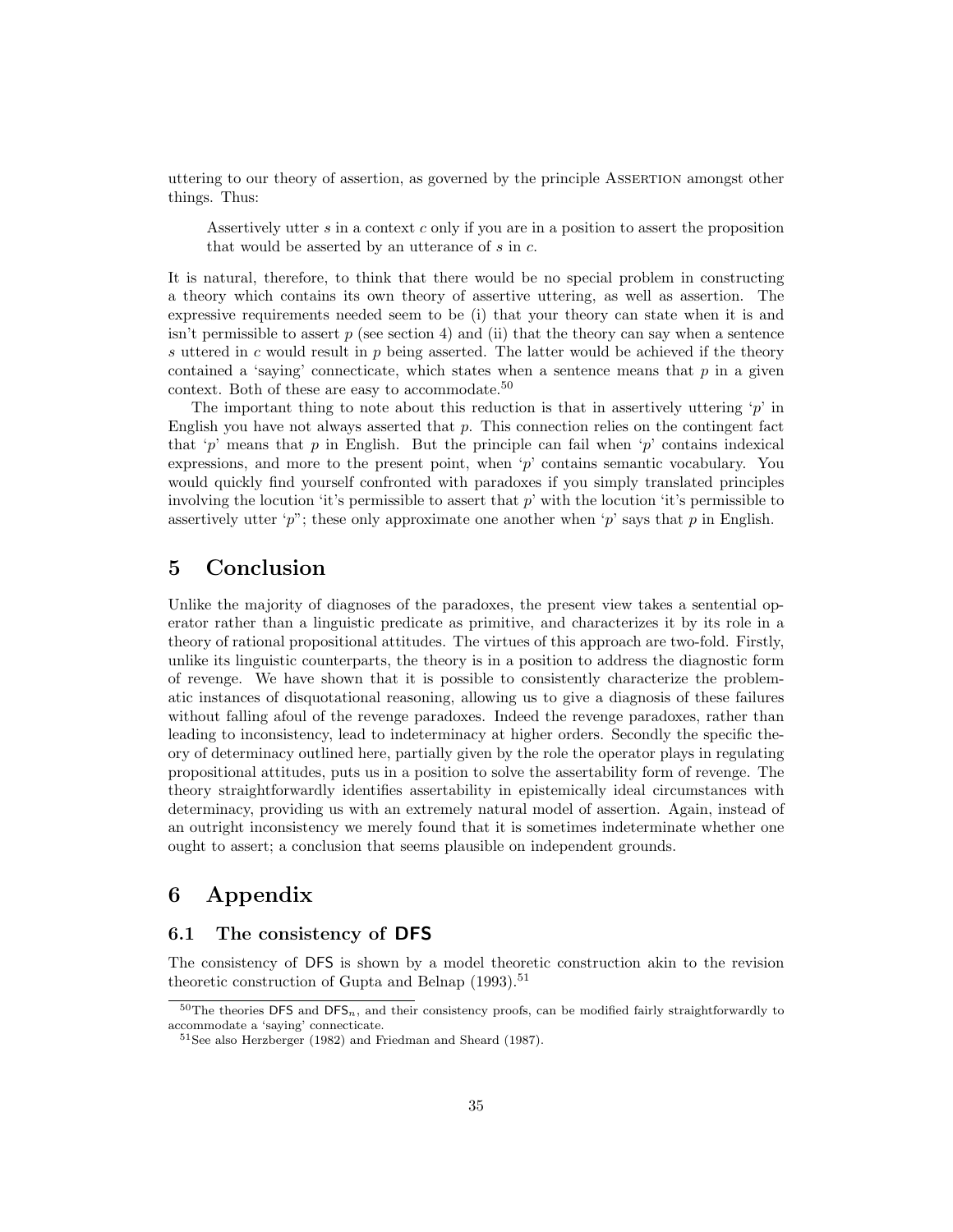A Kripke model for the language  $\mathcal L$  is a quadruple  $\langle W, R, D, \lVert \cdot \rVert$ . consisting of a set of worlds, W, an accessibility relation, R, for interpreting  $\Delta$ , a domain, D, and interpretation function  $\llbracket \cdot \rrbracket_w$  which assigns each term, function and predicate symbol an element, function, or relation over  $D$  of the respective type, relative to each world  $w$ .

In our model both W and D will be the set of natural numbers,  $Rxy$  the relation that holds if  $x = y$  or  $x = y + 1$ , and each primitive piece of arithmetical vocabulary is assigned its standard interpretation relative to every world, for example  $\llbracket + \rrbracket_w = \{ \langle \langle x, y \rangle, x + y \rangle \mid$  $x, y \in \mathbb{N}$ ,  $[0]_w = 0$ , etc, for every  $w \in W$ . I shall denote the element  $n \in W$  as  $w_n$  to distinguish it from the same element  $n$  in the domain of natural numbers  $D$ . An assignment function,  $v$ , is a function from variables of  $\mathcal L$  to  $D$ .

All that is left is to specify the extension of  $Tr$  at each world  $w_i$ ,  $[Tr]_{w_i}$ . We shall do this in a moment.

We can define what it means for a formula of  $\mathcal L$  relative to an assignment to hold at a world in a Kripke model of this kind, which we can write  $w_n, v \Vdash \phi$ , or just  $w_n \Vdash \phi$  if  $\phi$  is closed. I shall omit the details of the definition since it is standard. What is important is that whether a formula holds at a world, w, depends only on what holds at worlds which are R accessible to w, or R accessible to worlds which are R accessible to w, and so on. In our model this just amounts to this: whether  $\phi$  holds at  $w_n$  depends only on what happens at worlds  $w_i$  for  $i \leq n$ . Moreover, whether  $\phi$  holds at  $w_n$  never depends on what's going on at  $w_m$  for  $m > n$ . Thus the following definition of the extension of the truth predicate at a world  $w_n$  is not viciously circular:

$$
[[Tr]]_{w_0} = \emptyset
$$
  

$$
[[Tr]]_{w_{n+1}} := {\ulcorner \phi \urcorner \mid \phi \text{ is closed and } w_n \Vdash \phi}
$$

To get a picture of the construction see the diagram below



All the axioms of DFS hold at  $w_1$  (although the rules do not in general preserve truth at  $w_1$ ). In fact every theorem of  $\mathsf{DFS}_n$  holds at  $w_{n+1}$ . It follows that  $\mathsf{DFS}_n$  has a standard model,  $w_{n+1}$ , for each n.

Say that a sentence eventually holds in this model if there exists an  $i$  such that the sentence holds at every world  $w_j$  for  $j > i$ . The consistency of DFS is established by noting that every axioms holds at every world to the right of  $w_1$ , and therefore eventually holds, and that if  $\phi$  eventually holds, so does  $Tr(\ulcorner \phi \urcorner)$  and  $\Delta \phi$  and if  $Tr(\ulcorner \phi \urcorner)$  eventually eventually holds so does  $\phi$ . Furthermore the classical rules of inference preserve eventual holding; so every theorem of DFS eventually holds. The consistency of DFS is obtained by noting that  $1 = 0$  does not eventually hold.

It is also straightforward to see that the world  $w_{n+1}$  is a standard model for the theory  $DFS_n$ , thus the restricted theories  $DFS_n$  are not only consistent but consistently closable under the  $\omega$ -rule.

Note, as we mentioned earlier, that there are restrictions on the kind of iterations of  $\Delta$ are allowed in this theory. In particular none of B, 4 or 5 can be added to this theory.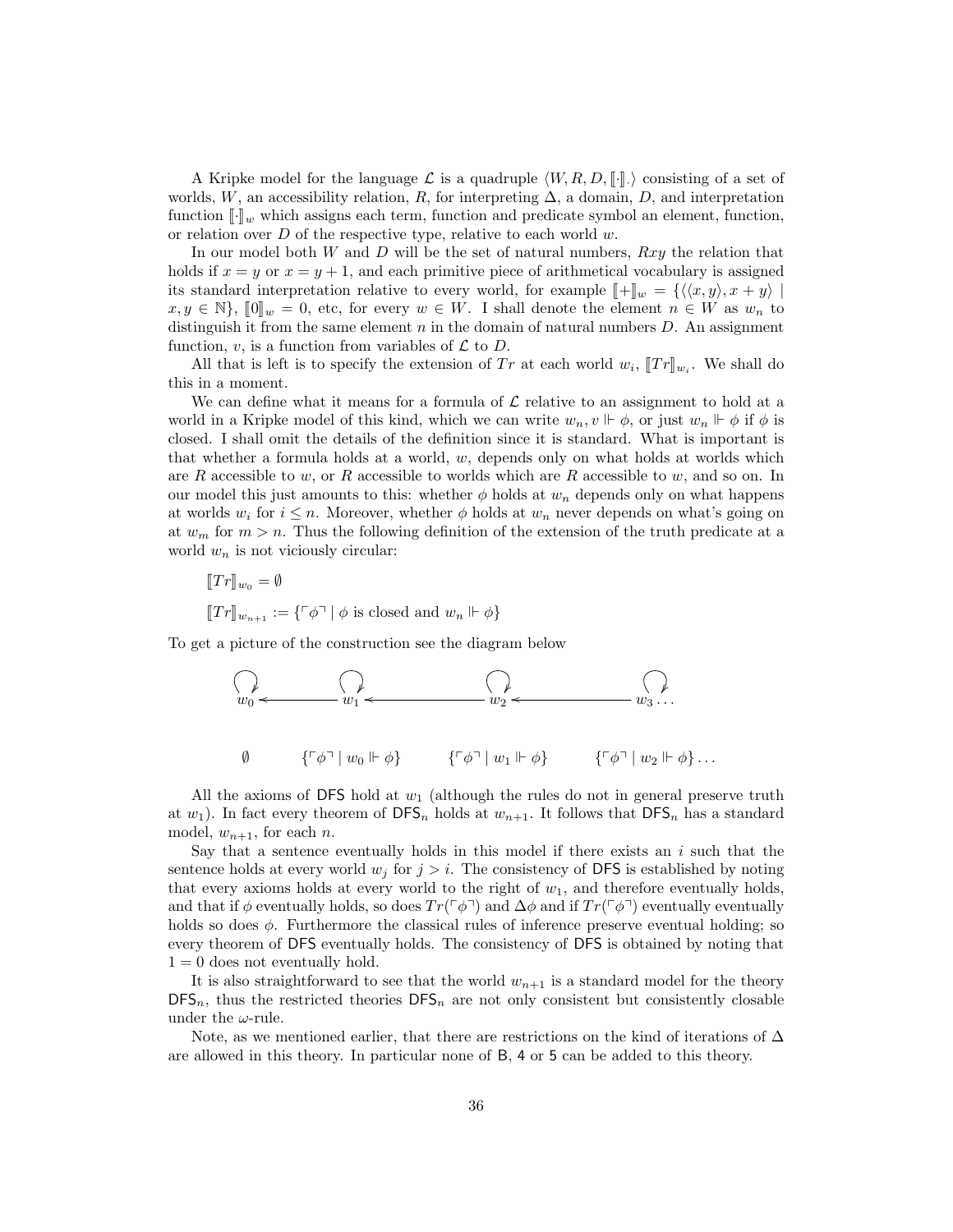### **Theorem 6.1.** DFS  $+$  4 is inconsistent.

*Proof.* 1.  $\gamma \leftrightarrow \neg Tr(\Box \gamma \Box)$  instance of the diagonal lemma.

- 2.  $\Delta \gamma \rightarrow \Delta \Delta \gamma$  by 4.
- 3.  $\Delta \Delta \gamma \rightarrow Tr(\Box \Delta \gamma)$  by RT.
- 4.  $\Delta \gamma \rightarrow Tr(\Box \gamma \Box) 2$  and 3.
- 5.  $\Delta \gamma \rightarrow \neg Tr(\Box \gamma \Box)$  by T and 1
- 6.  $\neg \Delta \gamma$  by 4 and 5.
- 7.  $Tr(\ulcorner \neg \Delta \gamma \urcorner)$  by necessitation of line 6.
- 8. ¬ $Tr(\ulcorner \Delta \gamma \urcorner)$  by truth functionality of ¬.
- 9.  $\gamma$  by 1
- 10.  $\Delta \gamma$  by necessitation for  $\Delta$ , which contradicts 6.

### **Theorem 6.2.** DFS  $+$  B is inconsistent.

*Proof.* 1.  $\gamma \leftrightarrow Tr(\Box \neg \gamma \neg)$  instance of the diagonal lemma.

- 2.  $\gamma \to \Delta \neg \Delta \neg \gamma$  by B
- 3.  $\gamma \to Tr(\Box \Delta \neg \gamma \Box)$  by 2 and RT.
- 4.  $\gamma \to \neg Tr(\Box \neg \gamma \neg)$  by truth functionality of  $\neg$ .
- 5.  $\gamma \to Tr(\Gamma \Delta \neg \gamma^{\neg} )$  by 1.
- 6.  $\neg \gamma$  by 4 and 5.
- 7.  $\Delta \neg \gamma$  by necessitation for  $\Delta$
- 8.  $Tr(\ulcorner \Delta \rightarrow \gamma \urcorner)$  by necessitation of line 7.
- 9.  $\gamma$  by 1, which contradicts 6. Since DFS+5 entails B it follows that we cannot add 5 to DFS either.

Note that both of these arguments can be carried out in  $\mathsf{DFS}_n$  for  $n \geq 2$ .

Theorem 6.3. BF + T +  $\Delta$ Nec + RT +  $C\Delta$ ., are  $\omega$ -inconsistent in PA.

*Proof.* It is possible to arithmetically define a function g such that you can prove  $g(0, x) = x$ and  $g(n+1, x) = \Delta g(n, x)$ . For presentational reasons it is more transparent, if not strictly rigorous, to write  $\ulcorner \Delta^k \gamma \urcorner$  for  $g(k, \ulcorner \gamma \urcorner).$ 

Also note that Nec is a derived rule once you have  $T + \Delta$ Nec + RT. Using the diagonal lemma choose  $\gamma$  so that  $\gamma \leftrightarrow \neg \forall n \Delta Tr(\Box^n \gamma \Box)$ .

- 1.  $\neg \gamma \rightarrow \forall n \Delta Tr(\Box^n \gamma \Box)$  by the diagonal lemma
- 2.  $\forall n \Delta Tr(\Box^n \gamma \Box) \rightarrow \Delta \forall n Tr(\Box^n \gamma \Box)$  by BF

 $\Box$ 

 $\Box$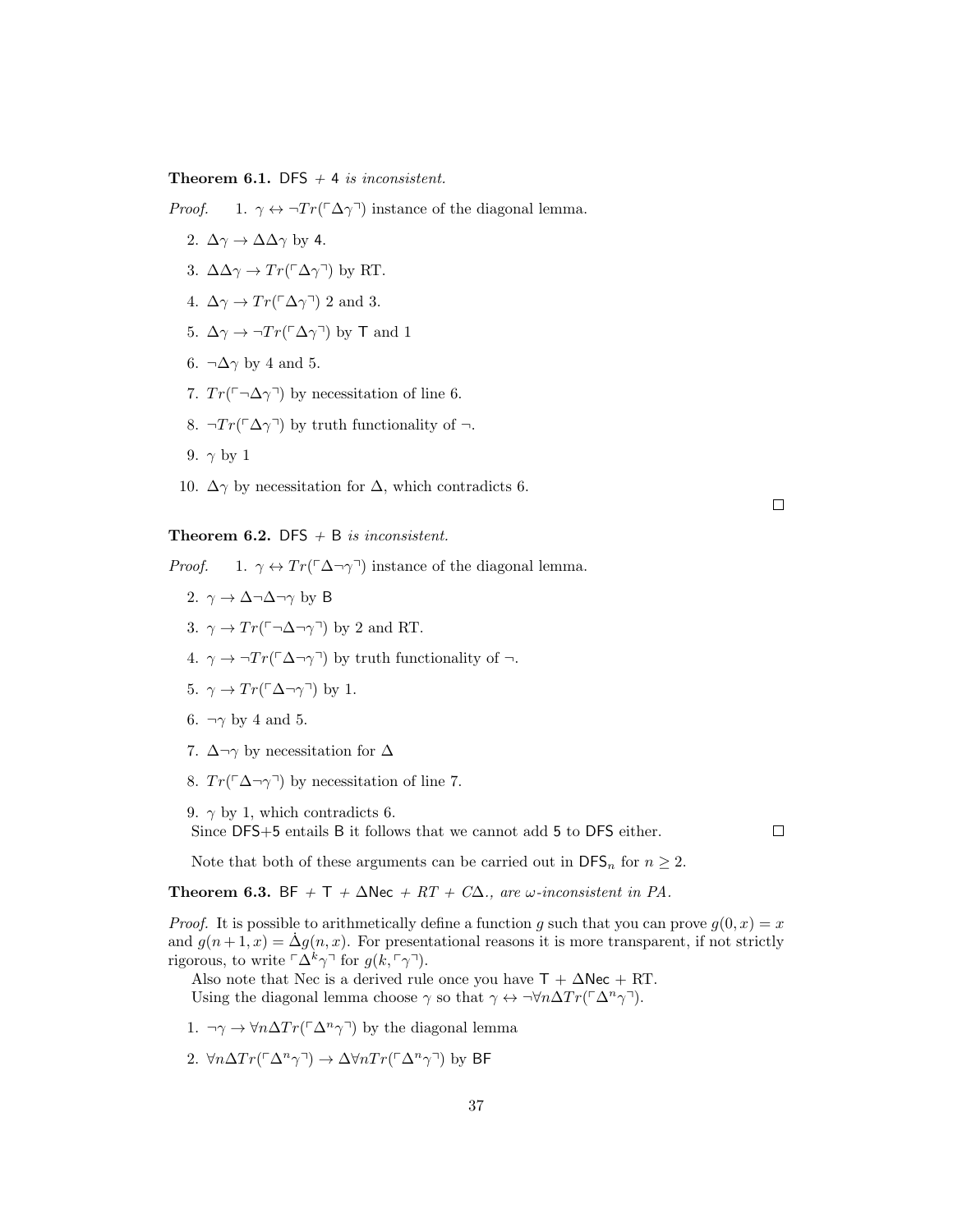- 3.  $\Delta \forall n Tr(\ulcorner \Delta^n \gamma \urcorner) \rightarrow Tr(\ulcorner \forall n Tr(\ulcorner \Delta^n \gamma \urcorner) \urcorner)$  by RT and T.
	- (a)  $\forall n Tr(\ulcorner \Delta^n \gamma \urcorner) \rightarrow Tr(\ulcorner \Delta \Delta^k \gamma \urcorner)$  for arbitrary k, by UI.
	- (b)  $Tr(\ulcorner \Delta \Delta^k \gamma \urcorner) \rightarrow \Delta Tr(\ulcorner \Delta^k \gamma \urcorner)$  by C $\Delta$ .
	- (c)  $\forall n Tr(\ulcorner \Delta^n \gamma \urcorner) \rightarrow \forall n \Delta Tr(\ulcorner \Delta^n \gamma \urcorner)$  by a), b) and classical quantificational theory.
	- (d)  $\forall n \Delta Tr(\Delta^n \gamma \rightarrow \neg \gamma)$  by Diagonal lemma.
	- (e)  $\forall n Tr(\ulcorner \Delta^n \gamma \urcorner) \rightarrow \neg \gamma$  by c and d.
	- (f)  $Tr(\ulcorner \forall n Tr(\ulcorner \Delta^n \gamma \urcorner) \rightarrow \neg \gamma \urcorner)$  by Nec.
	- (g)  $Tr(\ulcorner \forall n Tr(\ulcorner \Delta^n \gamma \urcorner) \urcorner) \rightarrow Tr(\ulcorner \neg \gamma \urcorner)$  by  $C \rightarrow$ .
- 4.  $\neg \gamma \rightarrow Tr(\Box \gamma \Box)$  by 1-3 and g.
- 5.  $Tr(\Box \gamma \Box) \rightarrow \neg Tr(\Box \gamma \Box)$  by C $\neg$
- 6.  $\neg Tr(\neg \gamma \neg \rightarrow \neg \Delta Tr(\neg \gamma \neg \gamma)$ , T axiom for  $\Delta$ .
- 7.  $\neg \Delta Tr(\ulcorner \gamma \urcorner) \rightarrow \neg \forall n \Delta Tr(\ulcorner \Delta^n \gamma \urcorner), \text{UI}, n = 0.$
- 8. ¬∀n $\Delta Tr(\Delta^n \gamma) \rightarrow \gamma$  by diagonal lemma.
- 9.  $\neg \gamma \rightarrow \gamma$  by 4-8.
- 10.  $\gamma$

But now by k applications of  $\Delta$ Nec to  $\gamma$ , one application Nec and then  $\Delta$ Nec again we can prove  $\Delta Tr(\Delta^k \gamma)$  for arbitrary k. But since we can prove  $\gamma$  we can prove  $\neg \forall n \Delta Tr(\Delta^n \gamma)$ . So the principles listed in this proof are  $\omega$ -inconsistent.  $\Box$ 

### References

- Azzouni, J. (2007). The inconsistency of natural languages: how we live with it. Inquiry  $50(6)$ , 590-605.
- Bacon, A. (MS). Vagueness and Thought.
- Barwise, J. and J. Etchemendy (1989). The liar: An essay on truth and circularity. Oxford University Press, USA.
- Beall, J. (2009). Spandrels of truth. Oxford University Press, USA.
- Burge, T. (1979). Semantical paradox. The Journal of Philosophy 76 (4), 169–198.
- Caie, M. (2012). Belief and indeterminacy. Philosophical Review 121 (1), 1–54.
- Chihara, C. (1979). The semantic paradoxes: A diagnostic investigation. The Philosophical Review  $88(4)$ , 590-618.
- Eklund, M. (2002). Inconsistent languages. Philosophy and Phenomenological Research  $64(2)$ , 251–275.
- Eklund, M. (2005). What vagueness consists in. Philosophical Studies 125 (1), 27–60.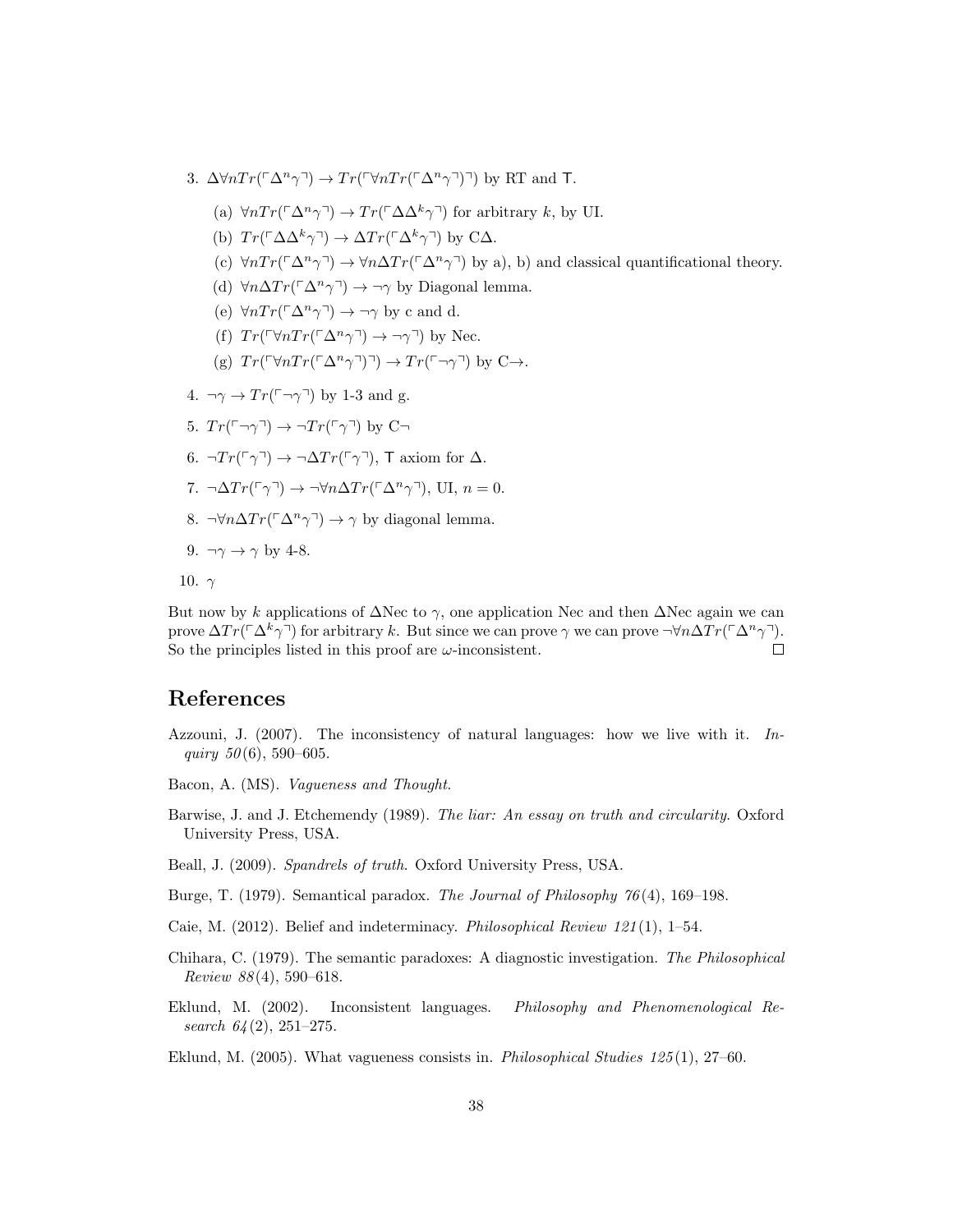Feferman, S. (1991). Reflecting on incompleteness. The Journal of Symbolic Logic  $56(1)$ , 1–49.

- Field, H. (2000). Indeterminacy, degree of belief, and excluded middle. Nous  $34(1)$ , 1–30.
- Field, H. (2003). The semantic paradoxes and the paradoxes of vagueness. In Liars and Heaps, pp. 262–311. Oxford University Press.
- Field, H. (2008). Saving truth from paradox. Oxford University Press, USA.
- Fine, K. (1975). Vagueness, truth and logic. Synthese  $30(3)$ , 265–300.
- Friedman, H. and M. Sheard (1987). An axiomatic approach to self-referential truth. Annals of Pure and Applied Logic 33, 1–21.
- Gaifman, H. (1992). Pointers to truth. The Journal of Philosophy  $89(5)$ , 223–261.
- Gupta, A. and N. Belnap (1993). The revision theory of truth. The MIT Press.
- Halbach, V. (1994). A system of complete and consistent truth. Notre Dame Journal of Formal Logic 35 (3), 311–327.
- Herzberger, H. (1970). Paradoxes of grounding in semantics. The Journal of philosophy  $67(6)$ , 145–167.
- Herzberger, H. (1982). Naive semantics and the liar paradox. The Journal of Philosophy  $79(9)$ , 479–497.
- Horwich, P. (1994). Truth, Volume 8. Dartmouth Publishing company.
- Kripke, S. (1975). Outline of a theory of truth. The Journal of Philosophy 72 (19), 690–716.
- Leitgeb, H. (2005). What truth depends on. Journal of Philosophical Logic  $34(2)$ , 155–192.
- Maudlin, T. (2004). Truth and paradox: solving the riddles. Oxford University Press.
- Maudlin, T. (2007). Reducing revenge to discomfort. In Revenge of the Liar, pp. 184–196. Oxford University Press.
- McGee, V. (1990). Truth, vagueness, and paradox: An essay on the logic of truth. Hackett Publishing Company Inc.
- McGee, V. and B. McLaughlin (1995). Distinctions without a difference. The Southern Journal of Philosophy 33(S1), 203-251.
- Mirimanoff, D. (1917). Les antinomies de russell et de burali-forti: et le problème fondamental de la théorie des ensembles.
- Parsons, C. (1974). The liar paradox. *Journal of Philosophical Logic 3(4)*, 381–412.
- Patterson, D. (2009). Inconsistency theories of semantic paradox. Philosophy and Phenomenological Research  $79(2)$ , 387-422.
- Priest, G. (2005). Review of truth and paradox: Solving the riddles. Journal of Philosophy  $102(9)$ , 483-486.